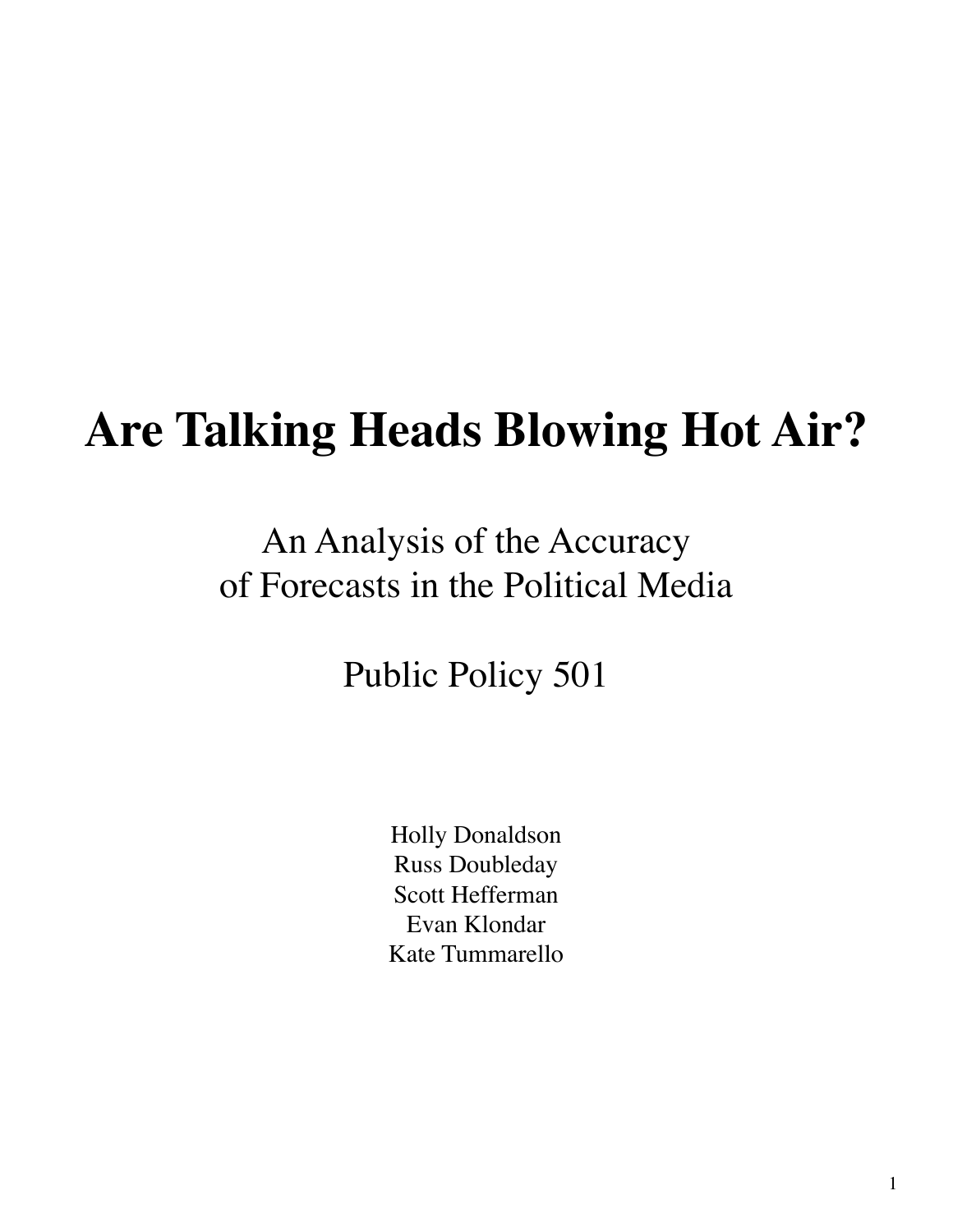# **Table of Contents**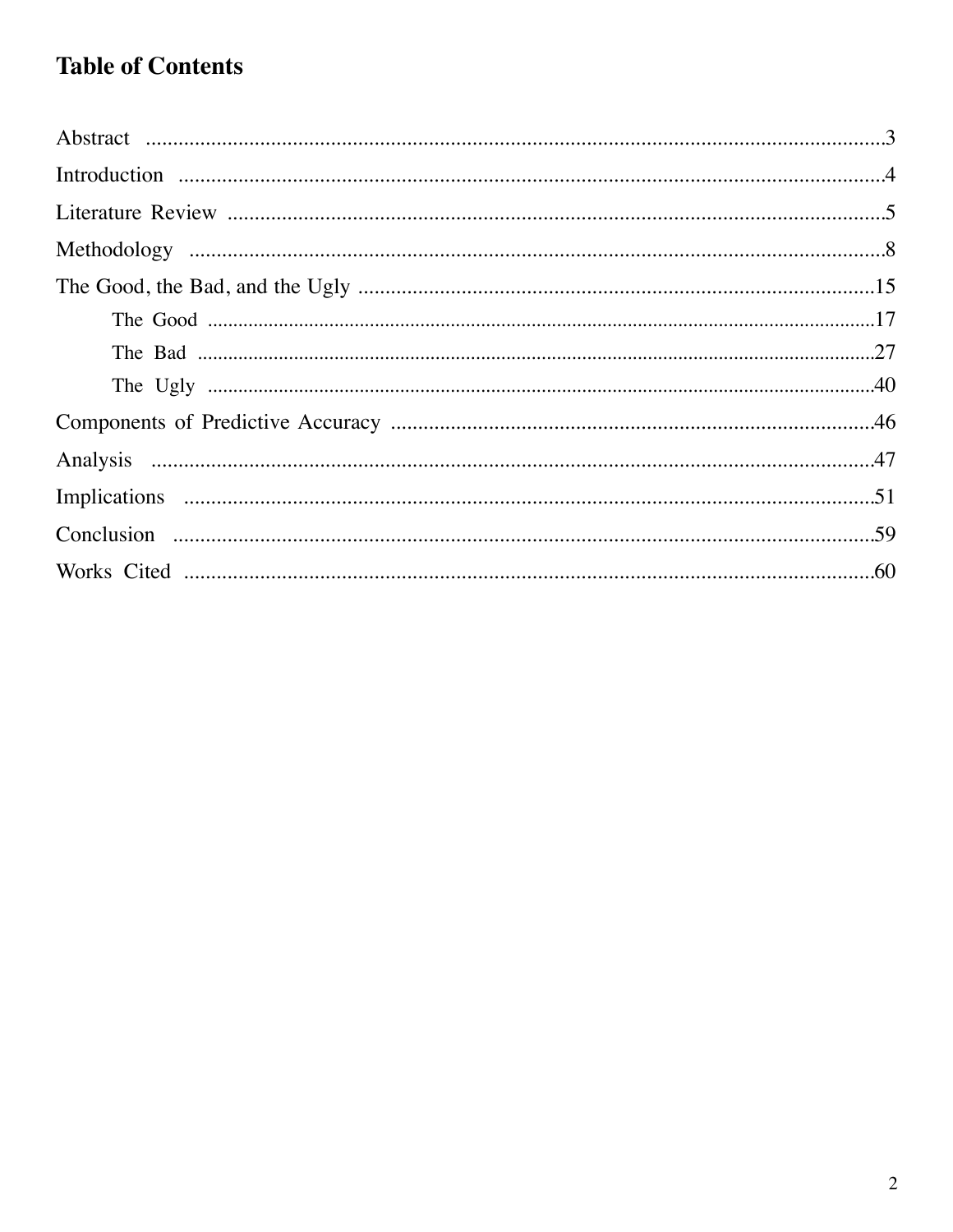# **Abstract**

We evaluated the predictions of politicians, journalists, and pundits (collectively, "prognosticators") over a 16-month period surrounding the 2008 United States federal elections. We sought to test the accuracy of these predictions and understand what makes individuals unusually good or bad at prognostication. We evaluated a random sample of Meet the Press, This Week, and Face the Nation transcripts and printed columns from the most prominent American prognosticators. Ultimately, we determined that some prognosticators are significantly better than others, and there are characteristics that significantly impact a prognosticator's predictive power.

After finding which characteristics make an accurate prognosticator, we ranked prognosticators based on outcomes. We found that a number of individuals in our sample, including Paul Krugman, Maureen Dowd, Ed Rendell, Chuck Schumer, Nancy Pelosi, and Kathleen Parker were better than a coin flip (sometimes, substantially so.) A number of prognosticators were frequently inaccurate, including Cal Thomas, Lindsey Graham, and Carl Levin. Our paper explores the reasons for these differences and attempts to evaluate the purpose of prognosticators in the media in light of their varying degrees of accuracy.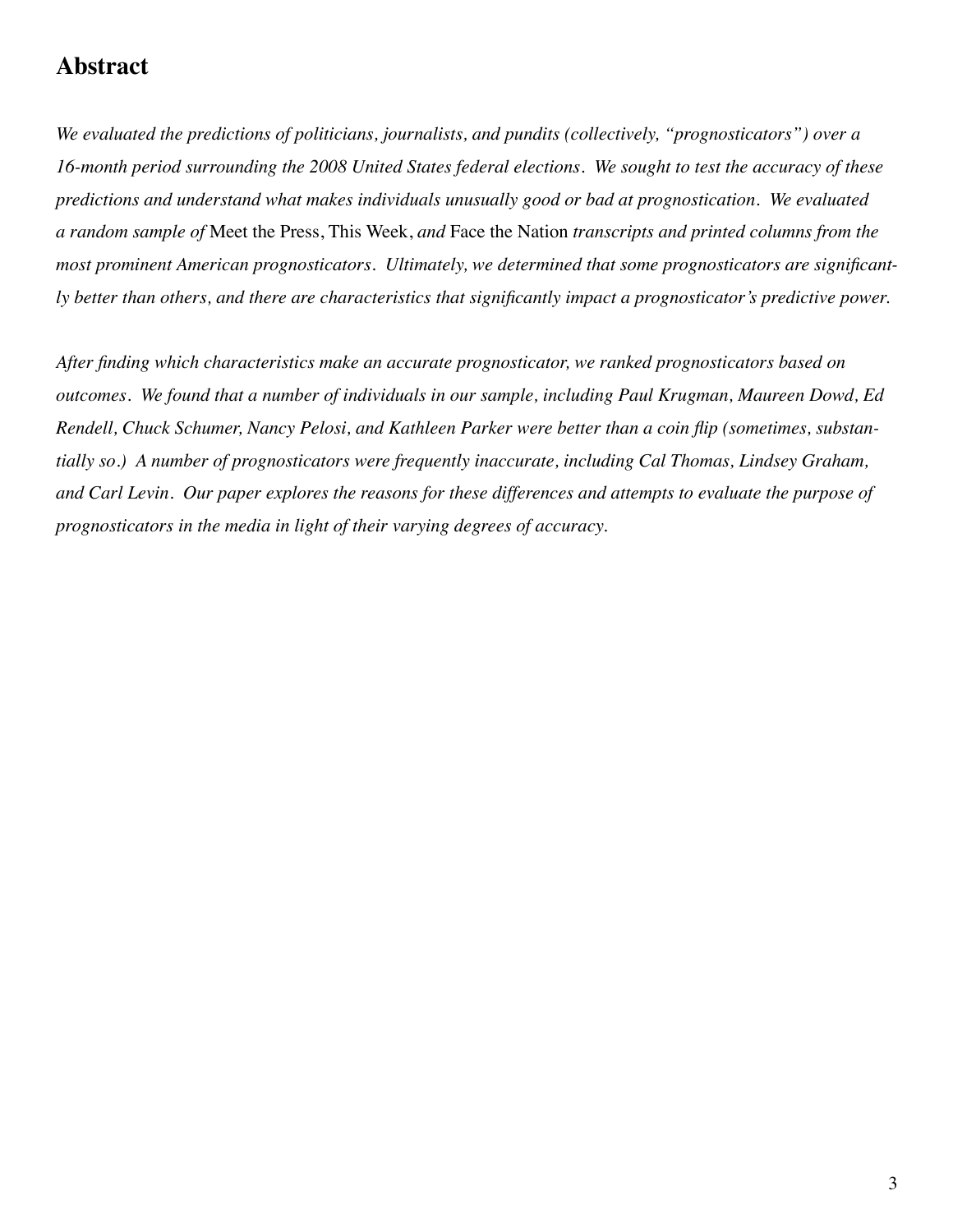# **Introduction**

Parents frequently say that kids should not believe everything they hear on TV. Is this true? And does it apply to what people read in newspapers, too? We sought to test the powers of prediction possessed by political pundits and politicians, evaluate their accuracy, and test the qualities that made for good predictors. TV may (or may not) harm kids' brains, but it turns out that parents probably should not believe most of what they hear on TV, either.

Millions of Americans tune in for Sunday morning talk shows and read weekly op-ed columns to gain insight into current events and global politics and to anticipate what is coming next. They watch politicians, pundits, and journalists pontificate around the "round table" and read the opinions of newspaper columnists each week, but what do we stand to gain from this? It is possible that prognosticators offer deeper analysis of current issues and can more accurately predict future outcomes. It is possible that prognosticators serve solely as entertainers. Alternatively, prognosticators may present opposing viewpoints that are representative of the wide range of ideologies in our political spectrum. Regardless, one has to wonder whether certain prognosticators are more valuable than others.

We explored these questions through a large-scale analysis of the predictions made by politicians, pundits, and journalists in both TV and print. Taken together, we called predictors from all groups prognosticators. We evaluated the predictions of prognosticators over a 16-month period, from the beginning of September 2007 to the end of December 2008. This was designed to encompass the 2008 election season and capture the largest possible number of predictions. By analyzing the prognosticators' statements in transcripts and printed columns, we sought to find and test their predictions. Our data yields results with implications that begin to answer some of our initial questions.

It turns out that we, as consumers, should be watching and reading certain prognosticators over others based on their predictive ability. In addition, political topics tend to elicit certain predictive qualities, such as being phrased using positive/negative or extreme language. When we created an absolute, holistic scale on which we could place individual prognosticators, certain individuals did markedly better than others.

To our knowledge ours is the first attempt at creating a "consumer report" for the average American who wants to know when to tune in and who to take most seriously. Our hope is that with enhanced accountability, prognosticators will become better--and with enhanced visibility, citizens will be more discriminating, listening to more accurate predictors.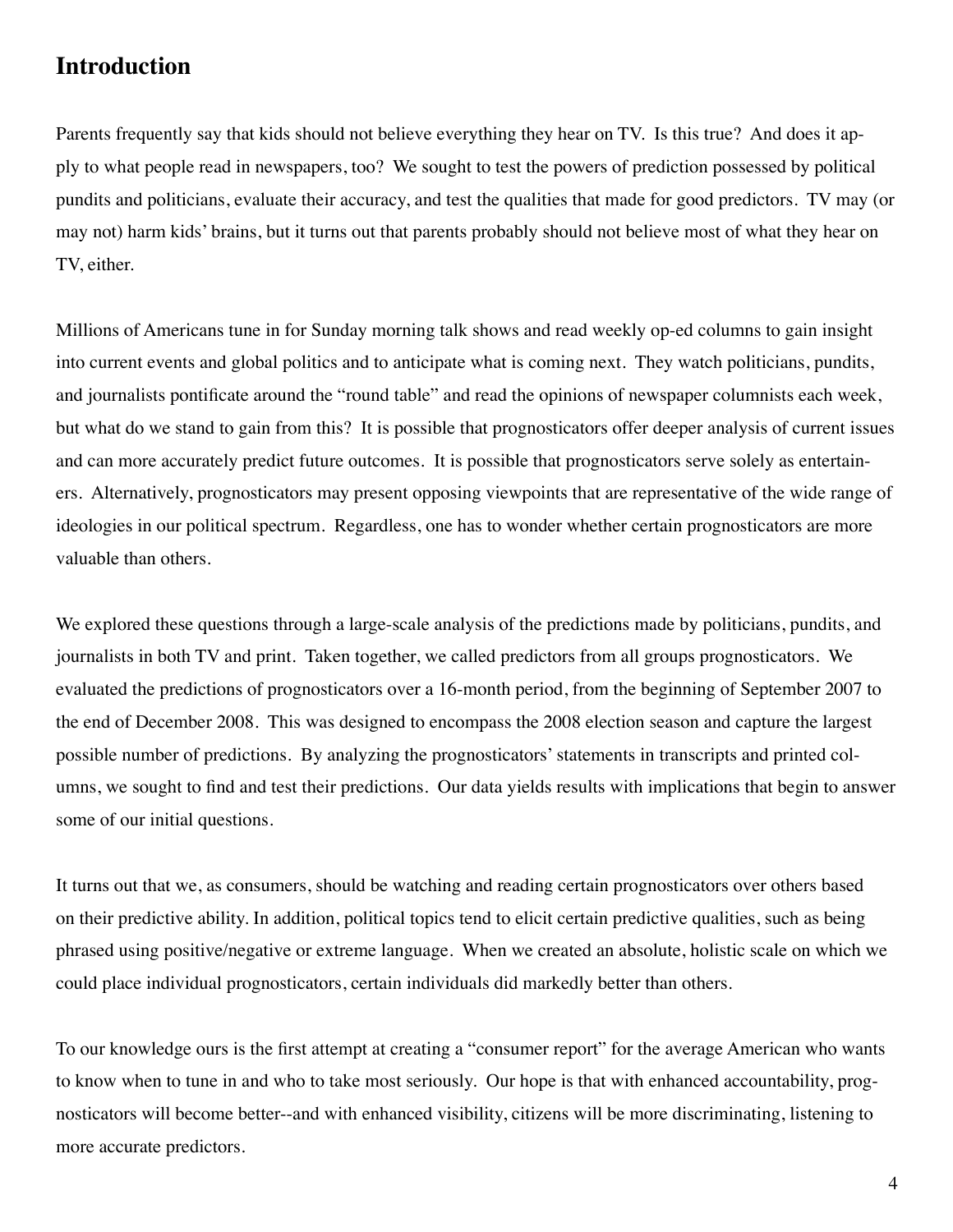# **Literature Review**

Existing literature relevant to political prognostication focuses, with one major exception, on critical skepticism rooted in theoretical opinion rather than statistical evidence. Much has been written about the "sin" of punditry, a trade accused of sacrificing factual integrity for the pageantry of content-free entertainment (Perlstein, 11). Authors label pundits "frauds" and "fools" who "blind us to the ineluctable reality that no one knows what the future holds" (Perlstein, 12). These accusations carry little weight, however, when accompanied by merely anecdotal evidence. The exception to the problem of unsupported criticism of prognosticators as terrible predictors comes from Philip Tetlock's book *Expert Political Judgment* about his twenty year study of the accuracy of political forecasting. Tetlock's book delves into "the psychology of judgment under uncertainty" and "the limits of human knowledge," drawing conclusions about both the accuracy of "expert" predictions and the reasoning behind them.

Tetlock's experiment had 284 experts make 82,361 predictions about political and economic trends. Over time those predictions were checked for accuracy, and Tetlock examined his data for trends. Among the trends Tetlock uncovered in his study:

- \* simple extrapolation using mathematical models typically does better than human predictors
- \* education and popularity increase the predictors' confidence but not their accuracy
- \* prognosticators overpredict change and underpredict the status quo
- \* extremists predict worse than moderates
- \* some people predict better than others, and their superiority will not be confined to their area of expertise (Tetlock, 23-163).

Tetlock's findings raise questions about the role of experts in society, the degree of faith the public should have in experts, and the underlying reason some people predict better than others.

While initially investigating whether higher levels of education and experience correspond to higher predictive accuracy, Tetlock ultimately concluded that cognitive style was the most important influence on prediction accuracy. Using the framework derived from Isaiah Berlin's essay The Hedgehog and the Fox that "hedgehogs" know one big thing; foxes know many things, (Berlin, 3)" Tetlock separated experts into two groups with competing cognitive approaches to prediction and found "the hedgehog-fox dimension did what none of the other traits did: distinguish more accurate forecasters from less accurate ones in both economics and politics" (Beg $ley, 45$ ).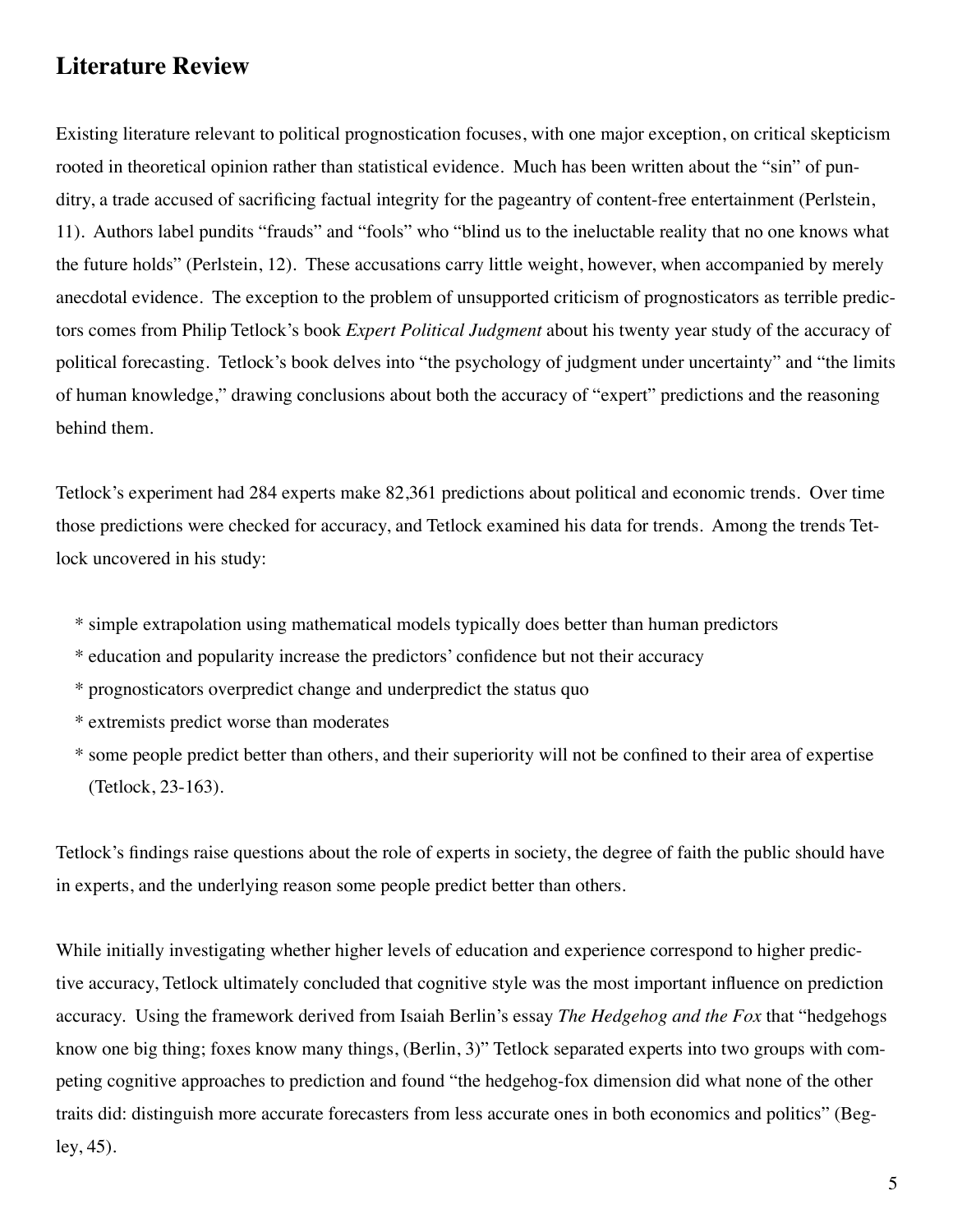According to Tetlock, there are clear differences between hedgehogs and foxes. Hedgehogs "know one big thing" and "apply that one thing everywhere," express "supreme confidence in their forecasts, dismiss opposing views and are drawn to top-down arguments deduced from that Big Idea"; they "seek certainty and closure, dismiss information that undercuts their preconceptions and embrace evidence that reinforces them" (Begley, 45). Foxes "consider competing views, make bottom-up inductive arguments from an array of facts, doubt the power of Big Ideas" and "are cognitively flexible, modest and open to self-criticism" (Begley, 45). Ultimately, "what experts think matters far less than how they think: their cognitive style" (Begley, 45). Tetlock found that foxes outperform hedgehogs in prediction accuracy in virtually all fields, across all time periods, and across the various levels of expertise.

Expert Political Judgment also considers two types of general skepticism found in theoretical literature about prognostication. Tetlock mentions both radical skepticism, which is the belief that nobody knows anything, and ontological skepticism, the idea that the nature of the world is unpredictable. Both are ideas well illustrated by Rick Perlstein, a contributor to *The Nation*. Perlstein's disbelief in and distaste for prognosticators stems from a blend of radical and ontological skepticism. Perlstein's article "Pundits Who Predict the Future are Always Wrong" goes so far as to "call punditry a sin" (Perlstein, 12). Perlstein dismisses forecasting because of ontological skepticism, alleging "history does not repeat itself, nor does it unfold in cycles" (Perlstein, 13). Not only does Perlstein claim "there's nothing you can really know about the future at all," he warns that "to pretend otherwise is an insult to democracy" (Perlstein). Appealing to radical skepticism and criticizing conventional wisdom, Perlstein concludes that political prognostication "blinds us to the only actual, ineluctable reality--that no one knows what the future holds" (Perlstein, 11).

Another important comment on political prognosticating comes from Glenn Greenwald's editorial in The National Interest. His article "The Perilous Punditocracy" comments on political prognosticators in the news media. Greenwald criticizes prognosticators not for their inaccurate predictions, but for the lack of accountability in their profession. Greenwald despises prognosticating as "the ultimate accountability-free profession" in which inaccurate prognosticators "never learn their lesson, are never held accountable and virtually never acknowledge their errors" (Greenwald, 25). To Greenwald, the "distinction between reporters and opinionists has been eroded almost completely," and most predictions are based on personal bias and a "self-centered, self-referential" method that projects too much personal opinion into predictions rather than focusing on facts (Greenwald, 25).

Greenwald's article calls into question the ambiguous classification of prognosticators and whether they should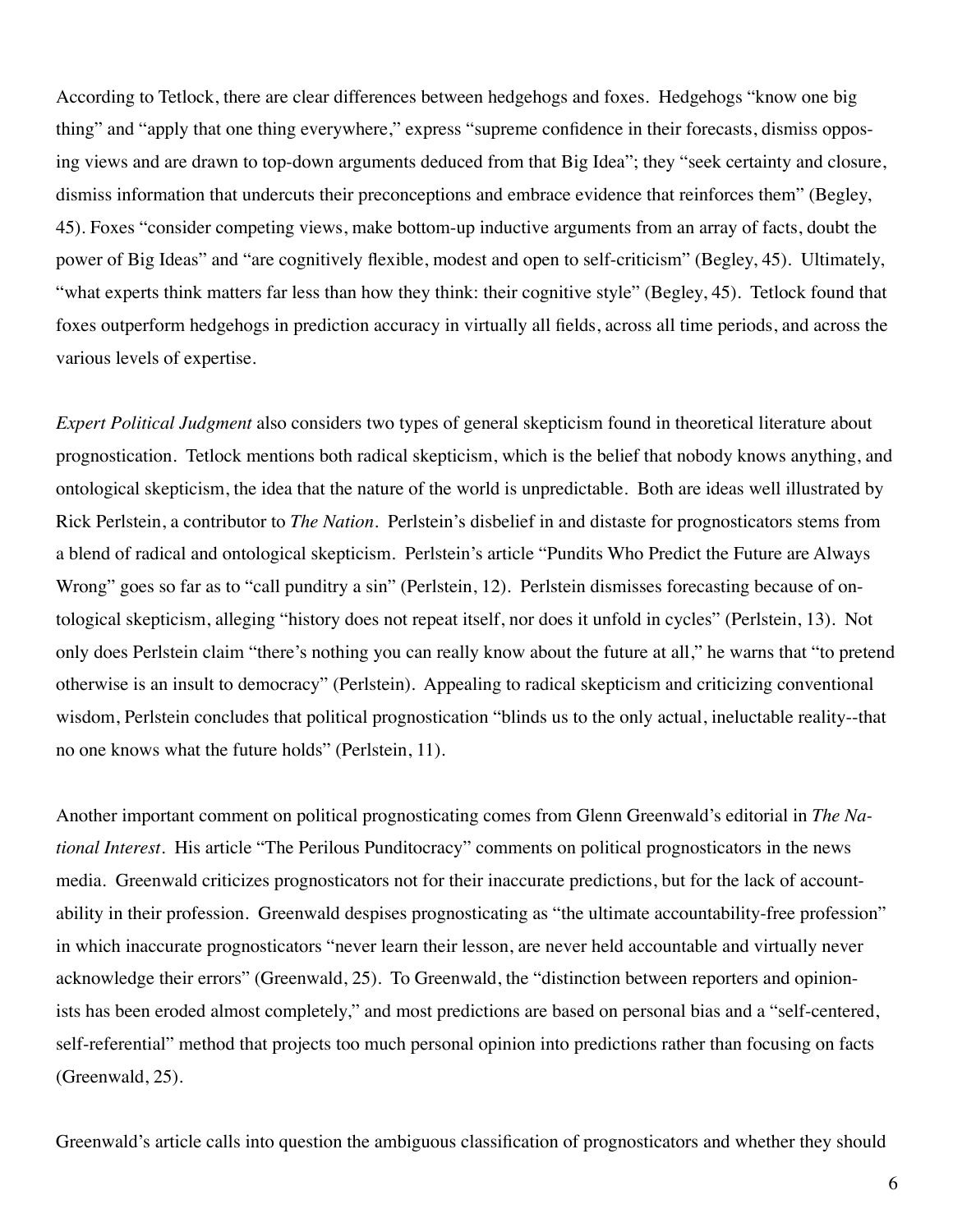be considered academics or entertainers. Greenwald criticizes prognosticators for "never having to say you are sorry, or even admit that you are wrong" (Greenwald, 27). Instead, they "just move seamlessly to the next story line, ignoring their past record of fundamental mistakes as though it never happened" (Greenwald, 28). If accuracy is unimportant and professional accountability is nil, political prognosticators simply publish inaccurate, opinionated personal takes on the future.

While prognosticator accuracy is clearly a popular topic of criticism, so too is criticizing the experts themselves. Susan Douglas' article "You too can be a Pundit" in *The Progressive* offers a biting sarcastic how-to guide for someone considering a career in prognostication. According to Douglas, prognostication is about pageantry, not knowledge. To be a prognosticator "you don't need to know anything about anything" (Douglas, 17). Douglas' list of prognosticator necessities: "you have to be real good at vague, content-free assessments and far-fetched, irrelevant predictions; you need to focus on the imagery of events, not their substance; you must sound emphatic and exude total certitude" (Douglas, 17). Douglas assures that as a prognosticator you will never have to back up your predictions with facts, and stresses that "[prognosticators] can and should ignore all facts that don't fit in with your point of view" (Douglas, 17).

Authors such as Douglas, Perlstein, and Greenwald may personify the educated skeptics' perception of prognosticators, but they all still agree on the general public's dependence on prognosticators. While statistical models may be more accurate, Sharon Begley points out that "booking statistical models on talk shows probably wouldn't help their ratings" (Begley, 45). Even Tetlock was aware of this fact, and he concluded the public believes in prognosticators because of their need to believe that events are under our control, and their lack of understanding of the laws of probability. According to literature it seems that, to the average audience member, prognosticators are not about accurately predicting the future. Instead, prognosticators are entertainers fulfilling our human need to feel in control and to provide comfort that events are predictable. In this sense, being right about the future appears less important than speaking confidently about an exciting, changing future.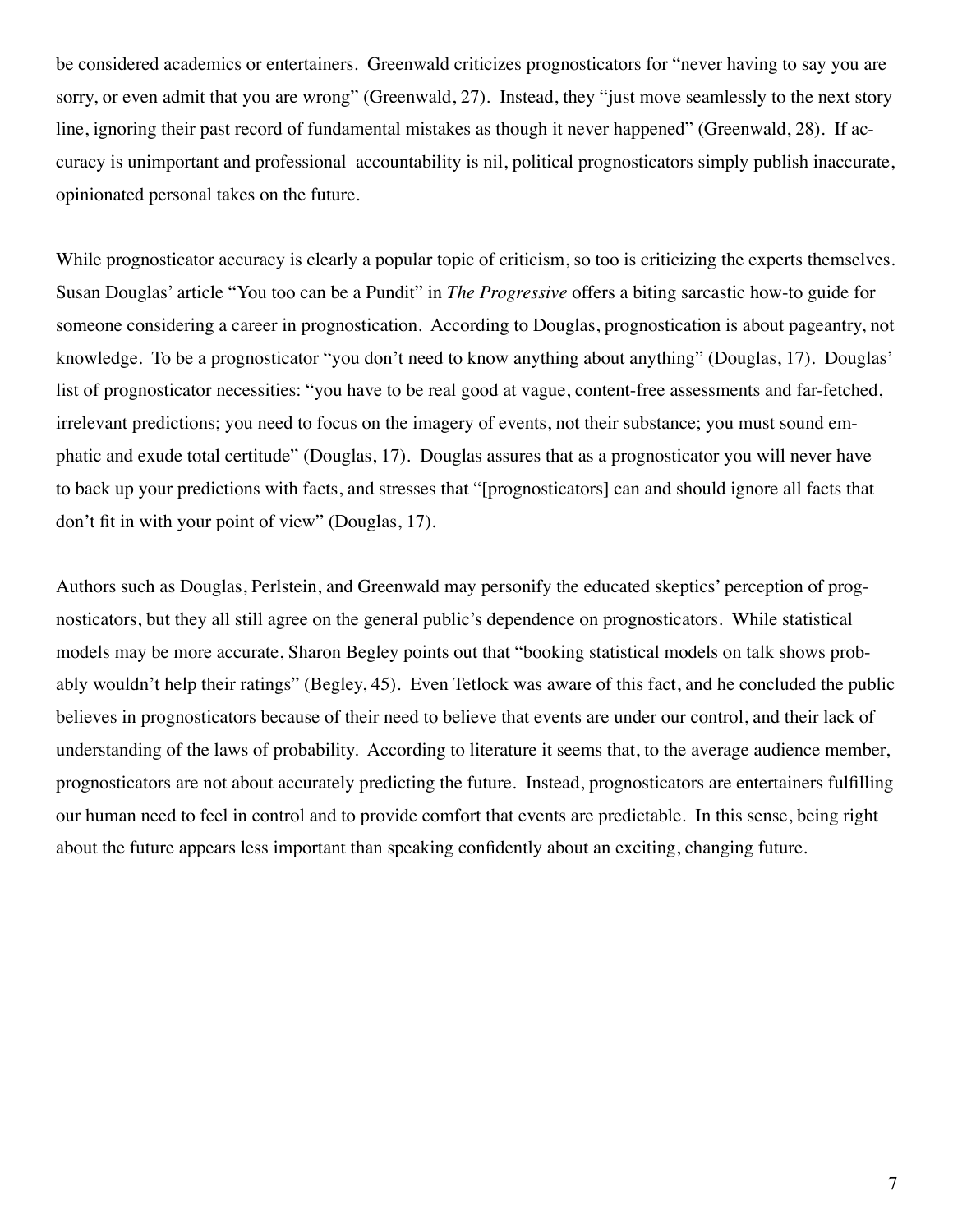# **Methodology**

Although our study is similar to Tetlock's in that ours also examines the accuracy of experts, our study differs both in its methodology and in the type of experts it samples. Tetlock had his prognosticators predict on certain subjects as a part of his study, whereas we examined the predictions our prognosticators made of their own accord. In addition, our sample was limited exclusively to professional political prognosticators who appear on TV or in print on a regular basis. Rather than consciously participating in our study, our prognosticators became subjects by way of random selection. We examined the predictions made by these prognosticators during a given time period surrounding the 2008 election. We looked for factors that could influence the accuracy of prognosticators generally. Our results may provide insights into the role of punditry in the American political sphere. We are the first to evaluate individuals who make their predictions exclusively in the media.

#### **Obtaining Prognosticator Sample**

#### Print Media:

To obtain a representative sample of print columnists, we researched the top 10 most widely read liberal and top 10 most widely read conservative columnists, along with the top two independent columnists (by total average number of readers) in the United States (Media Matters). We determined that a columnist would need to produce at least 20 columns in the sample period to be considered for analysis. Since all of these columnists write one to two columns a week, their total columns in our time period (September 2007-December 31, 2008) easily exceed our minimum necessary "appearances" in order to include each of the columnists in our study. As a result, all 22 columnists were included in our print media sample and in our final sample of prognosticators.

#### Television Media:

To obtain a representative sample of network television prognosticators, we looked at the Sunday morning talk shows on each of the three major broadcast networks: NBC's Meet the Press, ABC's This Week, and CBS' Face the Nation. For each show, we tallied all appearances by each guest during the sample period. From the aggregate list (i.e. the sum of all tallies from all three of the shows during our time period), we cut all guests that appeared less than five times, leaving a sample of 36 guests (pundits, politicians, and administration members).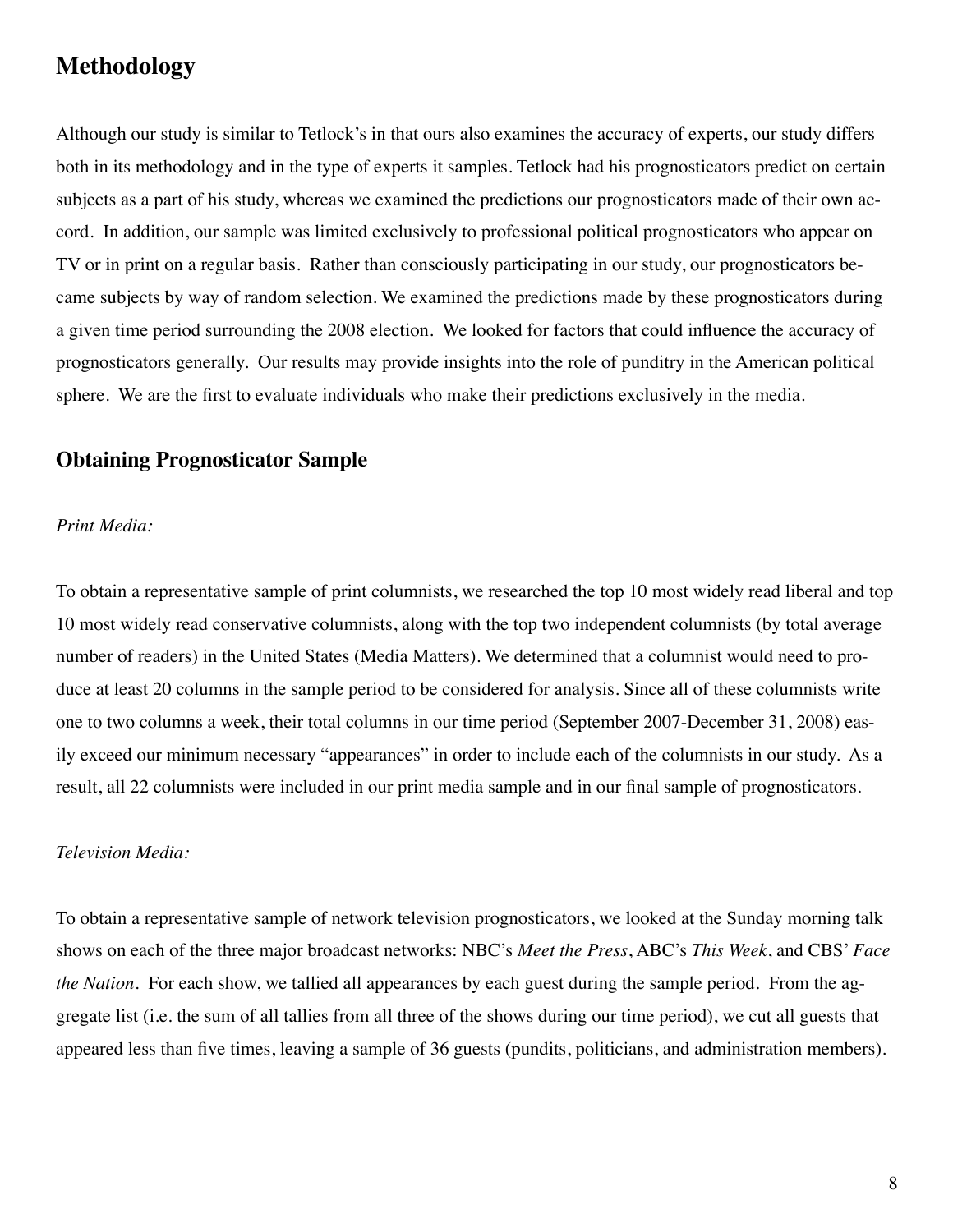#### **Final Prognosticator Sample:**

To obtain the final prognosticator (defined as the group of pundits, politicians, and administration officials) sample, we combined our print media and television media samples to form a list of 56 total prognosticators. The total was only 56 because two people appeared on both the print and television media lists.

From this list, we randomly selected five prognosticators for each analyst. We did this by numbering each prognosticator and then using a random number generator to select a prognosticator and assigning it to one of our five analysts in order. These five prognosticators were a starting point for each analyst. If, in the course of evaluation, it is discovered that a prognosticator did not make five testable predictions, the analyst picked a different prognosticator from the list of unassigned prognosticators (at random) to fill the vacancy.

#### **Preparing to Code**

#### **Selecting Columns & Transcripts**

Analysts randomly selected the prognosticators' appearances (columns or transcripts from TV appearances) to read in search of predictions. This process is described below:

#### **TV** Appearances

Our initial research showed that there are fewer predictions made during TV appearances. As a result, analysts took a census of the available appearances within our time frame, meaning they looked at every TV appearance between September 1, 2007 and December 31, 2008. The only exception was if a prognosticator appeared more than 20 times during the time frame, in which case the analyst generated a random sample of 20, as illustrated by the column selection method below.

#### Columns

To create a sample of columns, analysts first located all columns written within the sample time frame. They then chose 20 randomly generated numbers, arranged the columns in chronological order, and then assigned columns numbers (1 was oldest, counting up to the most recent.) Analysts included columns whose numbers corresponded to the 20 randomly generated numbers.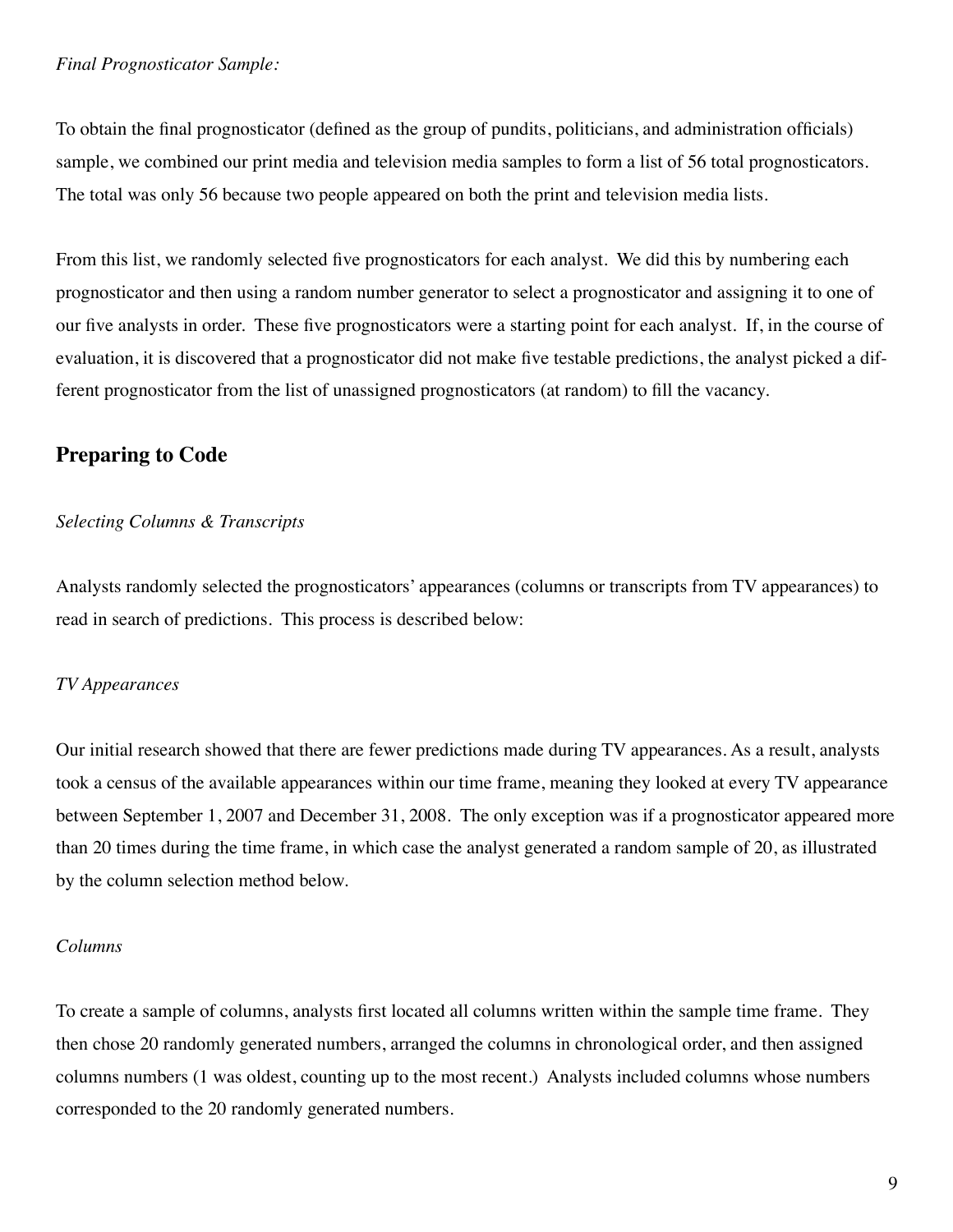# **Coding System**

#### **Prediction Variables**

| <b>Variable Code</b> | <b>Full Name</b>                              | <b>Explanation</b>                                                                                                         |
|----------------------|-----------------------------------------------|----------------------------------------------------------------------------------------------------------------------------|
| PName                | Prognosticator Name                           | A three-letter code representing the<br>name of the prognosticator                                                         |
| PredAcc              | Prediction Accuracy                           | A 1 (cannot happen) to 5 (will hap-<br>pen) rating of each statement by a<br>prognosticator.                               |
| PredTrue             | <b>Prediction Truth</b>                       | A 1 (event didn't happen) to 5 (did<br>happen) rating of each event as<br>made in a prediction.                            |
| PredTrue Ref         | <b>Prediction Truth Reference</b>             | Reference (hyperlink) for a predic-<br>tion truth assessment                                                               |
| Conditional          | <b>Conditional Prediction</b>                 | Whether or not a prediction is con-<br>ditional (if/then.) 1 if conditional, 0<br>otherwise.                               |
| CondTrue             | <b>Conditional Prediction Truth</b>           | A 1 (didn't happen) to 5 (did hap-<br>pen) rating of the conditional ("if<br>X") portion of a conditional predic-<br>tion. |
| Timeframe            | Chronological scope of the predic-<br>tion    | Measured in months, round up                                                                                               |
| PredMed              | <b>Prediction Medium</b>                      | 1 if TV, 0 otherwise.                                                                                                      |
| <b>RepeatPred</b>    | <b>Repeat Prediction</b>                      | 1 if a person already made the same<br>prediction, 0 otherwise.                                                            |
| DemPrimary           | <b>Democratic Primary Prediction</b>          | 1 if a prediction about the Demo-<br>cratic Presidential primary, 0<br>otherwise.                                          |
| <b>GOPPrimary</b>    | <b>GOP Primary Prediction</b>                 | 1 if a prediction about the GOP<br>Presidential primary, 0 otherwise.                                                      |
| PresPred             | <b>Presidential Prediction</b>                | 1 if a prediction about who will win<br>the Presidency in 2008; 0 other-<br>wise.                                          |
| VPPred               | Vice Presidential Prediction                  | 1 if a prediction about who will<br>be a candidate's Vice President; 0<br>otherwise.                                       |
| PropoQ               | Proposition/ballot initiative predic-<br>tion | 1 if a prediction about a state or lo-<br>cal proposition or ballot initiative;<br>0 otherwise.                            |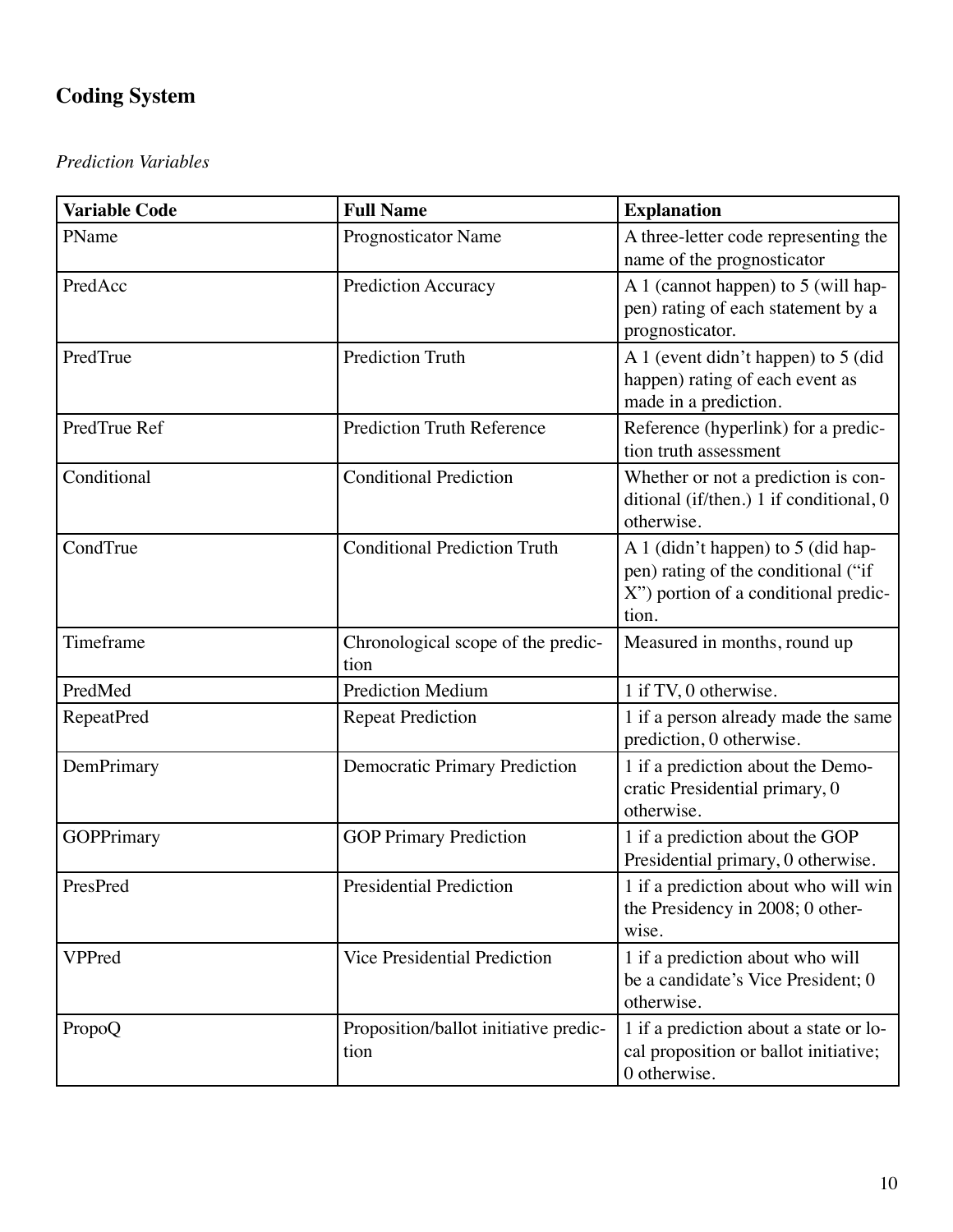| SenElect   | <b>Senate Election Prediction</b> | For an individual Senate race. 1 if<br>a prediction about a single race's<br>outcome, 0 otherwise.                                        |
|------------|-----------------------------------|-------------------------------------------------------------------------------------------------------------------------------------------|
| HouseElect | <b>House Election Prediction</b>  | For an individual House race. 1 if<br>a prediction about a single race's<br>outcome, 0 otherwise.                                         |
| SenComp    | Senate composition prediction     | A prediction about the party com-<br>position of the Senate. 1 if about<br>that, 0 otherwise.                                             |
| HouseComp  | House composition prediction      | A prediction about the party com-<br>position of the House. 1 if about<br>that, 0 otherwise.                                              |
| PredEcon   | Economic prediction               | 1 if a prediction about the economy<br>(incl. stock market, jobs, laws, etc.)<br>0 otherwise.                                             |
| PredEnviro | Environmental prediction          | 1 if a prediction about the envi-<br>ronment or environmental law, 0<br>otherwise.                                                        |
| PredFP     | Foreign policy prediction         | 1 if a prediction about foreign<br>policy, 0 otherwise. Note: not for<br>dealing with national security/war<br>issues.                    |
| PredHC     | Healthcare prediction             | 1 if a prediction about healthcare<br>laws/issues, including Medicare<br>and Medicaid. 0 otherwise.                                       |
| PredImm    | Immigration prediction            | 1 if a prediction about the enforce-<br>ment, creation, or application of<br>laws relating to immigration and<br>immigrants, 0 otherwise. |
| PredNatSec | National security prediction      | 1 when discussing "War on Ter-<br>ror (Afghanistan/Iraq)," terrorism,<br>national security etc. 0 otherwise.                              |
| PredSoc    | Social issues prediction          | 1 when prediction is made about<br>gay rights, abortion, or other osten-<br>sibly "moral" issues; 0 otherwise.                            |
| PredOther  | Other predictions                 | For an issue not captured by any<br>of the other variables. 1 if all other<br>prediction variables are zero; 0<br>otherwise.              |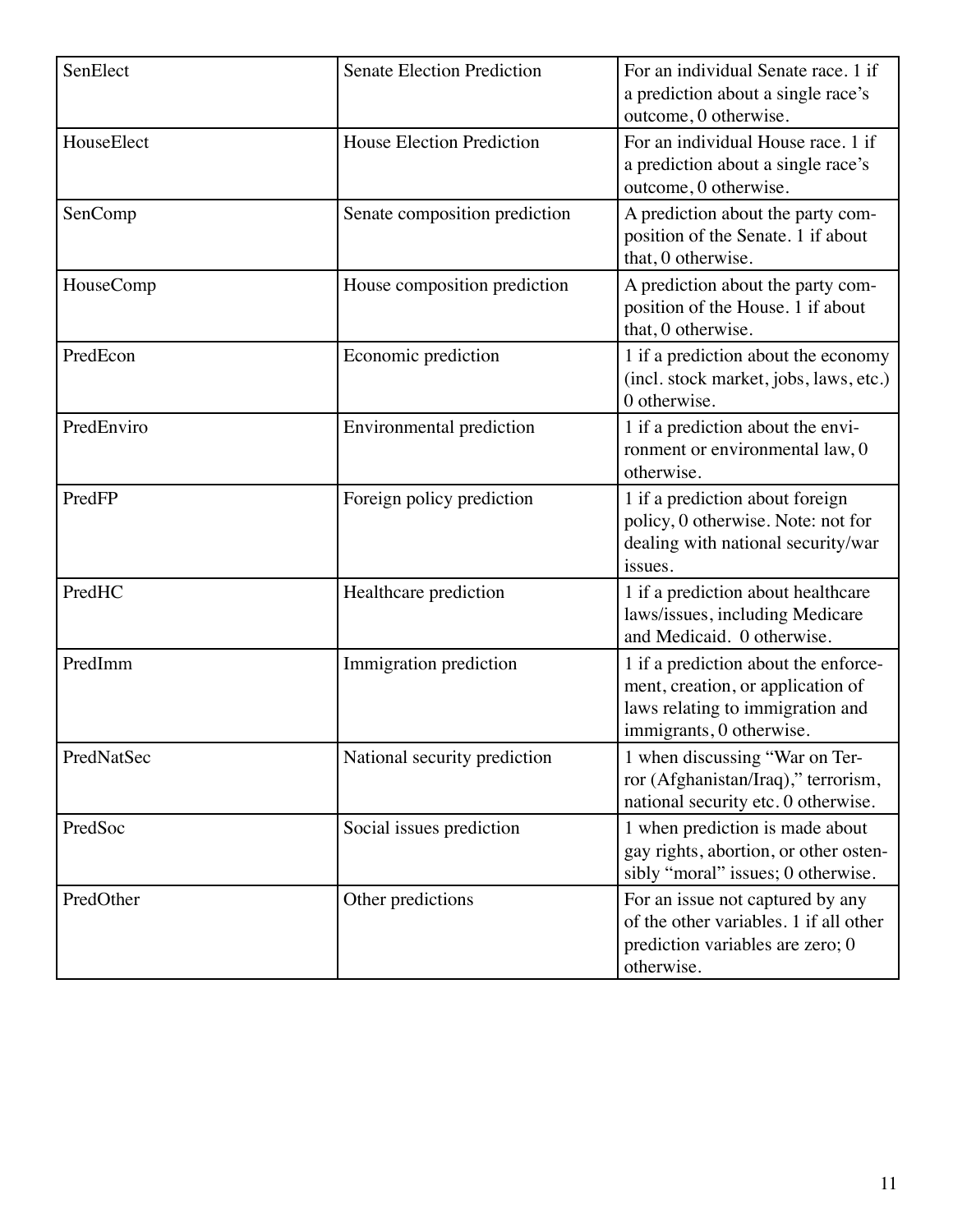# Prognosticator Variables

| <b>Variable Code</b>    | <b>Explanation</b>                                                                                                                                                                                                                            |
|-------------------------|-----------------------------------------------------------------------------------------------------------------------------------------------------------------------------------------------------------------------------------------------|
| Age                     | As of January 1, 2008                                                                                                                                                                                                                         |
| Gender                  | 1 if male, 0 otherwise                                                                                                                                                                                                                        |
| <b>Black</b>            | 1 if Black or African-America, 0 otherwise.                                                                                                                                                                                                   |
| Politician              | 1 if a current or former elected or appointed of-<br>ficeholder; 0 otherwise. Does not include executive<br>branch support staff (Chief of Staff, Press Secretary,<br>etc.) Reserved for Cabinet members, Congresspeople,<br>Presidents, etc. |
| <b>Current Adviser</b>  | 1 if a current adviser to a President or member of<br>Congress; 0 otherwise. Includes Chief of Staff, politi-<br>cal workers (Karl Rove, etc.) press secretaries, etc.                                                                        |
| Former Adviser          | 1 if a former adviser to a President or member of Con-<br>gress; 0 otherwise.                                                                                                                                                                 |
| Party                   | 1 if a Democrat, 0 if a Republican (or other)                                                                                                                                                                                                 |
| Journalist              | 1 if currently employed by a news organization, 0<br>otherwise                                                                                                                                                                                |
| Advanced degree         | 1 if awarded a degree over a B.A. or B.S. (exluding an<br>L.L.M. or J.D. and honorary degrees.) 0 otherwise.                                                                                                                                  |
| Law degree              | 1 if awarded a J.D. or L.L.M., 0 otherwise.                                                                                                                                                                                                   |
| Journalistic experience | Listed in years, round up.                                                                                                                                                                                                                    |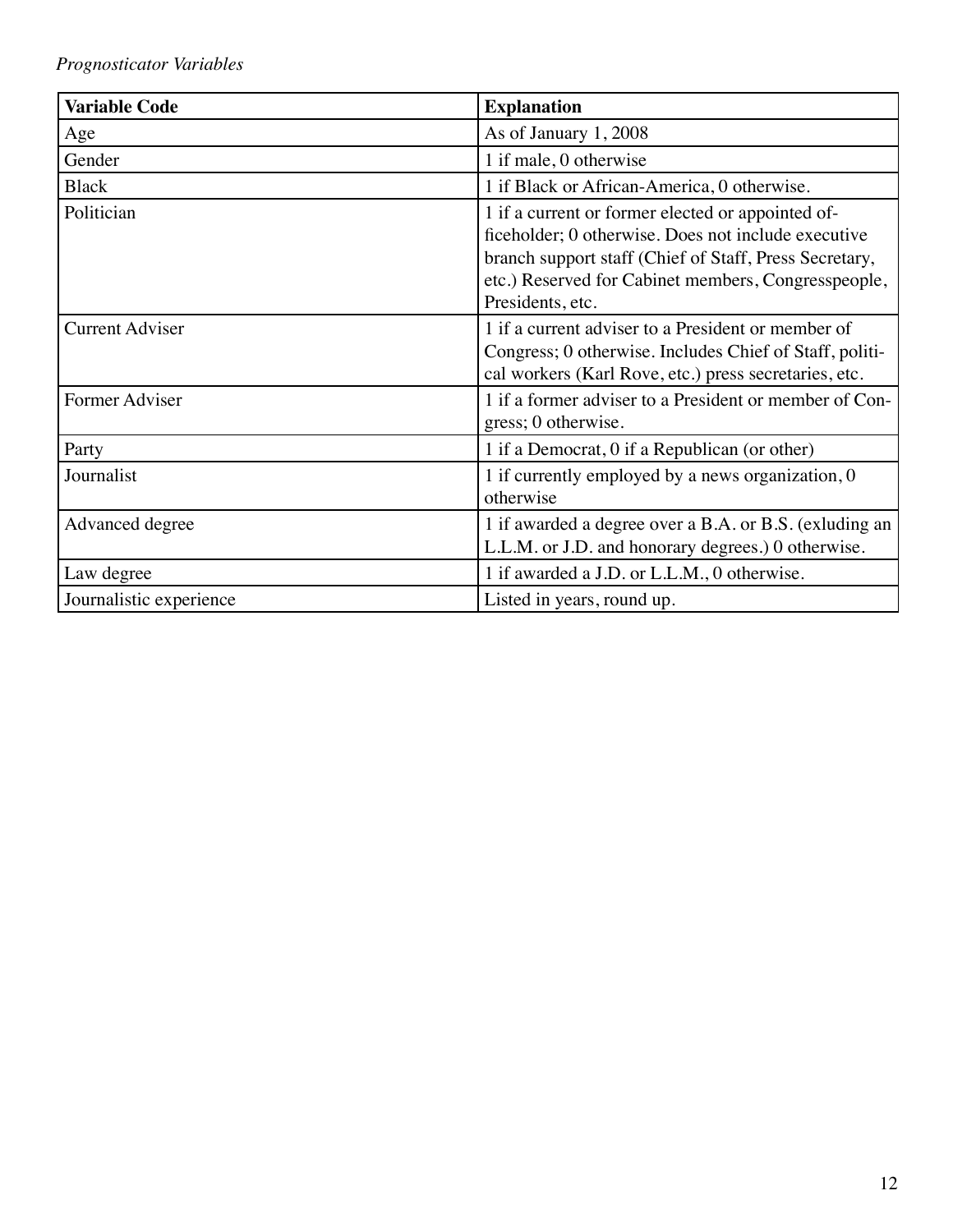#### **Prediction Probability & the Dictionary**

Analysts read transcripts and columns looking for predictive language, as outlined in our coding dictionary (see Appendix A). We designed this dictionary to rate the predictive language on a scale from one (prediction: no chance of occurring) to five (prediction: will absolutely occur,) with two through four in-between. Three served as our "hedge" indicator when people were noncommittal to an event occurring. For each number, one through five inclusive, we started with a list of words that we considered typical for that level. In our coding template, this variable was called the "Prediction Probability," or PredProb for short.

Additional words were added to the Dictionary as we encountered them during coding, and each analyst assigned the new words a number on the predictive language scale. We then placed each new word along the scale based on its average number assignment, and coded all future predictions using such language according to the updated dictionary. The overwhelming majority of words were added by the time the first two prognosticators were coded. On the inter-coder swaps, we checked for these new words, ensuring their inclusion into the sample.

In addition to accumulating new words, we also ended up deleting original words from the Dictionary as well. Specifically, this occurred in the case of the word "would," since this word rarely ended up being used in predictions. It was used to explain what a prognosticator, him/herself, or a political figure might do given a certain set of circumstances. In addition, the word "would" was often used when discussing conditionals that had already been proven false (for example, stating "If Hilary had won the primaries, Obama would have been her pick for Vice President," after the Democratic primaries). As a result, the word "would" was omitted from the Dictionary. No testable predictions were lost as a result.

Finally, we decided to omit predictions for which the PredTrue variable value was 0, or in other words, the conditional part of the prediction statement did not end up happening. When the conditional portion of the prediction (the "if" portion) is not accurate, then the rest of the statement (the "then" part) is by default inaccurate as well.

#### **Prediction Accuracy**

We also tested each prediction's accuracy (which we coded as the PredAcc variable) on a one-to-five scale. Based on the language of the prediction, an analyst asked: "Did (predicted event) occur?" If the event did occur, the PredAcc variable was scored a "five." If the event did not occur, the PredAcc variable was scored a "one."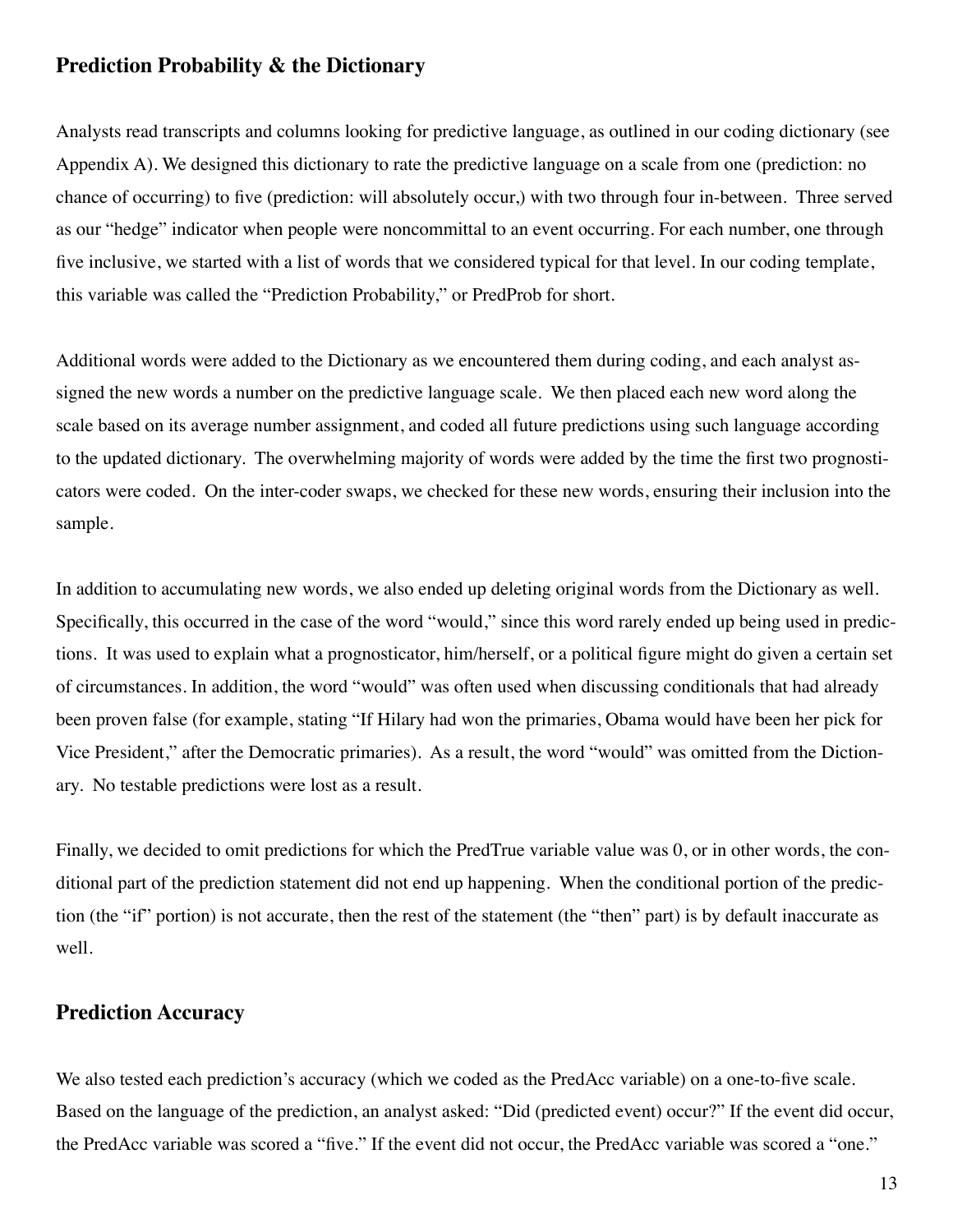Although PredAcc is a binary variable, we used the values 1 and 5 rather than 1 and 0 so that we could easily take the absolute value of the difference between the PredProb score and the PredAcc score of a prediction to keep the same scale when evaluating an individual prediction. The absolute value of the difference between the assigned probability and the accuracy of the prediction became the PredABS variable. Based on this data, we derived the Prognosticator Value Score (PVS), which we will discuss in the next section.

We, in conjunction with our research assistants, performed an extensive fact checking process to determine the prediction accuracy (PredAcc value) for each prediction. As noted, we performed fact checking both in groups and as individuals (both coders themselves, and our research assistants). PredAcc values were assigned to each prediction, and the coders and research assistants provided citations for each PredAcc value, as well.

#### **Data Collected**

We collected data on both predictions and prognosticators and evaluated them with the variables listed in our "evaluated variables" section.

In order to measure our partisanship variable, we surveyed the Hamilton College Government Department faculty and students, asking them to place each prognosticator on an ideological spectrum. The spectrum ranged from 1 (most conservative) to 9 (most liberal). We then averaged the responses for each prognosticator to generate a final placement along our spectrum in which every prognosticator received a partisanship value between one and nine.

#### **Inter-Analyst Reliability**

To ensure a standardized coding process for each prognosticator and to remove bias we set up a system for ensuring inter-analyst reliability. In this process, two analysts separately coded each prognosticator. After both analysts individually coded the prognosticator, they then discussed their findings and produced a final list of predictions for each prognosticator. This process also decided whether or not any predictions were untestable, in which case they were omitted from our sample.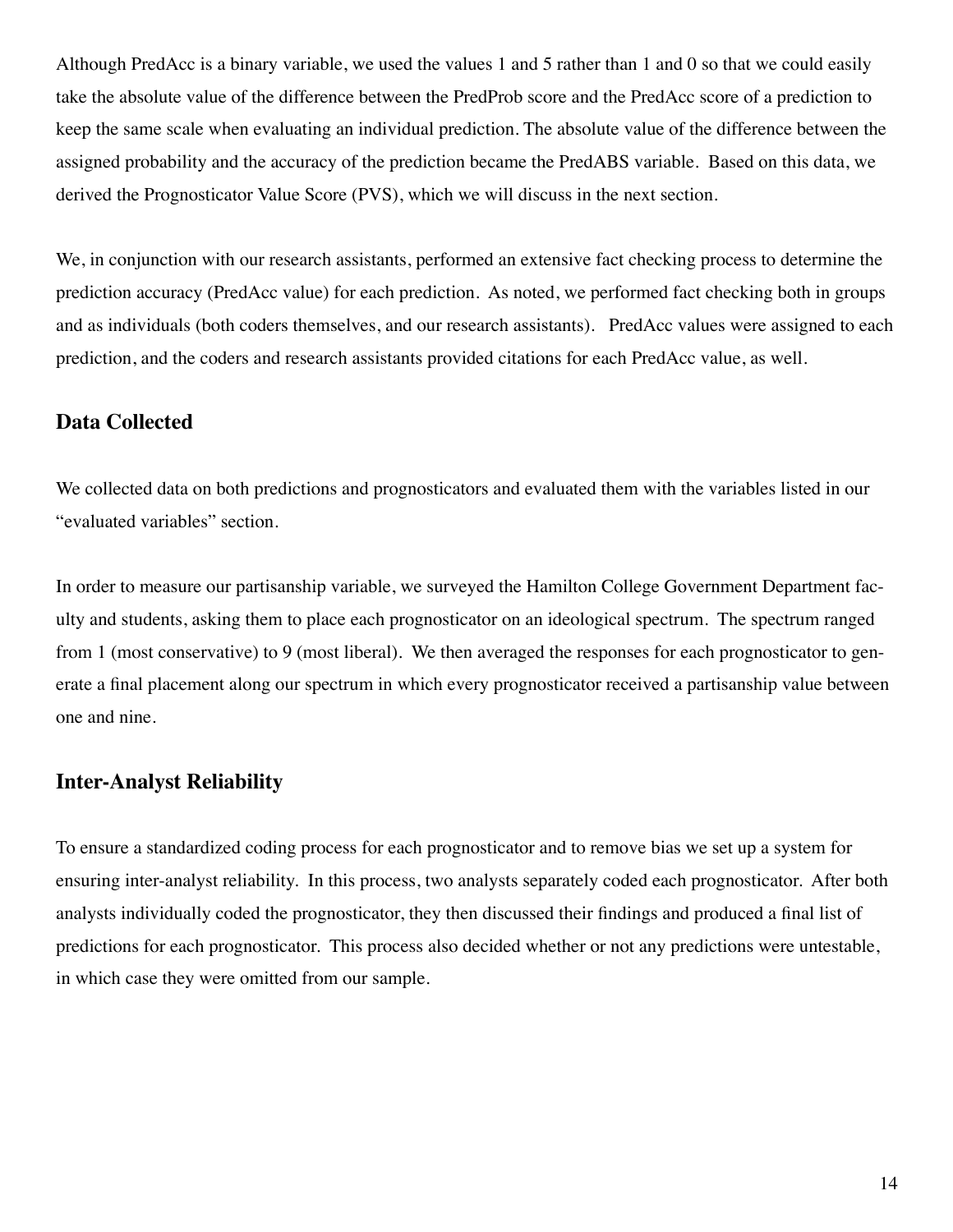# The Good, the Bad, and the Ugly

#### **Measuring Prognosticator Accuracy**

In analyzing a prognosticator's predictive power, we created a "scoring system" to determine his or her overall accuracy. With large quantities of data about a prognosticator's prediction and the outcome of the event in question, we devised a simple scoring system. If a prognosticator "leaned" in the correct direction (predicted that an event would happen when it did, or correctly expected it would not happen), he or she is assigned a point. If a prognosticator hedged, he or she received no points. If a prognosticator leaned incorrectly, he or she lost a point. The points were tallied and divided by the total number of predictions made by that prognosticator. We then multiplied this number by ten to get a final Prognosticator Value Score. This left us with a final score in a range between -10 and 10. -10 represented the worst possible prognosticator, while 10 would be a perfect prognosticators.

This score was then broken down into three broad categories: the "good," the "bad," and the "ugly." The "good" were those prognosticators who received scores above five. The "bad" received scores between zero and five. The "ugly" received scores less than zero.

#### **Example of Prognosticator Value Score System**

Here, we use Paul Krugman, a New York Times columnist, as an example to show how our PVS system works. From a random sample of his columns and television appearances, we tallied 17 testable predictions. Krugman was awarded one point if he either predicted an event would happen and that event took place, or if he predicted an event not happening and that event ultimately did not take place. When Krugman made a prediction and the opposite outcome occurred, we subtracted one point from his total. Hedged predictions did not receive any points.

Of the 17 predictions, there were 15 instances where Krugman made a correct prediction and only one instance where he made an incorrect prediction. With the single hedged prediction included, Krugman's final tally was  $+14$ . We took the final tally (14) and divided that by the total number of testable predictions made (17), which we then multiplied by ten. Krugman's final score was 8.235.

 $(15-1)/17 = .8235$  $.8235 * 10 = 8.235$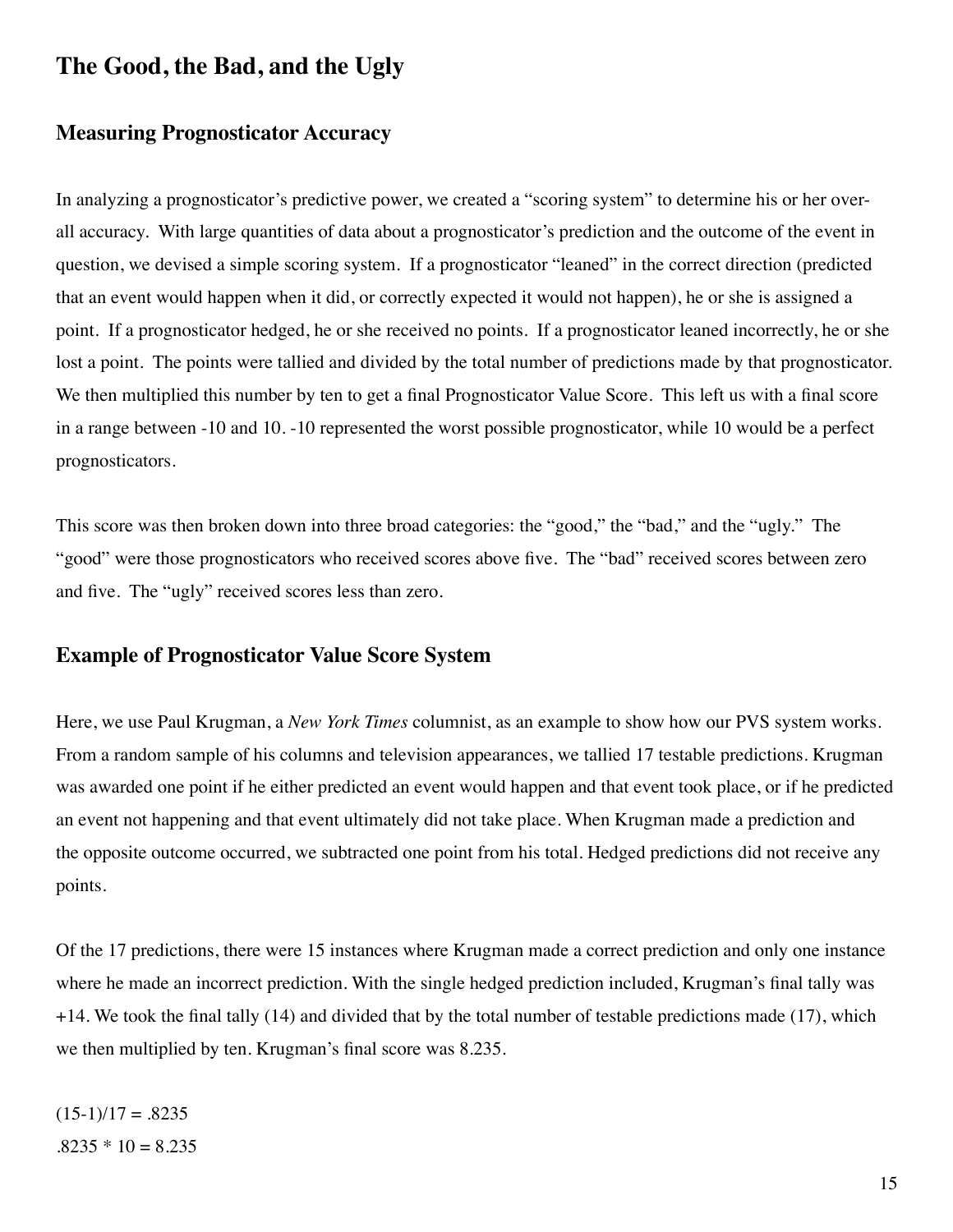This placed Krugman in the "good" category.

#### **Possible Criticisms of the Prognosticator Value Scoring System**

We recognize there are unavoidable imperfections with the rating system we have devised and described above. One possible objection to such a system would be that it seems to fail to account for any predictions with outcomes that are not binary (for example, the prediction "Hillary Clinton will win the Democratic primary election" has an binary outcome – Hillary Clinton either did or did not win the primary and we would award this prediction with negative one points because the prediction did not come true). By non-binary predictions, we mean predictions that do not have only two possible outcomes, but rather a multitude of possible outcomes. For example, a binary prediction might be whether or not Obama will win the presidential election, whereas a nonbinary prediction might be an estimated number of seats picked up by the GOP in a House election. However, there were relatively few non-binary predictions compared to the overwhelming majority of binary predictions, probably due to the overly complex and difficult nature of making such non-binary predictions.

Another possible criticism is that this method for assigning Prognosticator Value Scores does not account for coding system scores of two or four. While these ratings were used in later calculations, we feel that it was accurate enough to measure whether or not a prognosticator leans in a positive or negative direction. Also, by using a scale of negative one to positive one, we could more easily assign zero points to prognosticators who consistently hedge on predictions, thereby avoiding making definitive and truly useful predictions, while more thoroughly punishing prognosticators who spout incorrect predictions.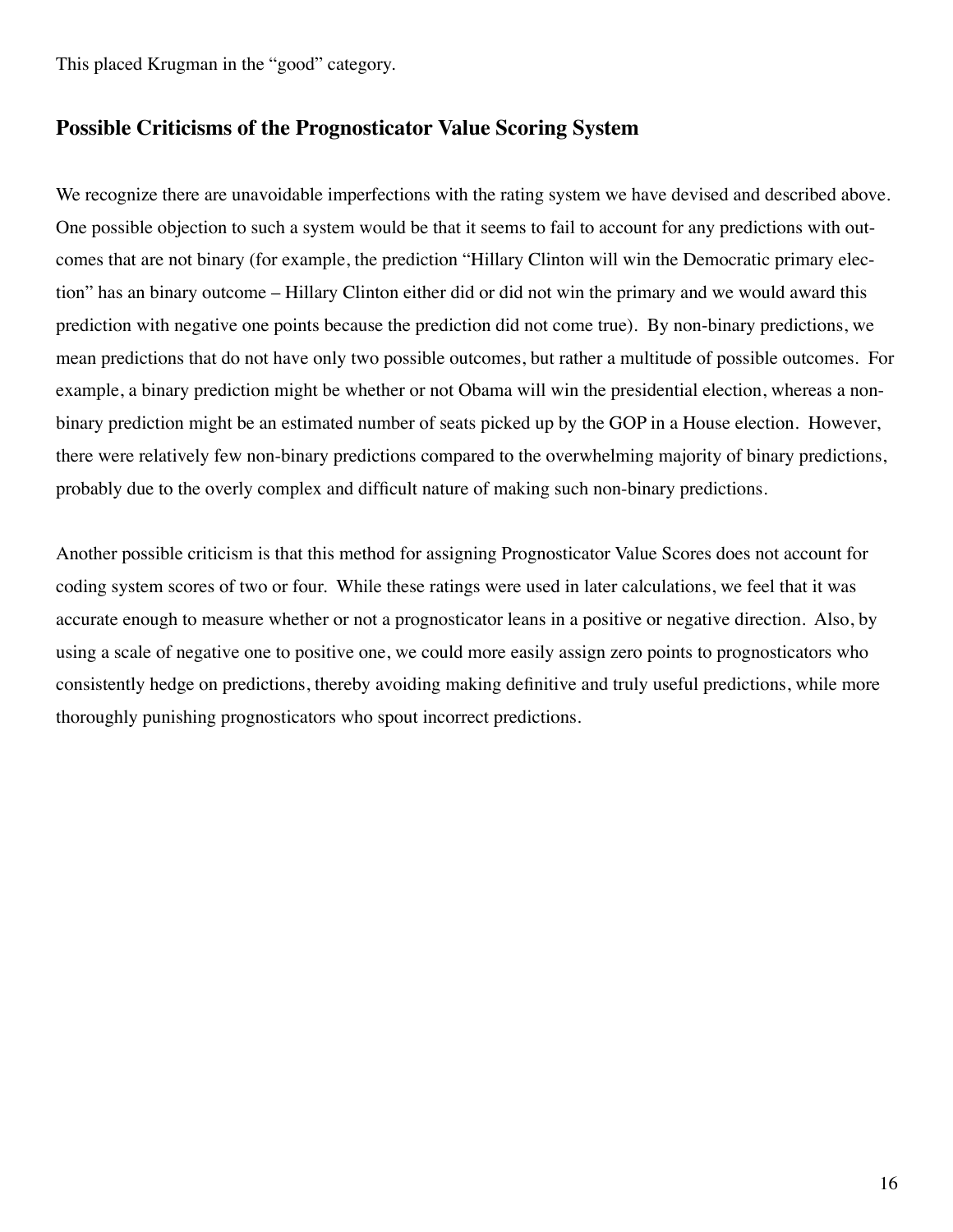## The Good, The Bad, and The Ugly

This section includes a description of each prognosticator's predictions. An information box lists their total number of predictions, the number they had correct, wrong, and hedged, their PVS, and the p-value of a binomial formula calculation; that is, the odds that the number that particular pundit answered correctly was obtained by chance, based on a p of .5. In other words, this tests whether a prognosticator is better than a coin flip; if the p-value is less than 0.05, that prognosticator has a statistically significant result. If the result has an asterisk, that prognosticator is statistically worse than a coin flip.

Our p-values were calculated as the probability of correctly guessing exactly k times out of the total N predictions. Traditionally, p-values are expressed as the probability of being equal to or greater than some observed value if the null possibility (in our case, that prognosticators are as good as a coin flip) is true. Using this method, the p-value for Paul Krugman would be his probability of guessing at least 15 right (the probability of getting 15, 16 and 17 out of 17 right). Calculating p-values as "great than or equal to" raises the p-values relative to our way, which would make even fewer prognosticators statistically better than a coin flip. Therefore, we chose to use the more conservative way to calculate our p-values.

Our p-values were calculated by comparing the number of correct predictions against the total number of predictions for each prognosticator (right, wrong, and hedged).

#### The Good

The Good comprised the best of our prognosticators, each of them with a PVS over 5. There are few trends among the good—some are male, some are female; some are politicians, others are journalists, and there is an Administration official included, too. They discuss all the "hot topics" of the 2008 election season, including the economy, the Democratic primaries, the Presidential contest, and politics generally. These individuals rarely hedge their predictions.

A number of analyses noted that predictors who made it to this list made a number of "easy" predictions, that were "obvious" and did not seem to be especially good tests of predictive capacity. A larger sample can subject these prognosticators to a more rigorous analysis to test their true predictive capacity.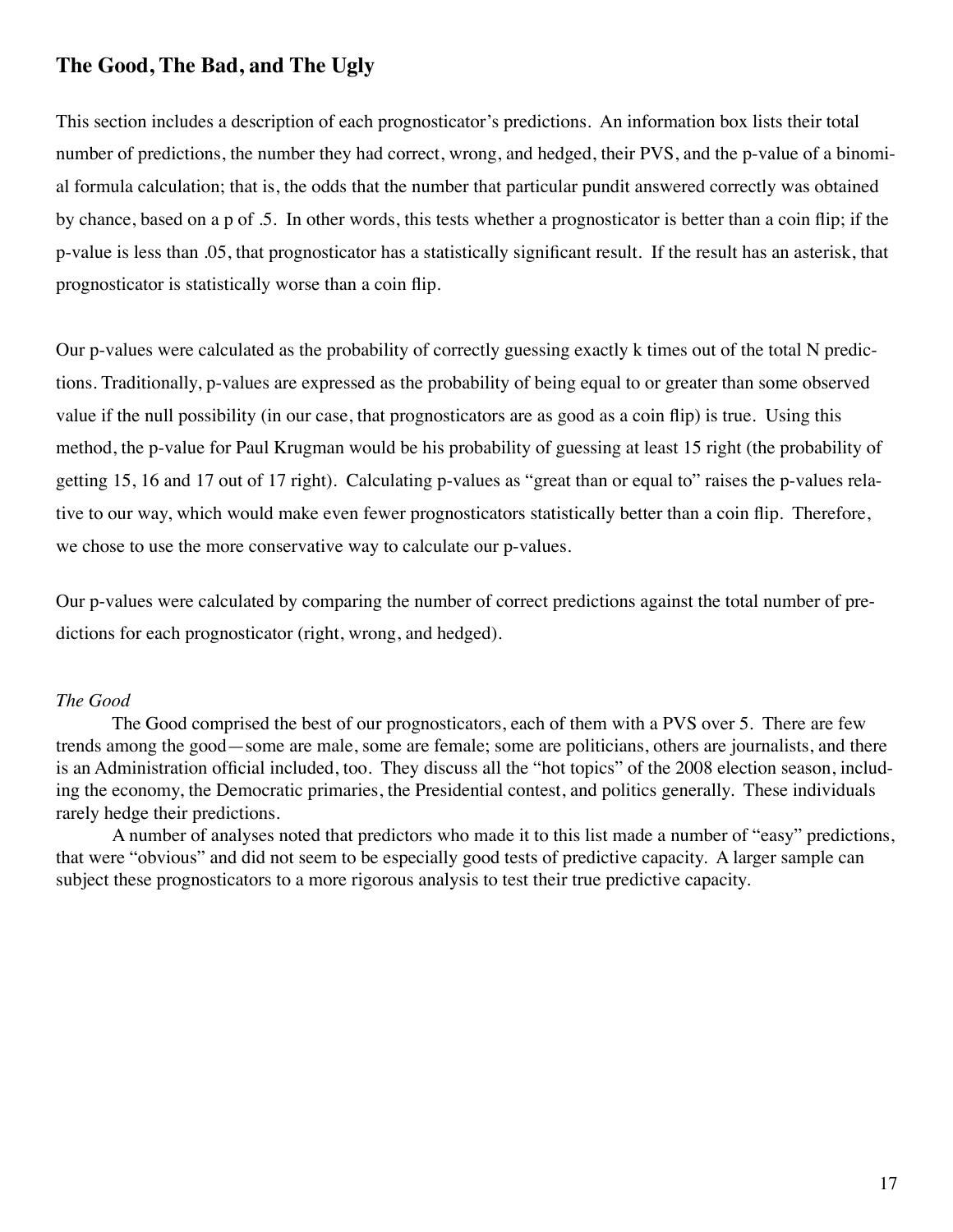#### **Paul Krugman**

Paul Krugman, an economist and New York Times columnist, made 17 predictions in his sampled columns from the examined period. He primarily discussed economics, predicting often about the impending economic crises. Housing and unemployment issues were frequent topics. He also talked about politics on occasion, especially as the election grew closer. Many of his predictions were fairly far into the future a number of them discussed the crisis in a year or more from the date of the prediction. Krugman was also uncommonly accurate, only missing one prediction and hedging on one other. His powers of prognostication were impressive, but primarily confined to his field of expertise—he is, after all, a Nobel-winning economist.





On our partisanship scale, where 1 is most conservative and 9 is most liberal, Paul Krugman scored a 7.90.

| Total # of Predictions     | 7 ا    |
|----------------------------|--------|
| Correct                    |        |
| Wrong                      |        |
| Hedged                     |        |
| Prognosticator Value Score | 8.2    |
| P-Value                    | 0.0010 |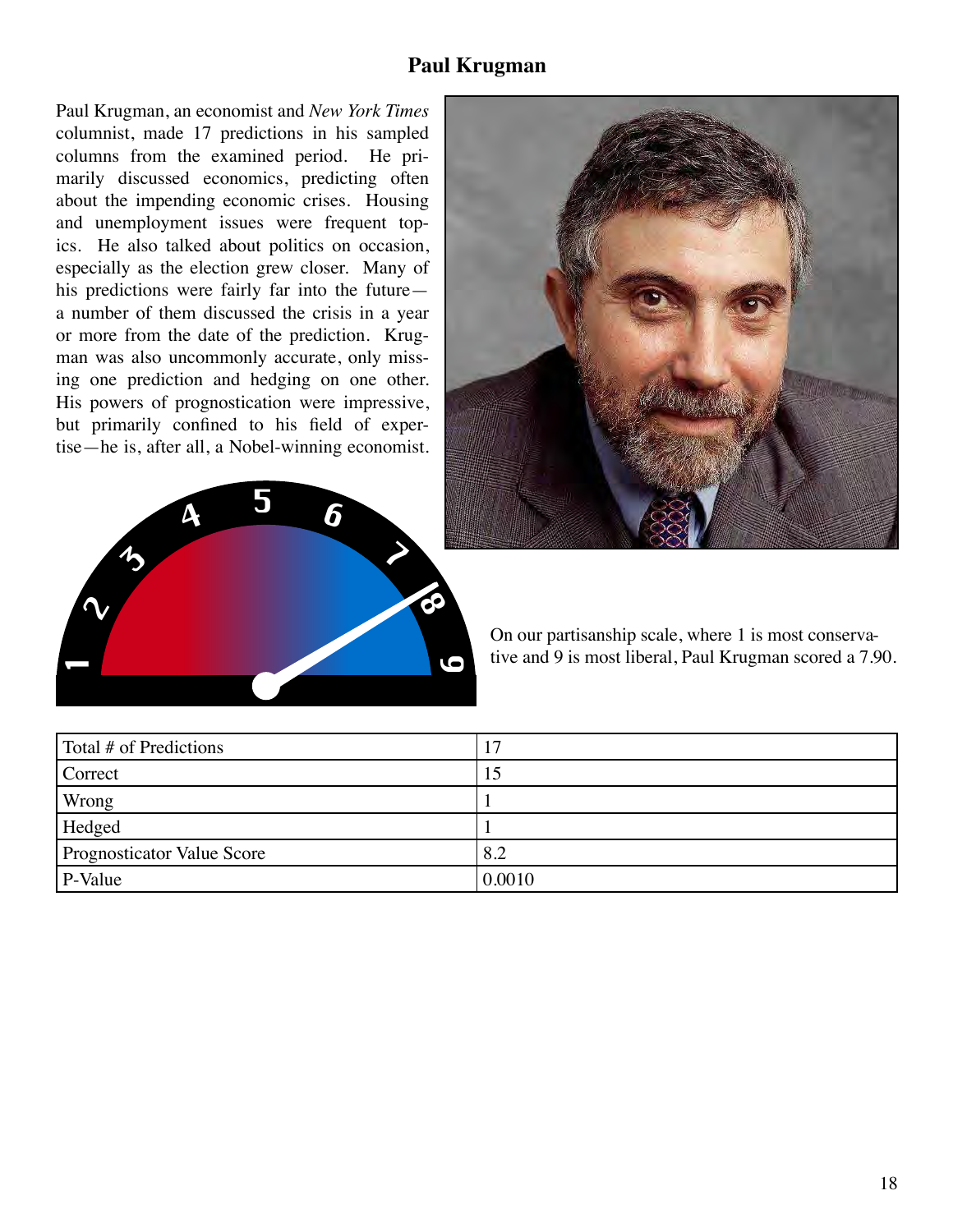#### **Maureen Dowd**

Of the randomly selected 30 articles written by Maureen Dowd, she made 11 clear and testable predictions. Dowd would seem to be at a clear disadvantage in making predictions during the lead up to the 2008 elections because she picked Hillary Clinton to win the Democratic primaries. Obviously, this did not happen, although her PVS could remain high because she continued to focus on Clinton after the primaries, discussing things like the role she and her husband could and would play in the Obama administration if Obama were to win the general election. When discussing issues other than the binary "Will Hillary Clinton be the next President?" Dowd tended to make ambiguous predictions about the political atmosphere surrounding the 2008 elections with wording that rendered them immeasurable (for example, "Obama will never be at his best around Hillary"). She tended to focus on personalities rather than hard facts. On the rare occasions she stepped outside of this subject matter, she made clear cut but seemingly obvious predictions on subjects like foreign policy (as in, "We're going to have a huge number of troops in Iraq for a long time").





On our partisanship scale, where 1 is most conservative and 9 is most liberal, Maureen Dowd scored a 7.20.

| Total # of Predictions            | 11     |
|-----------------------------------|--------|
| Correct                           | 9      |
| Wrong                             |        |
| Hedged                            |        |
| <b>Prognosticator Value Score</b> | 7.3    |
| P-Value                           | 0.0269 |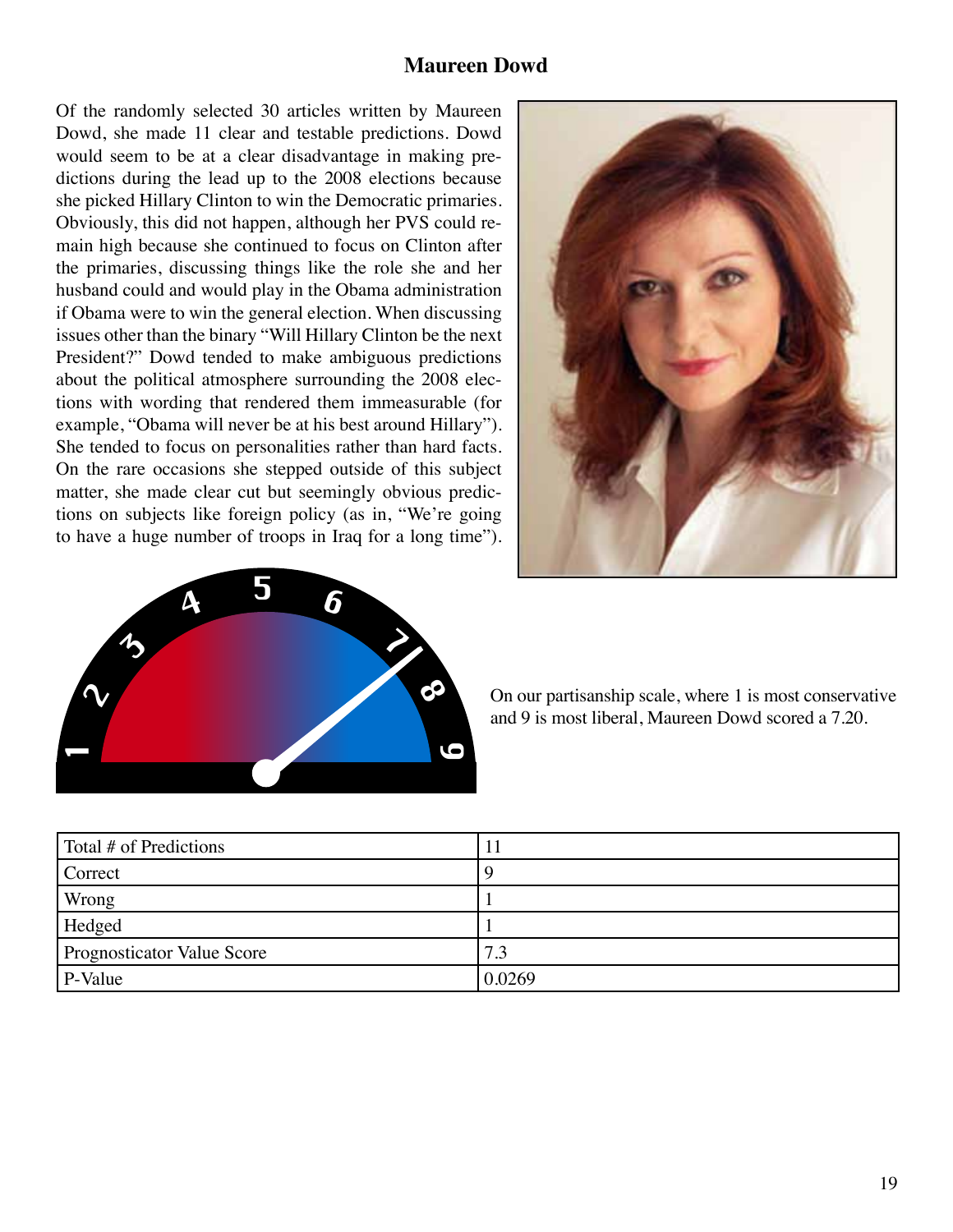# **Ed Rendell**

Rendell's predictions were almost exclusively about the upcoming elections. He only hedged one prediction, and with exception of three predictions used language scored at either a 1 or 5 on the PredProb scoring scale. His predictions seemed like he was reciting partisan rhetoric, rather than making genuine personal predictions; however this can be excused since he was probably compelled to support the Democrats in the upcoming elections. He was relatively accurate, due to his partisan identification and his party's ultimate victories.





On our partisanship scale, where 1 is most conservative and 9 is most liberal, Ed Rendell scored a 6.20.

| Total # of Predictions     | 20     |
|----------------------------|--------|
| Correct                    | 15     |
| Wrong                      |        |
| Hedged                     | 4      |
| Prognosticator Value Score | 7.0    |
| P-Value                    | 0.0148 |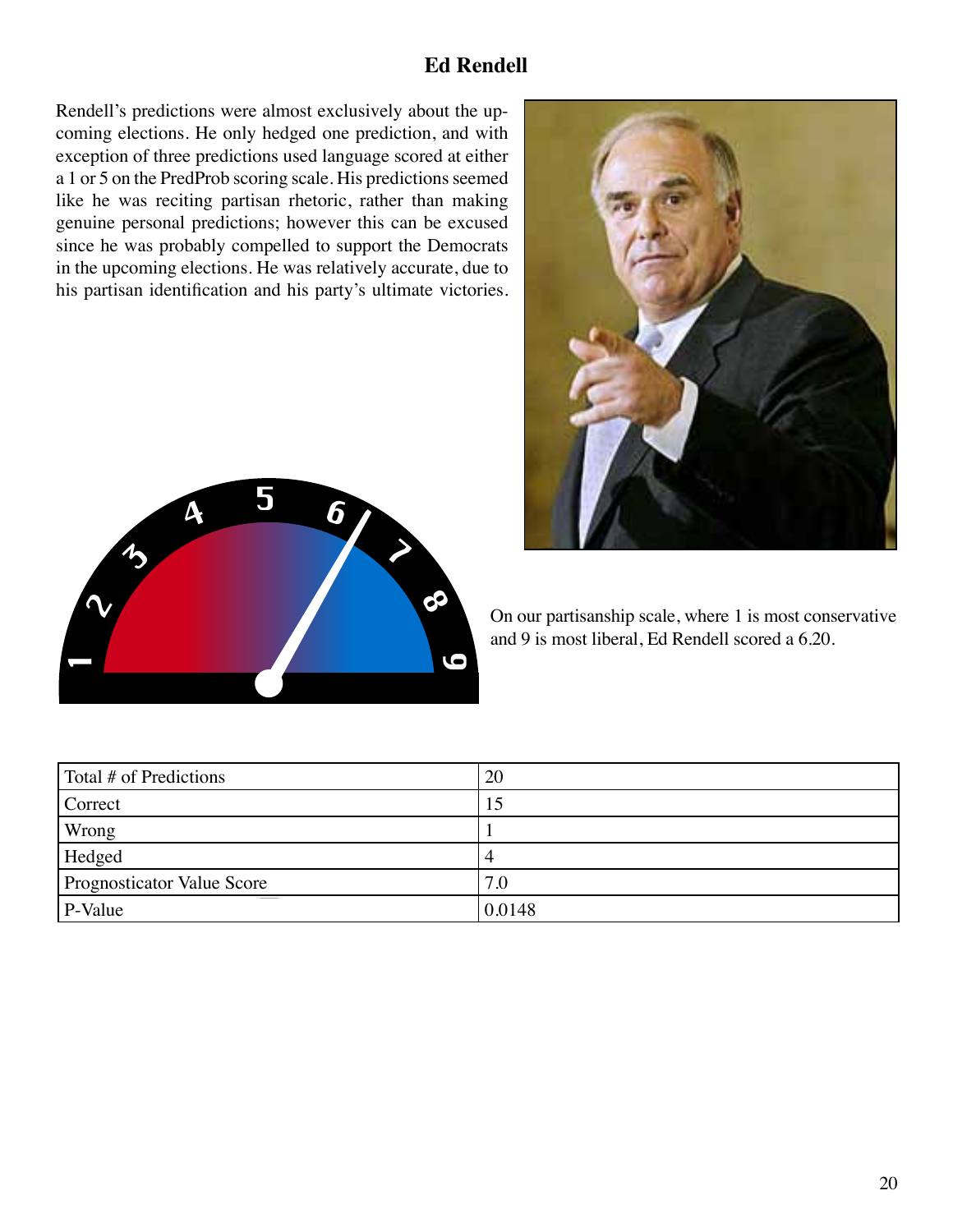## **Chuck Schumer**

Schumer was a supporter of Hillary Clinton in the primaries and most of his early appearances were dedicated to boosting her candidacy. The remainder of his ten predictions were primarily made in the full swing of the presidential election and supported Barack Obama. He was correct 80 percent of the time and never hedged, an impressive total for a prognosticator. A significant portion of his accuracy was aided by the fact that he was on the "right side" of the election; predicting Obama's rise and McCain's fall, common for a Democrat, put Schumer on the correct side of events. He also used carefully constructed language when talking about the Democratic primary, not always asserting that Hillary would win, but saying that a clear winner would be determined by a set date. This allowed Schumer to lower the risk level of his predictions. The use of such careful language overall boosted his score and made him seem a better pundit—and while he scored well, he is a lesson that the specific language of the prediction is important for a viewer to consider.





On our partisanship scale, where 1 is most conservative and 9 is most liberal, Chuck Schumer scored a 7.30.

| Total # of Predictions            | 13     |
|-----------------------------------|--------|
| Correct                           |        |
| Wrong                             | ∽      |
| Hedged                            |        |
| <b>Prognosticator Value Score</b> | 6.9    |
| P-Value                           | 0.0095 |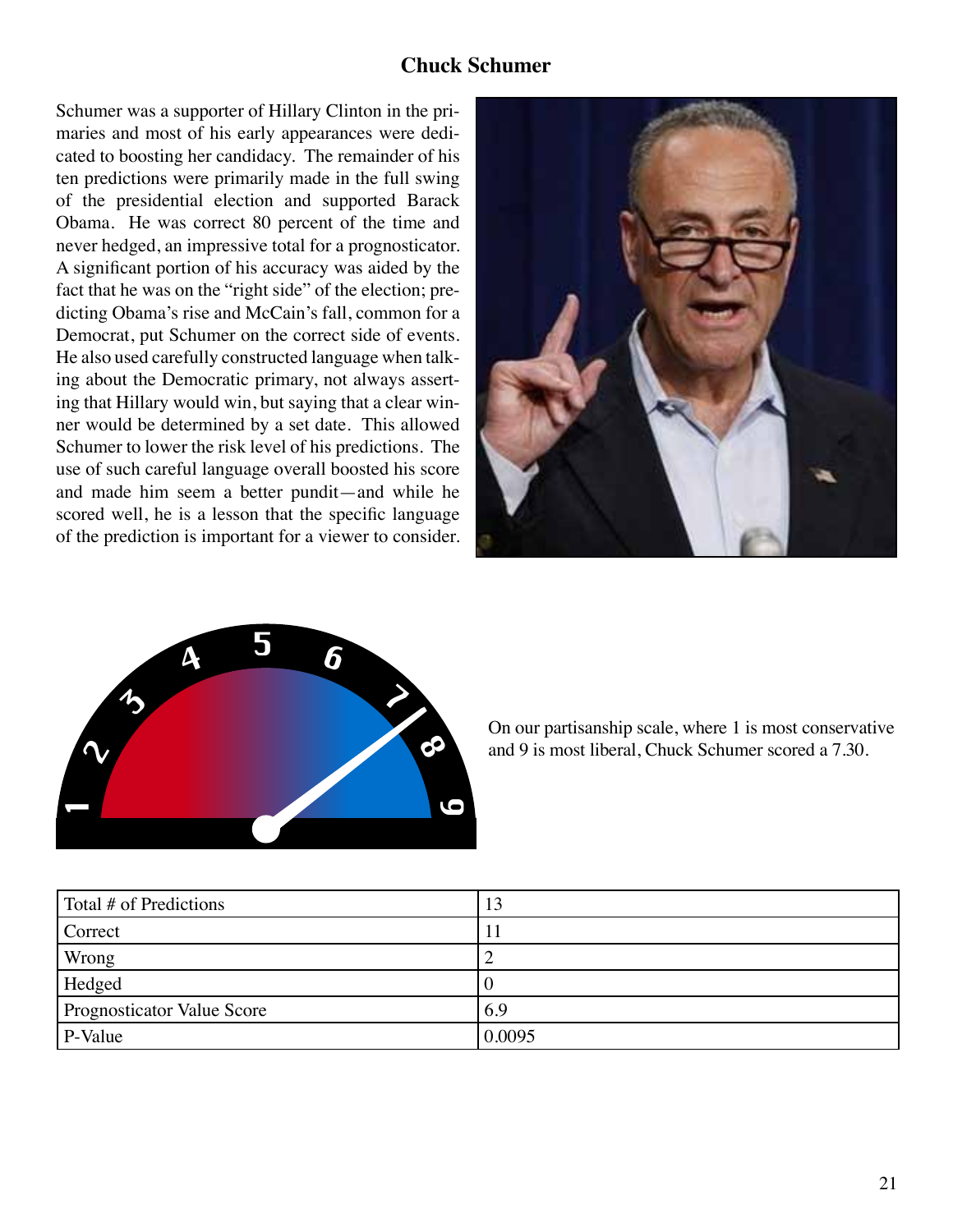#### **Kathleen Parker**

Of the 20 articles that were randomly selected, which covered both her writing at TownHall.com and The Washington Post, writer Kathleen Parker made only six testable predictions, barely qualifying her to be included in our regression. The majority of her five predictions focused on what was happening in Republican politics in the lead up to the 2008 election. She was often critical of those criticizing Palin, and Parker predicted that McCain and Palin would win the general election. Prior to the Republican primaries, she also discussed other Republican candidates, including Mitt Romney. Parker did make one prediction that relied on the conditional statement "If Palin were to become President," rendering that prediction untestable. Overall, her predictions were rare, but when she made them they were focused on Republican politics during the 2008 election cycle, and therefore they fell within our time frame and were concise and measurable.





On our partisanship scale, where 1 is most conservative and 9 is most liberal, Kathleen Parker scored a 3.30.

| Total # of Predictions            | v      |
|-----------------------------------|--------|
| Correct                           |        |
| Wrong                             |        |
| Hedged                            |        |
| <b>Prognosticator Value Score</b> | 6.7    |
| P-Value                           | 0.2343 |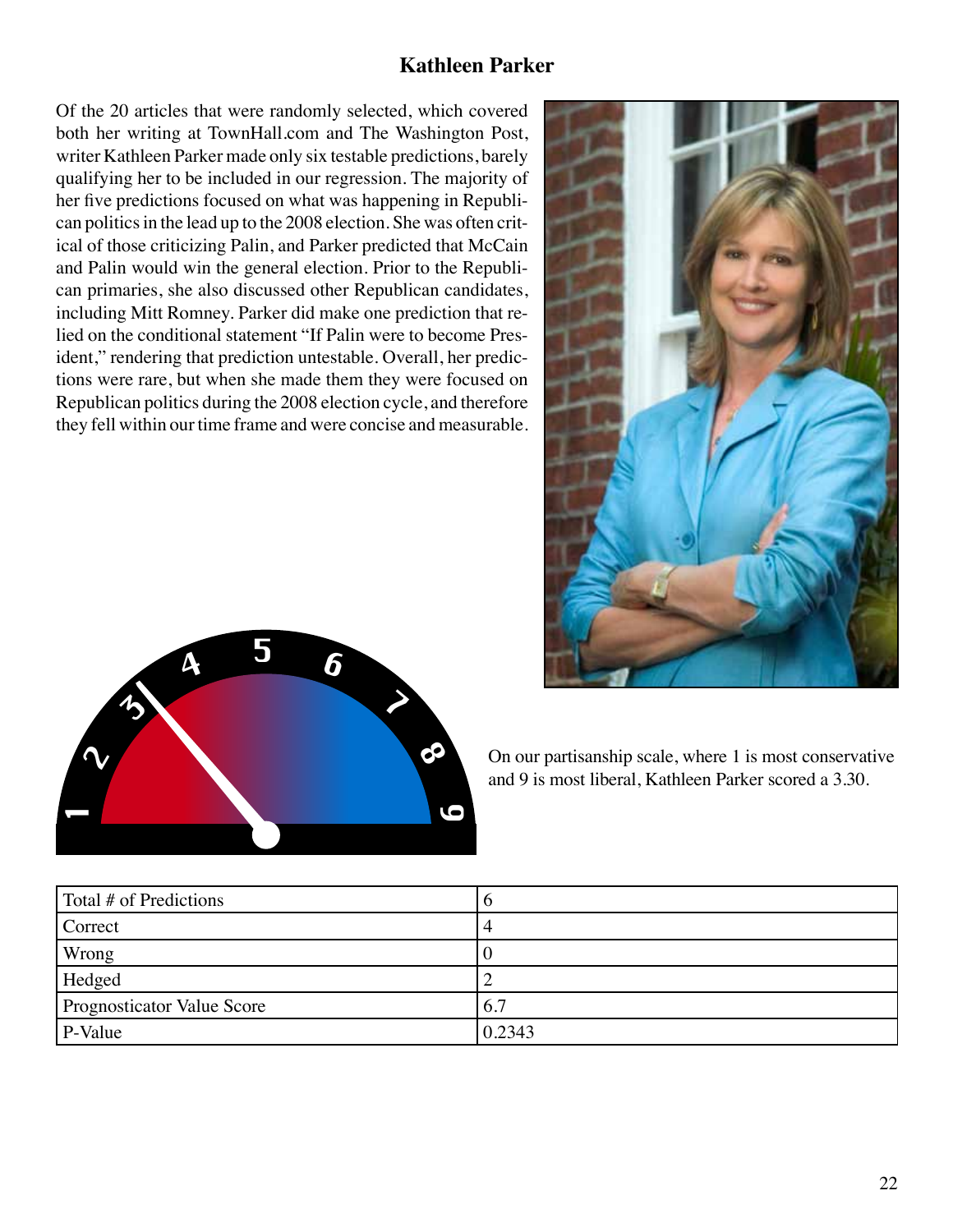## **Nancy Pelosi**

During the time of our sample, Nancy Pelosi was one of the most important Democrats in Washington DC. She was a general spokeswoman both for the Democratic agenda and for Democratic candidates running in the 2008 election. She obviously had firm talking points which she wanted to address on each Sunday morning talk show (she often repeated phrases and assertions verbatim on the different shows), but this comes with the leadership position she held at the time. Her predictions scanned many different policy and political arenas, yet she could dodge a question with ease, and she avoided finding herself making uncomfortable predictions. For example, she stayed away from the Obama/Clinton controversy and predicting a winner before the convention. Her predictions were both smart and, perhaps, a little bit "lucky;" as a Democrat, she would not pick against her Democratic allies in the election. To her benefit, he 2008 election saw sweeping gains for the Democratic Party. That aside, she generally stayed with what she was familiar with: politics. Her final score placed her comfortably in the "Good" category.





On our partisanship scale, where 1 is most conservative and 9 is most liberal, Nancy Pelosi scored a 7.70.

| Total # of Predictions            | 27     |
|-----------------------------------|--------|
| Correct                           | 20     |
| Wrong                             |        |
| Hedged                            | 4      |
| <b>Prognosticator Value Score</b> | 6.3    |
| P-Value                           | 0.0066 |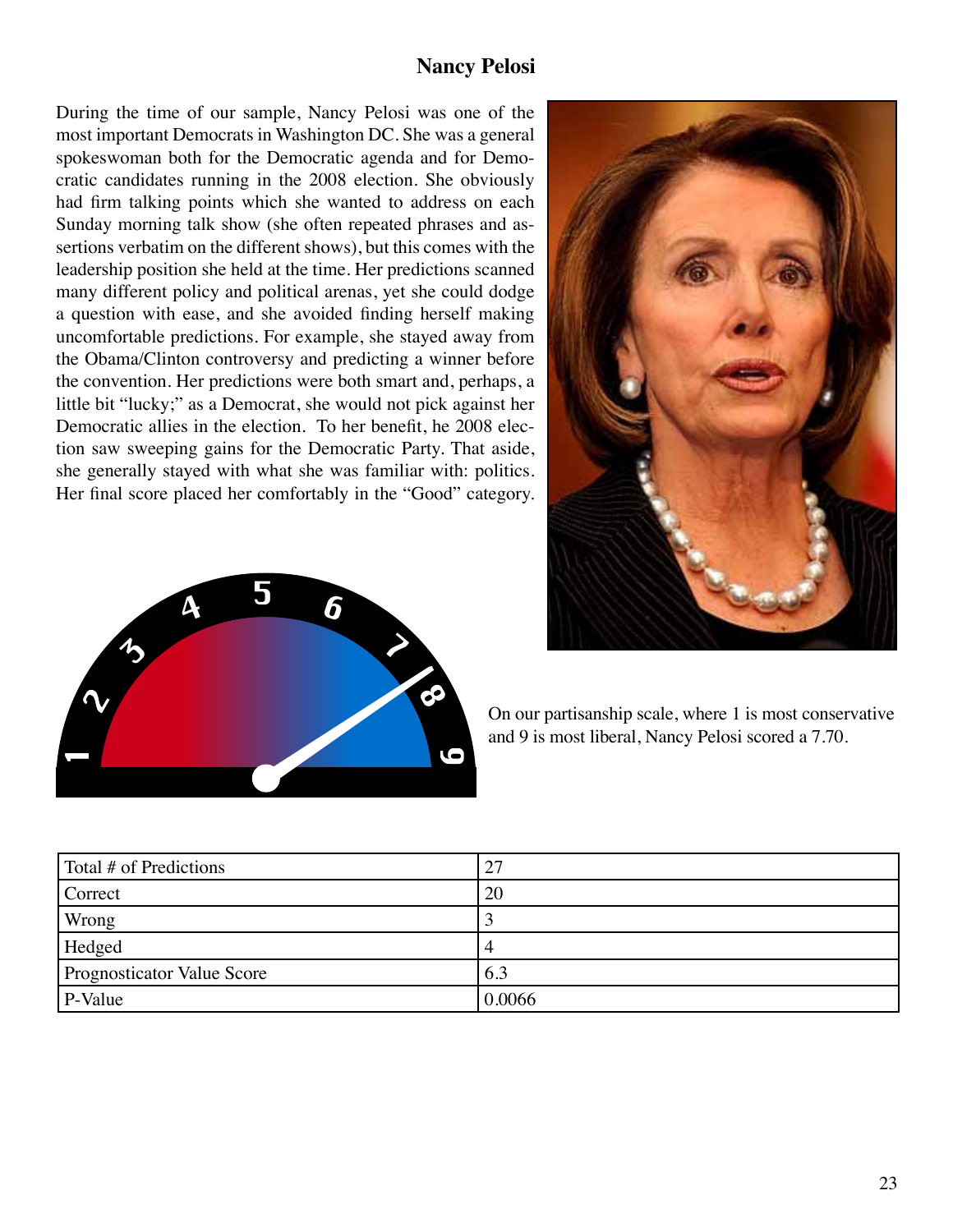## **David Brooks**

David Brooks is a prominent pundit for the New York Times, and a prolific prognosticator. He made 29 predictions, many about politics or how issues like the economic crisis related to the 2008 election. His most productive set of predictions occurred in one article where he discussed the future of financial regulation; he made 7 predictions, all of them correct. Some of these were, admittedly, low-hanging fruit; saying that "oversight [of the economy] will be put in place," for instance, is not an especially bold or farsighted prediction. But others showed vision, including the fact that the country will "turn to heads of the investment banks [after the economic crisis]," something that happened when the Obama administration came to power and appointed numerous former investment bank officials. While Brooks made a number of easy predictions, he also was willing to take on challenging issues.





On our partisanship scale, where 1 is most conservative and 9 is most liberal, David Brooks scored a 3.80.

| Total # of Predictions     | 19     |
|----------------------------|--------|
| Correct                    | 13     |
| Wrong                      |        |
| Hedged                     |        |
| Prognosticator Value Score | 5.8    |
| P-Value                    | 0.0518 |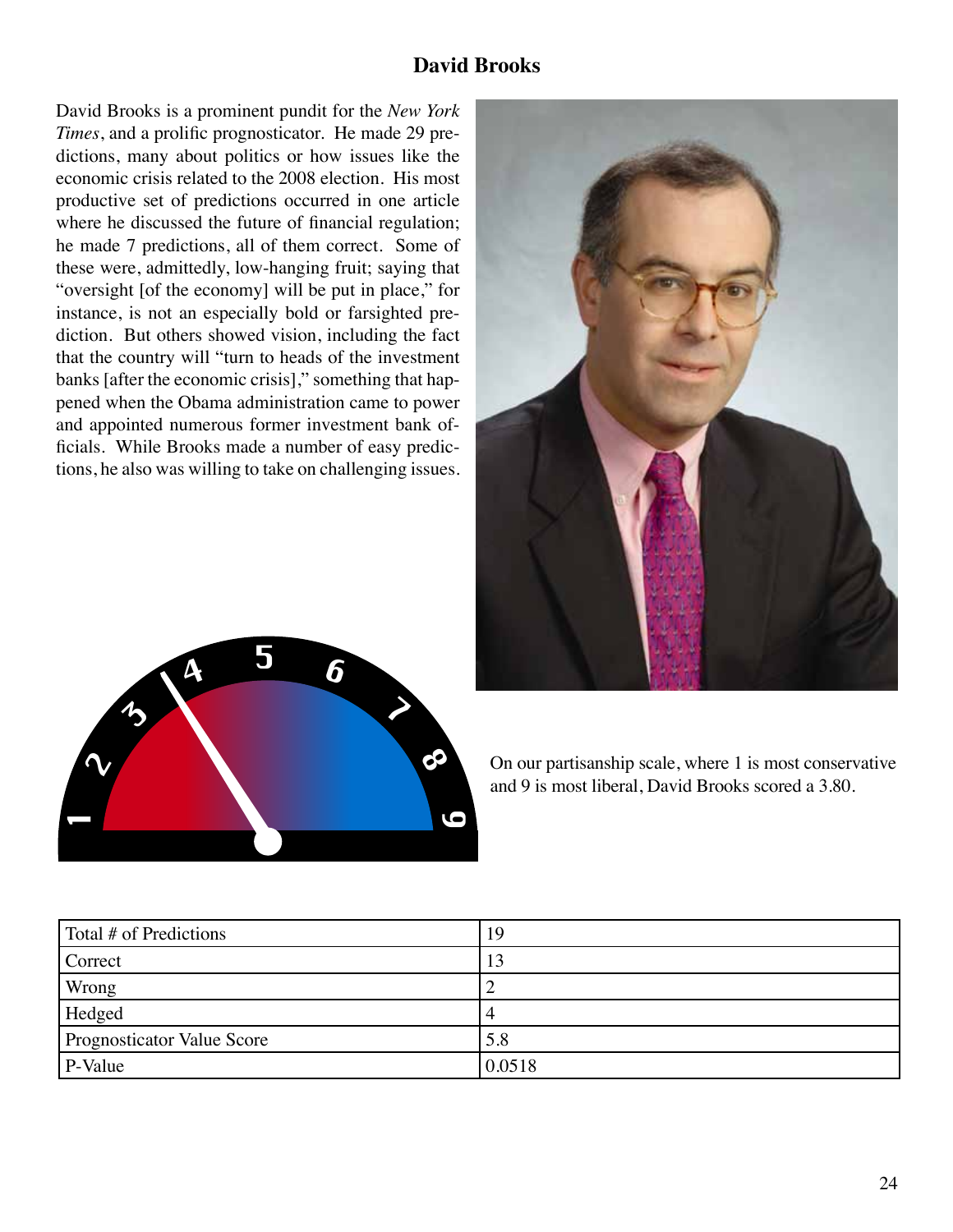#### **Eugene Robinson**

Eugene Robinson cannot be classified strictly as a political columnist, even though he writes for the Washington Post, a newspaper with unrivaled political coverage and analysis. Rather, he seems to be a cultural commentator who will write about almost any topic or issue that he deems relevant or interesting. Often, this touches on politics. His writing style is fluid yet accessible, but the random sample of columns we examined did not often lend themselves to straight political predictions. He wrote about Oprah, the Beijing Olympics and the embargo on Cuba, just to give a sample of his breadth of work. The one issue Robinson was most interested in during the 2008 election cycle was race, and he often wrote about the election through this lens. His style and subject matter did not churn out many testable predictions, but when he did, he made smart and simple predictions, which weren't earth-shattering, but were correct the majority of the time.





On our partisanship scale, where 1 is most conservative and 9 is most liberal, Eugene Robinson scored a 6.90.

| Total # of Predictions     |        |
|----------------------------|--------|
| Correct                    |        |
| Wrong                      |        |
| Hedged                     |        |
| Prognosticator Value Score | 5.5    |
| P-Value                    | 0.1611 |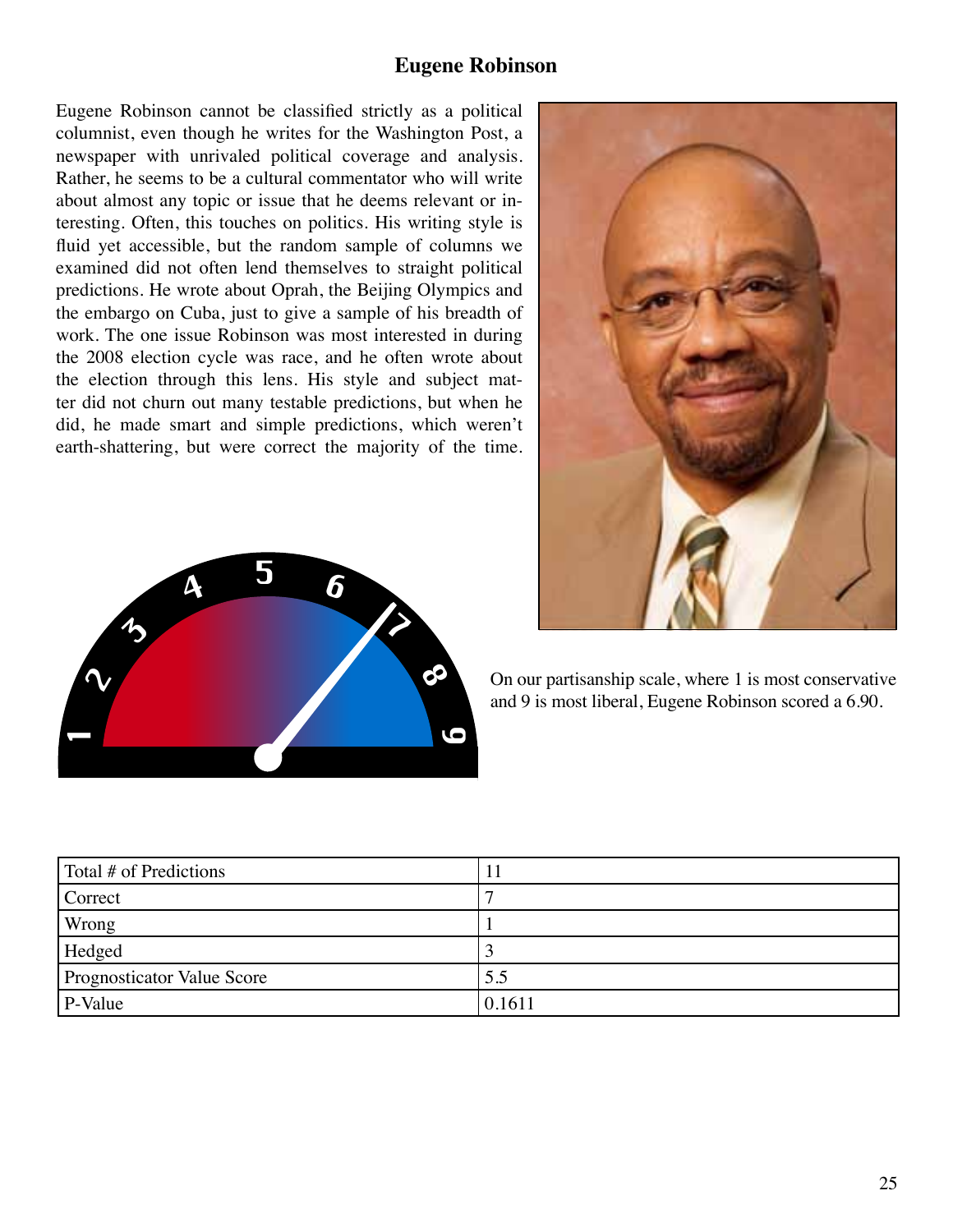#### **Hank Paulson**

Secretary of the Treasury Hank Paulson appeared on our Sunday morning talk shows six times during our designated time frame. In those six appearances, he made 22 testable predictions. As can be predicted by his title, the overwhelming majority of his predictions were related to the economy and the ongoing recession. His predictions often focused on the duration of the recession that he was anticipating. Some of his predictions were optimistic (for example, "We will work through this"), and some of his predictions earnestly recognized the obstacles facing the American economy (for instance, "We're going to be in a period of slow growth for awhile"). Aside from general feelings towards the future of the economy, Paulson predicted how policymakers would respond to the policies proposed to combat the recession; again, he was often optimistic. Many of his predictions were identical in sentiment if not wording. Regardless of their repetitiveness, almost all of Paulson's predictions were measureable within our designated time frame.





On our partisanship scale, where 1 is most conservative and 9 is most liberal, Hank Paulson scored a 2.56.

| Total # of Predictions     | 22     |
|----------------------------|--------|
| Correct                    | 16     |
| Wrong                      | 4      |
| Hedged                     |        |
| Prognosticator Value Score | 5.5    |
| P-Value                    | 0.0178 |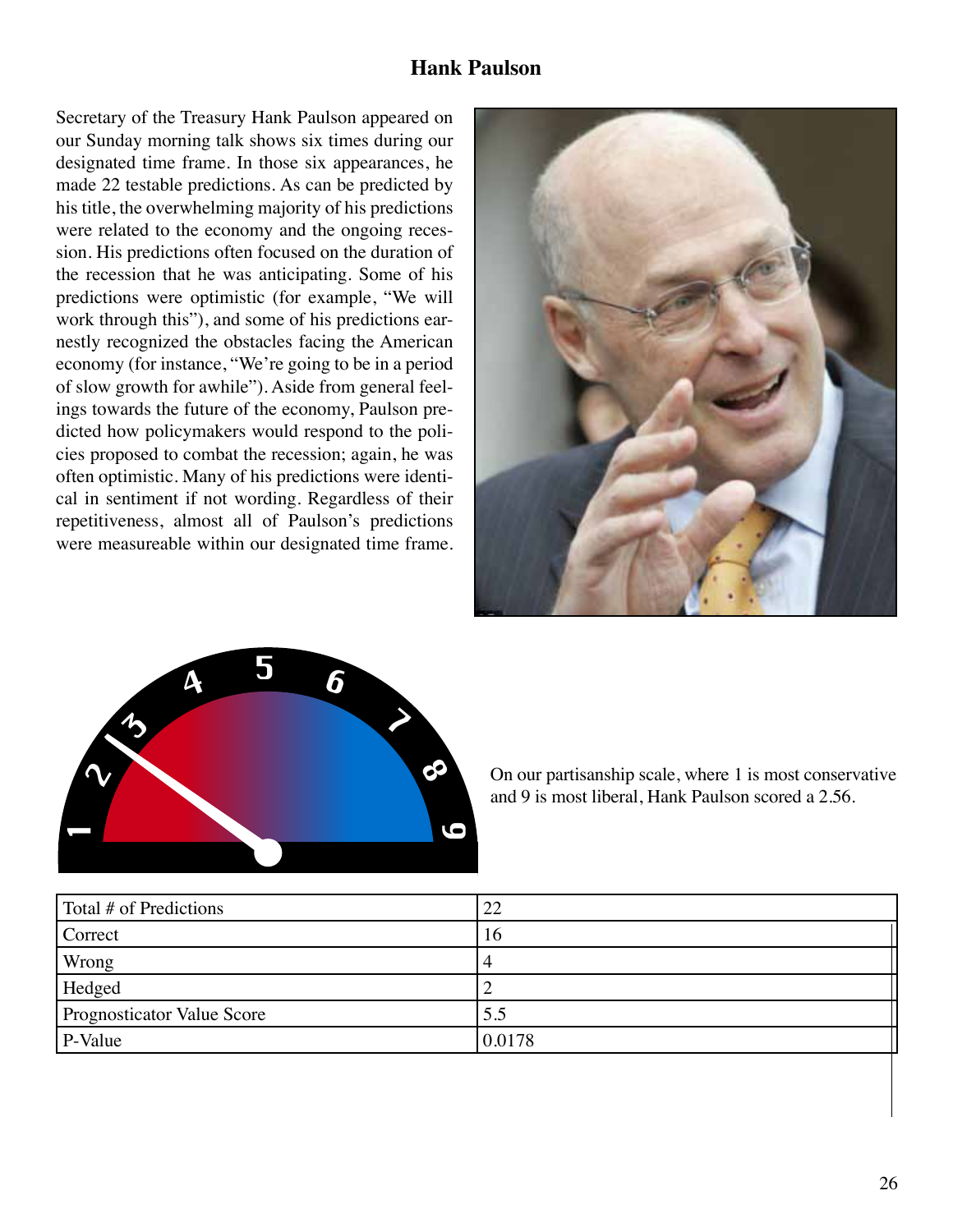#### The Bad

"The Bad" is comprised of those pundits whose Prognosticator Value Score is at or above a 0 but below a 5. In other words, they are more reliable than a coin toss, but less reliable than those who are considered "The Good."

"The Bad" category has a substantial number of politicians, all of whom were heavily invested in the 2008 presidential election. On one hand, there are Hillary Clinton and her communications director Howard Wolfson. On the other hand, we have McCain supporters Joe Lieberman and Newt Gingrich. "The Bad" group also presents us with a group of varied columnists. Writers like Thomas Friedman and Nicholas Kristof tend to tackle broader issues that just the political outcomes of the 2008 election cycle. These issues often included foreign policy. However, there are also writers in this group that predict mainly on politics, such as Clarence Page and David Broder.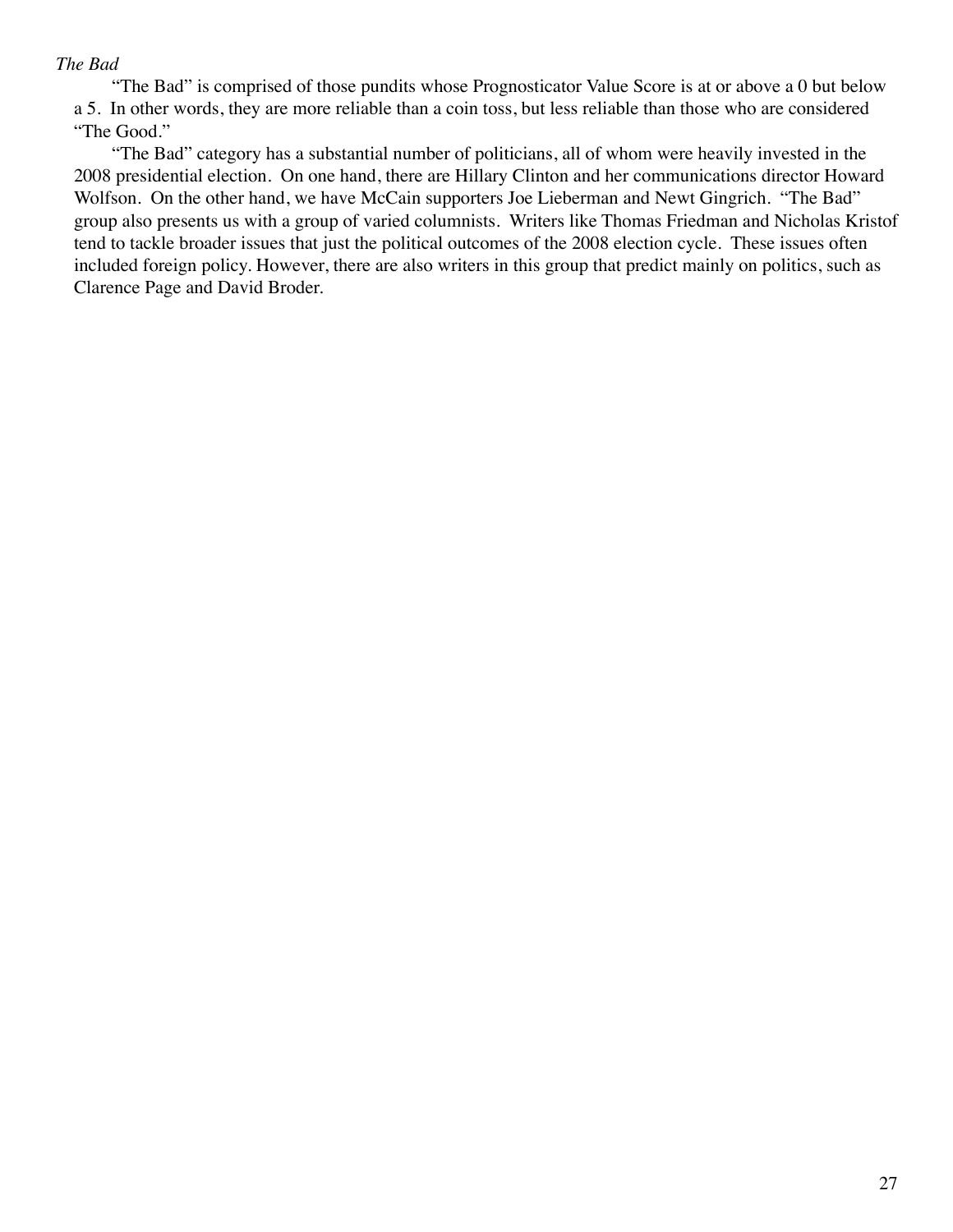#### **Newt Gingrich**

Although Gingrich only appeared a handful of times on This Week and *Face the Nation* during the given time period, he showed little fear in making confident predictions. He made 23 predictions, the vast majority of which used language corresponding to a 1 or 5 on our PredProb scoring scale. His confidence mainly extended to the upcoming elections; all but a few of his predictions dealt directly with primary and the presidential elections. This trend makes sense, since these shows likely invited him to speak on these topics, and then asked him questions accordingly. Columnists have more freedom to speak about that which interests them, whether it be upcoming elections, the economy, foreign relations, or other topics. It should not come as a surprise that Newt is rather opinionated and confident in his conjectures - this trend aligns with his past role as Speaker of the House.





On our partisanship scale, where 1 is most conservative and 9 is most liberal, Newt Gingrich scored a 1.50.

| Total # of Predictions     | 23     |
|----------------------------|--------|
| Correct                    | 13     |
| Wrong                      |        |
| Hedged                     |        |
| Prognosticator Value Score | 3.5    |
| P-Value                    | 0.1364 |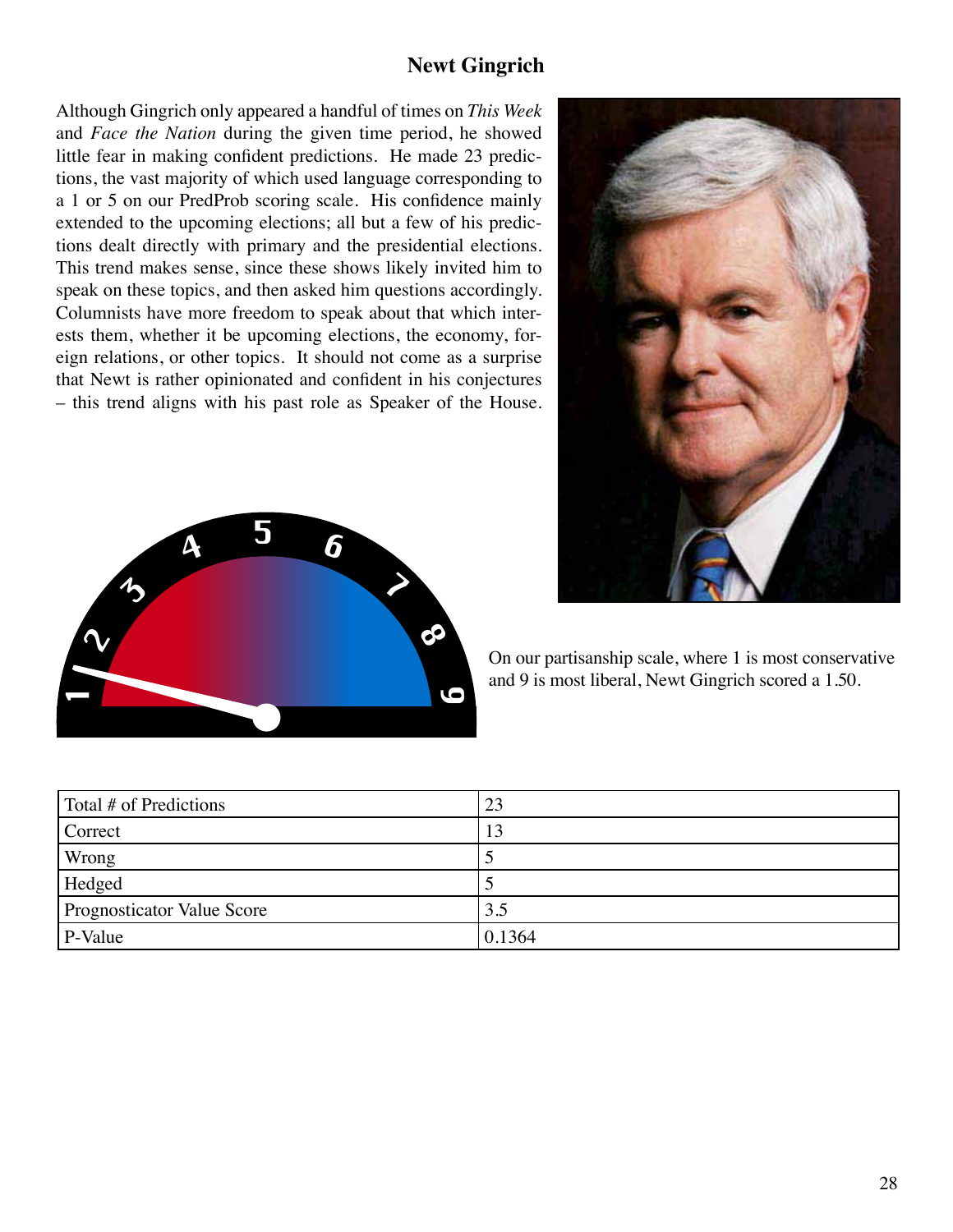#### **Mike Huckabee**

Huckabee talked prolifically, but made very few testable predictions. He was almost always speaking about himself, not surprisingly as someone would if they were a Presidential candidate. His few predictions discussed a wide variety of topics—terrorism, the upcoming Presidential election, his prospects in the Michigan and Iowa contests, and the potential for an Obama-Clinton ticket. He only made one incorrect prediction, about the location of the next terrorist attack. In such a small sample, however, it is difficult to see Huckabee's true prognosticating power—or even discern his areas of predictive expertise.





On our partisanship scale, where 1 is most conservative and 9 is most liberal, Mike Huckabee scored a 1.90.

| Total # of Predictions     | 10            |
|----------------------------|---------------|
| Correct                    | $\mathfrak b$ |
| Wrong                      |               |
| Hedged                     |               |
| Prognosticator Value Score | 3.0           |
| P-Value                    | 0.2051        |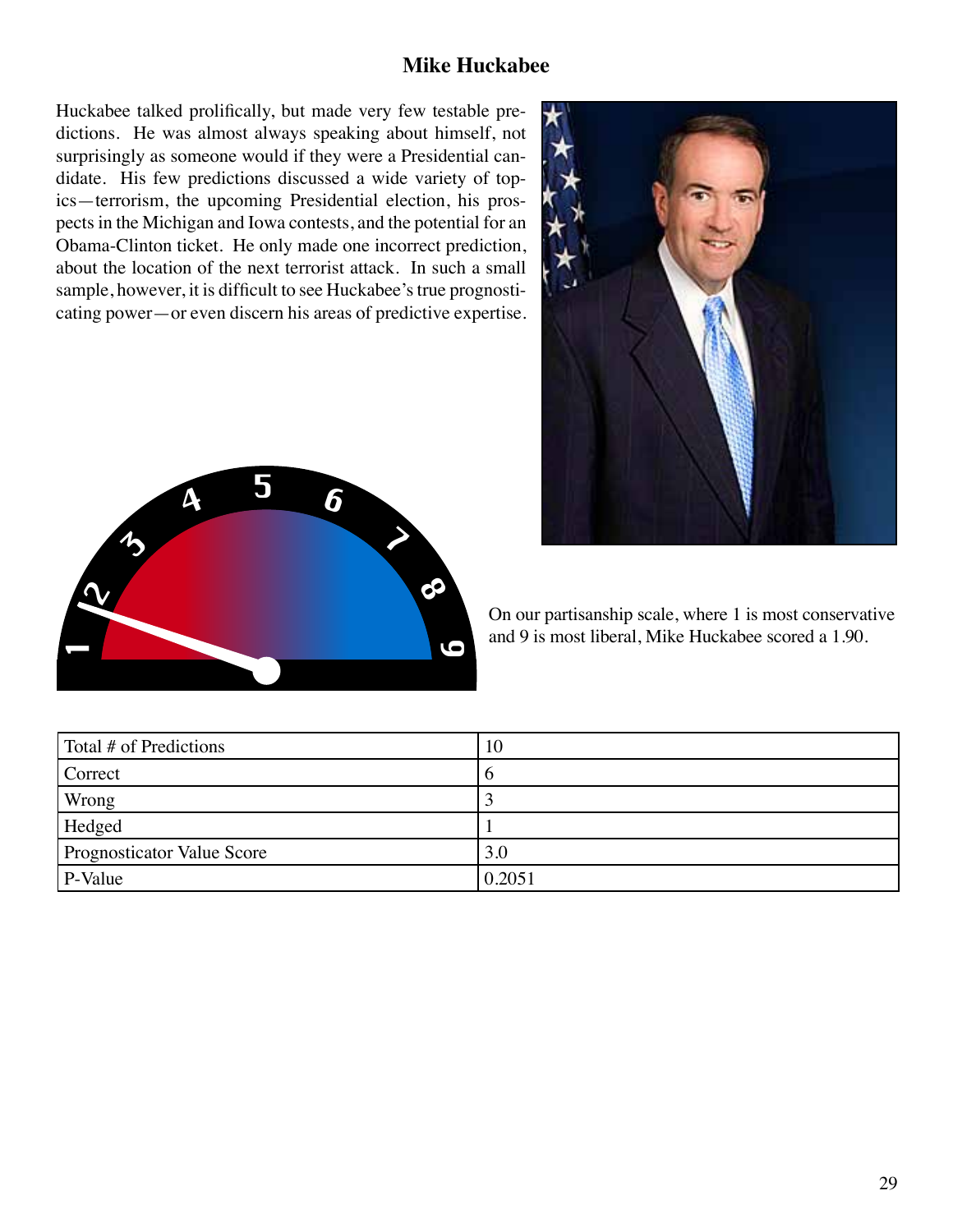#### **Howard Wolfson**

Howard Wolfson, as the Communications Director for Hillary Clinton's 2008 presidential campaign, was at a clear disadvantage in making predictions regarding the 2008 elections. Until the bitter end, Wolfson continued to predict that Hillary would beat Barack Obama and win the primaries. This obviously did not happen, rendering many of his predictions inaccurate. Of the six appearances he made on Sunday morning talk shows, we recorded 18 testable predictions, the majority of which were statements that Hillary Clinton would win the primary and go on to win the presidential election. After Clinton had clearly lost the primaries, Wolfson's predictions became discussions of how Clinton and her supporters would dedicate their support to Barack Obama. Although the majority of his predictions were measurable, the ones that weren't typically fell within this group of predictions that he made after Clinton lost the primaries.





On our partisanship scale, where 1 is most conservative and 9 is most liberal, Howard Wolfson scored a 7.30.

| Total # of Predictions     | 18     |
|----------------------------|--------|
| Correct                    | 11     |
| Wrong                      | O      |
| Hedged                     |        |
| Prognosticator Value Score | 2.8    |
| P-Value                    | 0.1214 |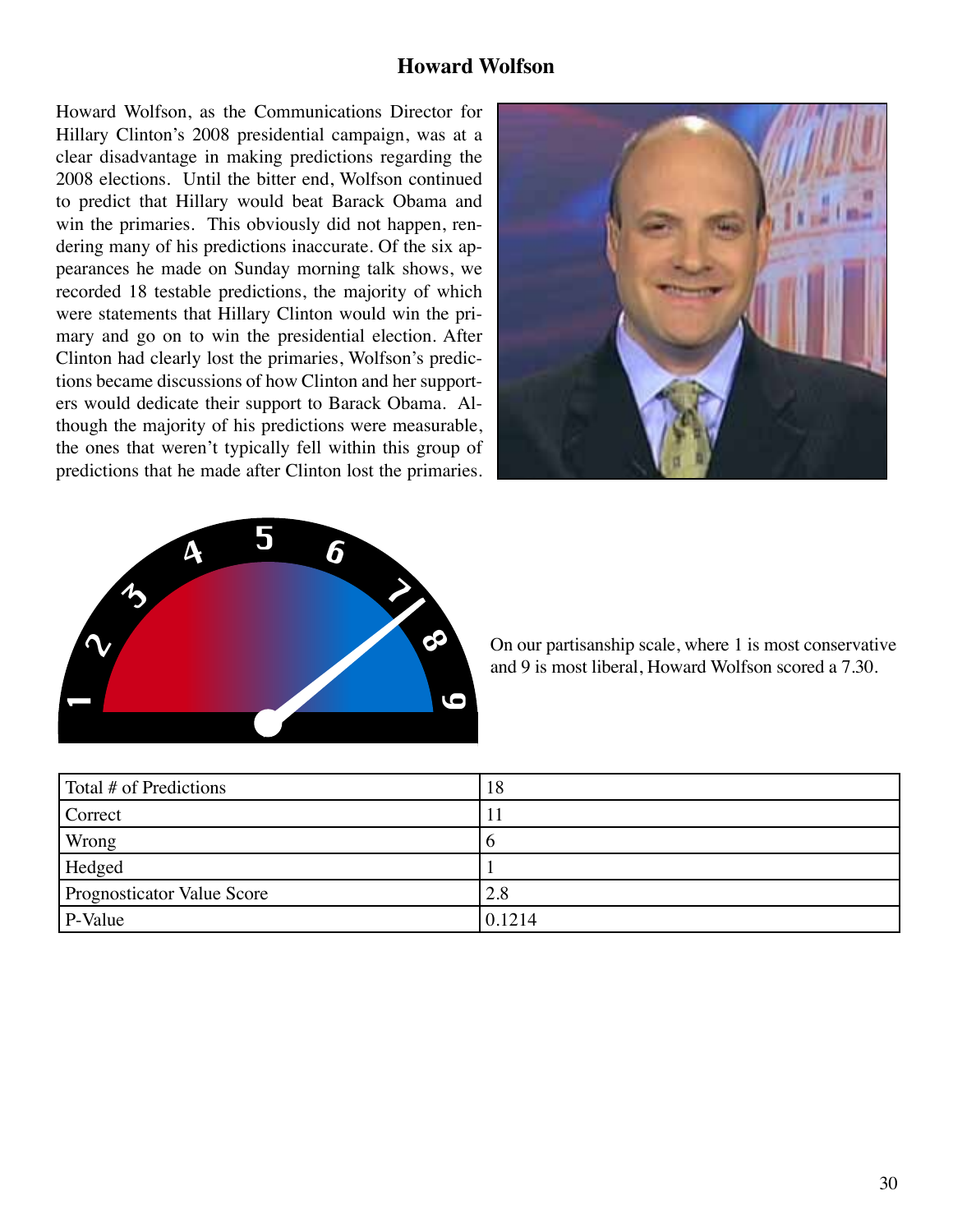## **John Kerry**

While Kerry is extremely involved in foreign relations, he made primarily normative judgments, not predictions in the foreign policy sphere. He made predictions about domestic policy and politics regularly, prognosticating on the Florida/Michigan primary controversy, offshore drilling, and Obama's risk of getting "Swift Boated." He was generally accurate, getting more predictions right than he got wrong. He rarely hedged, and made a fairly significant number of predictions that were untestable because their conditional did not come true. He was a mediocre pundit, falling just barely in the upper half of the group.





On our partisanship scale, where 1 is most conservative and 9 is most liberal, John Kerry scored a 7.20.

| Total # of Predictions     | 12     |
|----------------------------|--------|
| Correct                    |        |
| Wrong                      | 4      |
| Hedged                     |        |
| Prognosticator Value Score | 2.5    |
| P-Value                    | 0.1934 |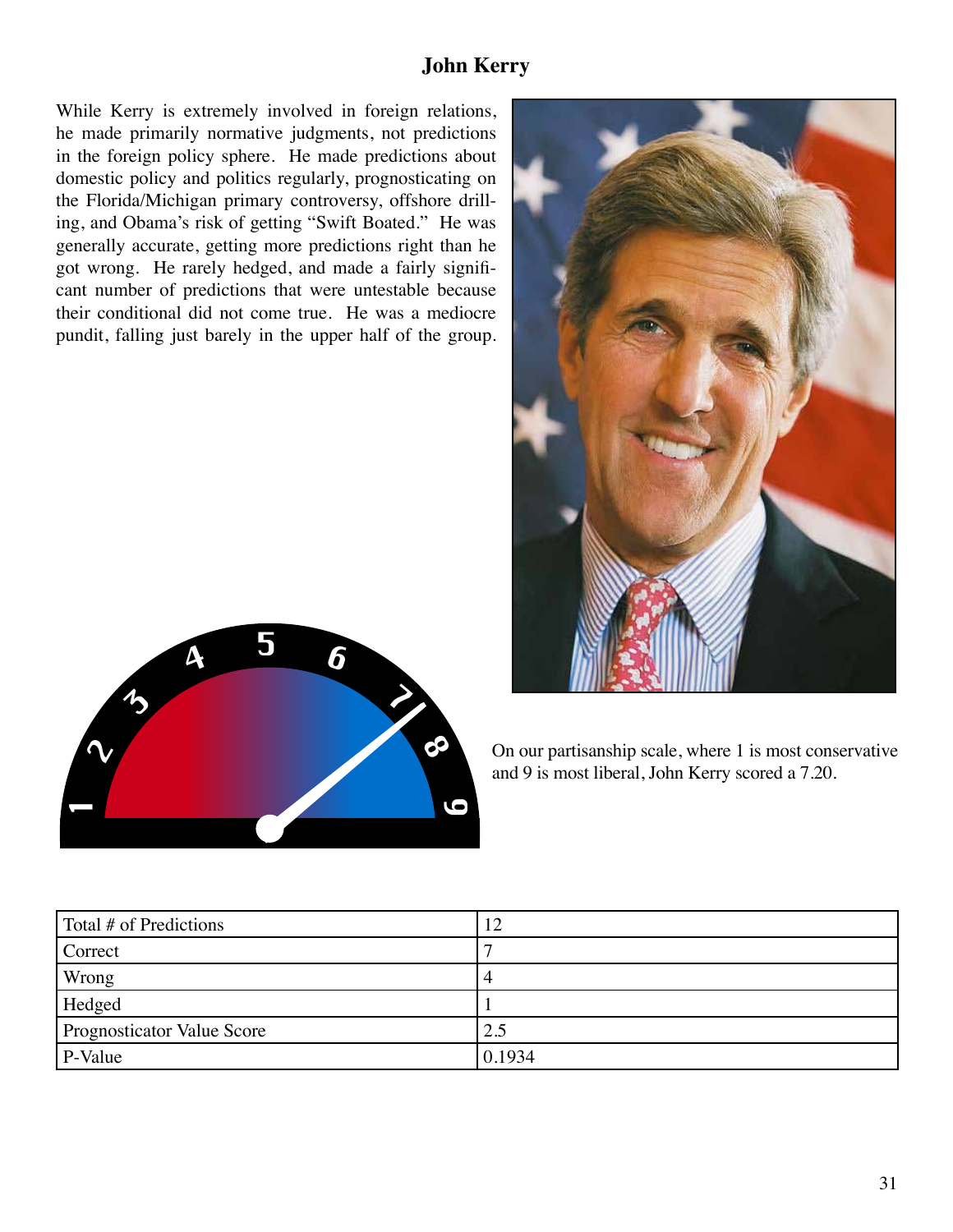#### **Bob Herbert**

Bob Herbert of the New York Times wrote frequently on the Iraq war and the economic collapse. Another major topic of Herbert's writing is racism, which may be an underlying theme to his coverage of the Democratic presidential primaries (in which he favored Obama but feared a Hillary comeback until late in the primary season). Hedging is somewhat of an issue with Herbert, who hedged 3 out of 9 predictions. Herbert fell in the "bad" category, scoring a 2.2 on our scale. A final observation on Herbert is his tendency to discuss multiple possible scenarios in the future, such as predicting the policies of both a President Clinton and a President Obama during the primary season. As such, several predictions were unscored due to unmet conditionals.





On our partisanship scale, where 1 is most conservative and 9 is most liberal, Bob Hebert scored a 8.50.

| Total # of Predictions     |        |
|----------------------------|--------|
| Correct                    |        |
| Wrong                      |        |
| Hedged                     |        |
| Prognosticator Value Score | 2.2    |
| P-Value                    | 0.2461 |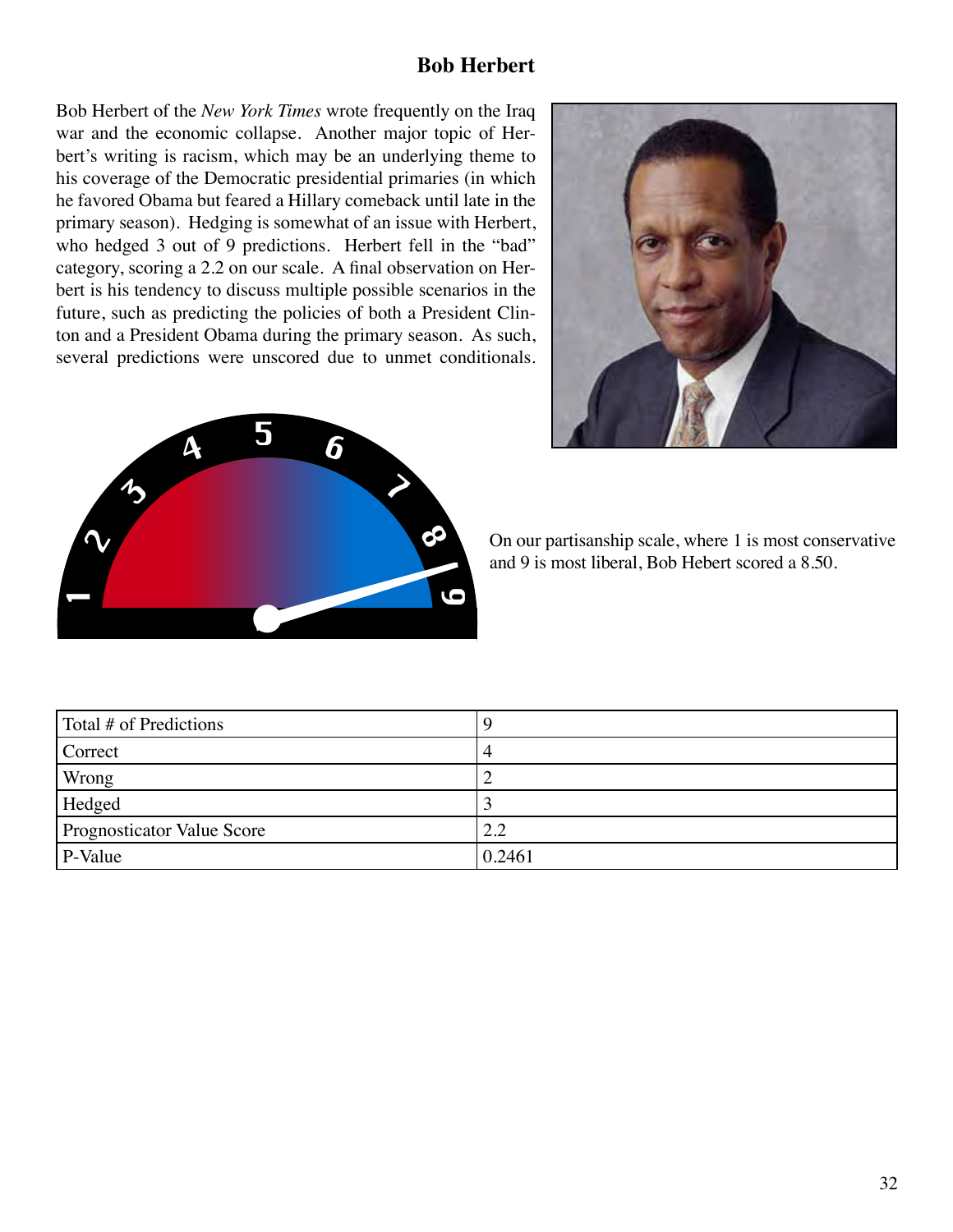#### **Andrea Mitchell**

Andrea Mitchell is the epitome of a Sunday morning roundtable political pundit. Every single coded prediction of hers in this sample related to politics in some way. Compared with some of her journalist peers who examined either the left or the right, her focus and analysis splits evenly between the Democratic and Republican players for the presidency. She came across as remarkably neutral in other areas as well other female or minority prognosticators tended to focus on Hillary Clinton and Barack Obama, respectively. Mitchell gave every candidate and issue a fair examination, which can be attributed as much to the roundtable discussion as much as her expertise in these various arenas. Her otherwise poor score may be attributed to a lack of in-depth focus on a particular aspect or candidate, yet many other Sunday morning regulars also did not seem to score all that well either.





On our partisanship scale, where 1 is most conservative and 9 is most liberal. Andrea Mitchell scored a 5.20.

| Total # of Predictions     | 18     |
|----------------------------|--------|
| Correct                    |        |
| Wrong                      |        |
| Hedged                     | 4      |
| Prognosticator Value Score | 2.2    |
| P-Value                    | 0.1855 |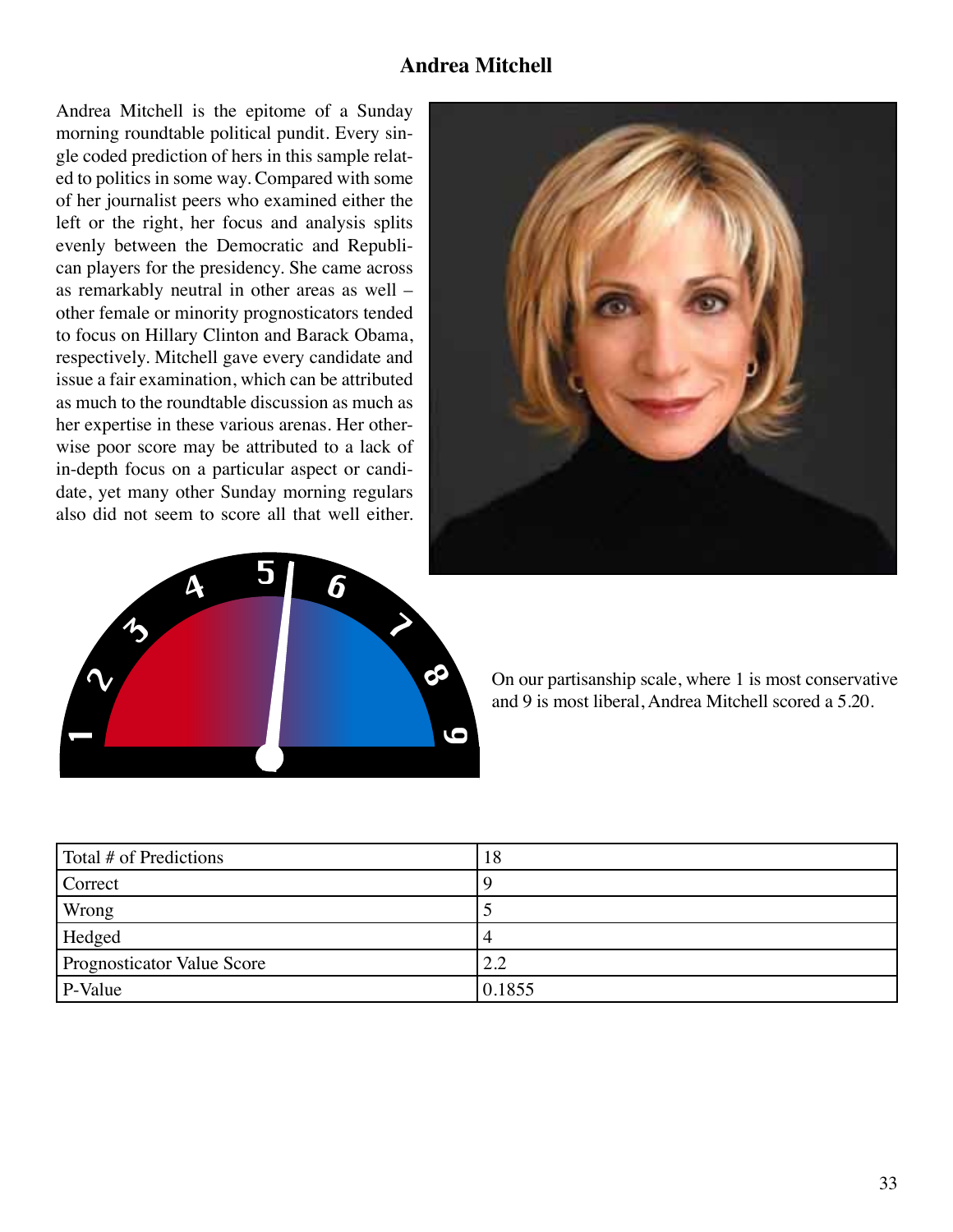#### **Thomas Friedman**

Thomas Friedman's columns span a wide variety of subjects. He often writes about the environment, foreign relations, and domestic policy. He predicts some election outcomes, but his subject varies far more than that of any politician prognosticators. Friedman makes more complex predictions that require a larger breadth of knowledge of subject matter than just a simple election prediction. His predictions are genuine and tied to his research and experience, not just partisan rhetoric. His PredProb scores fluctuate a little more – he doesn't hedge often, but he uses language scored as a 2 or 4 more often than politicians appear to use it. This may be because his predictions are based on his own contemplation, not just regurgitated from a party sound-byte.





On our partisanship scale, where 1 is most conservative and 9 is most liberal, Thomas Friedman scored a 6.00.

| Total # of Predictions            | 10     |
|-----------------------------------|--------|
| Correct                           |        |
| Wrong                             |        |
| Hedged                            | ∸      |
| <b>Prognosticator Value Score</b> | 2.0    |
| P-Value                           | 0.2461 |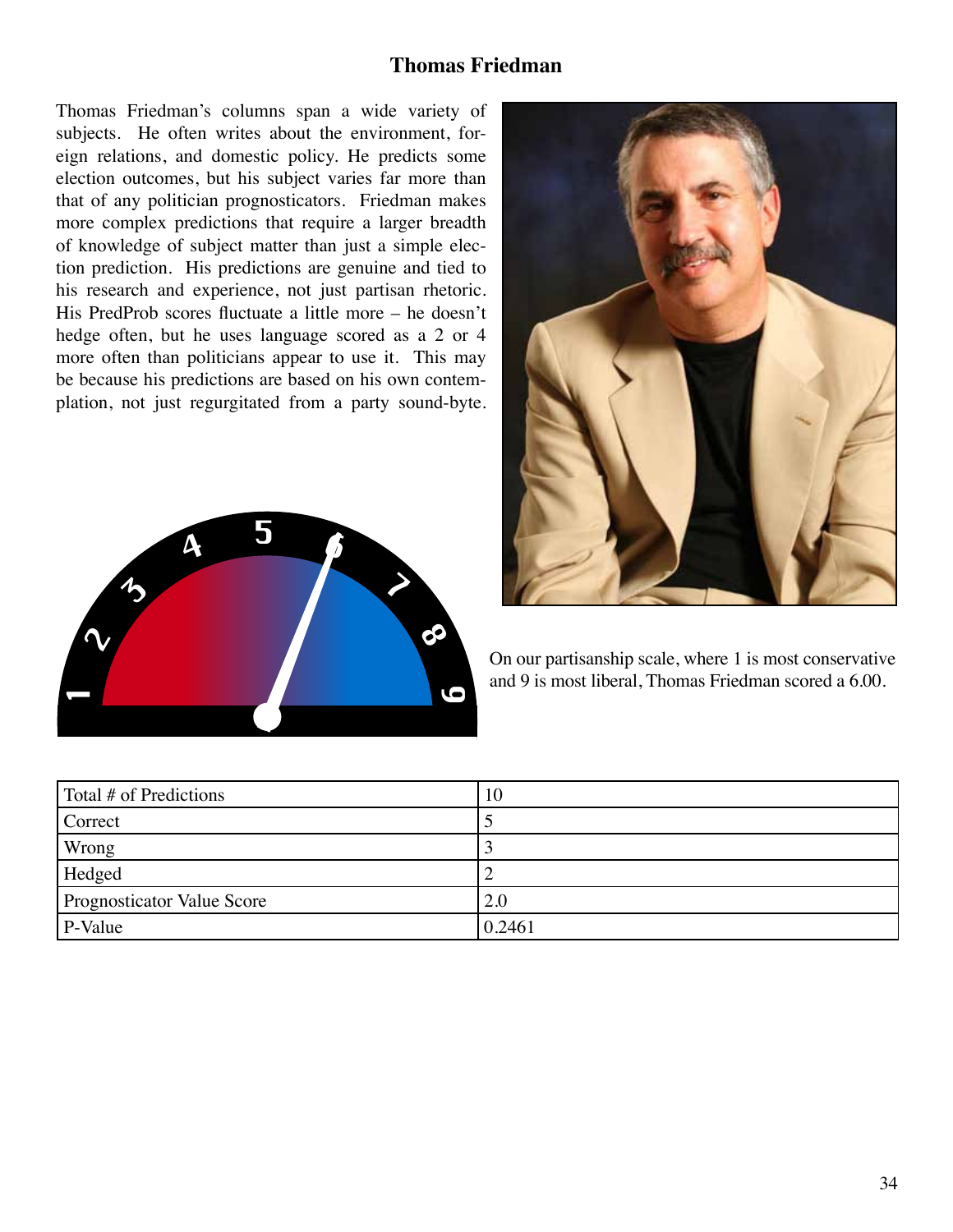## **David Broder**

David Broder of the Washington Post prognosticated almost exclusively on primary politics and the policies of the presidential nominees. Making 11 predictions in total, six were about primary decisions, including running mate selections and party success, and the other five were about policy decisions of the upcoming president. David Broder correctly predicted a President Obama and some of the President's policy decisions; however most of those predictions came late in 2008, just weeks before the election. David Broder did not have much of a problem with hedging, but perhaps his overconfidence hurt him. His final score was a 1.8, resulting from just over a 1:1 right-to-wrong prediction rate coupled with the penalty of his few hedges. Broder was most often wrong when predicting how Obama would handle the financial crisis.





On our partisanship scale, where 1 is most conservative and 9 is most liberal, David Broder scored a 4.70.

| Total # of Predictions             |        |
|------------------------------------|--------|
| Correct                            |        |
| Wrong                              |        |
| Hedged                             |        |
| <b>Prognosticator Value Score</b>  | 1.8    |
| $\mathsf{P}\text{-}\mathsf{Value}$ | 0.2256 |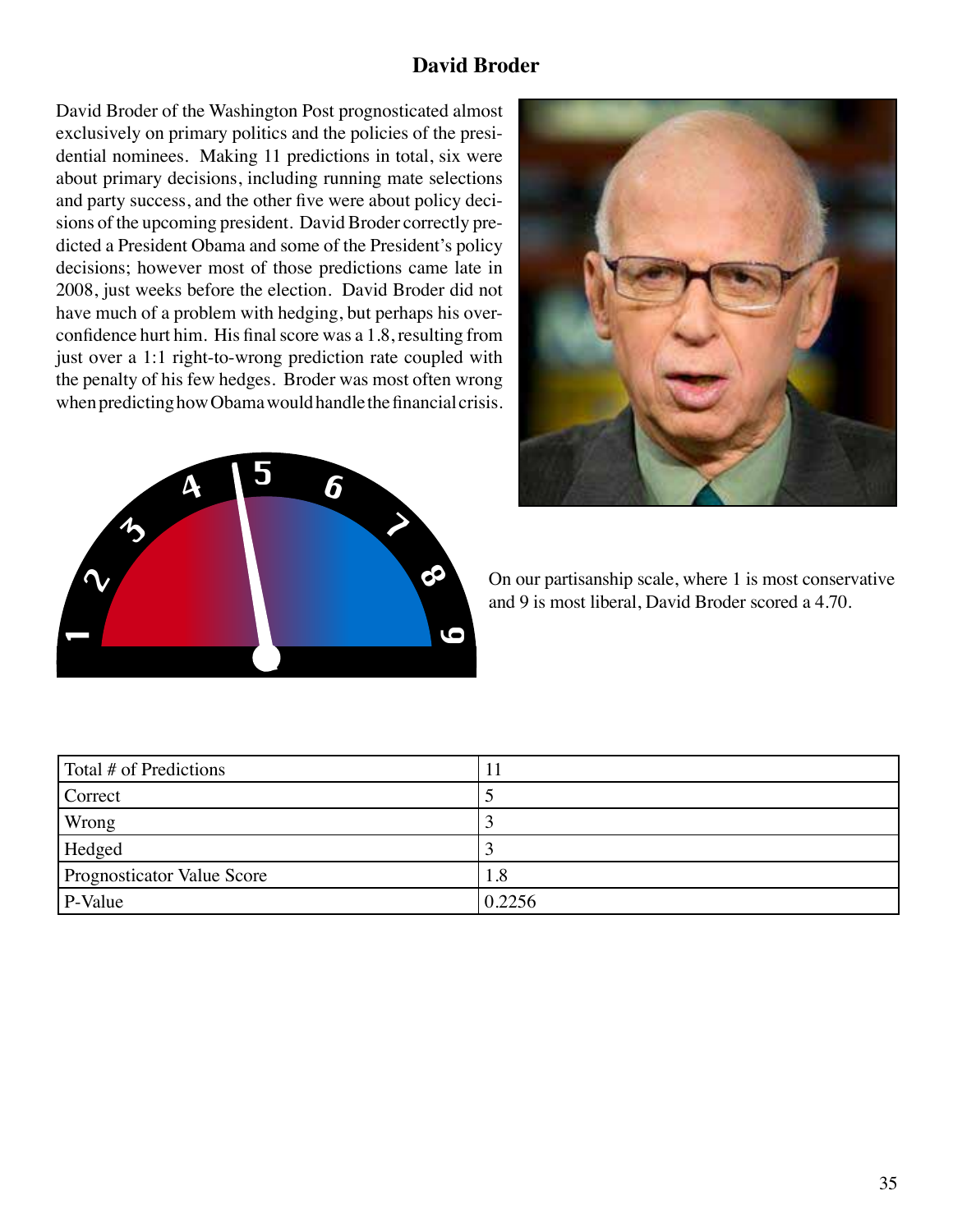#### **Clarence Page**

Clarence Page is a regular contributor to The Chicago Tribune. The most obvious element of Page's prognostication is rarity: Page recorded only six predictions in his sample; barely enough to even make it into the data. His "bad list" score of 1.7 is a combination of the weight of one wrong prediction in a small sample size and the small penalty for hedging. Although hedging is punished less than a wrong answer, Page hedged three of his six predictions, enough to bring down his score significantly. Page predicted in a short time-frame, making all his predictions within a year of the event. Page focused on politics and policy as the subjects of his predictions.





On our partisanship scale, where 1 is most conservative and 9 is most liberal, Clarence Page scored a 7.30.

| Total # of Predictions            | v      |
|-----------------------------------|--------|
| Correct                           |        |
| Wrong                             |        |
| Hedged                            |        |
| <b>Prognosticator Value Score</b> |        |
| $P-Value$                         | 0.2344 |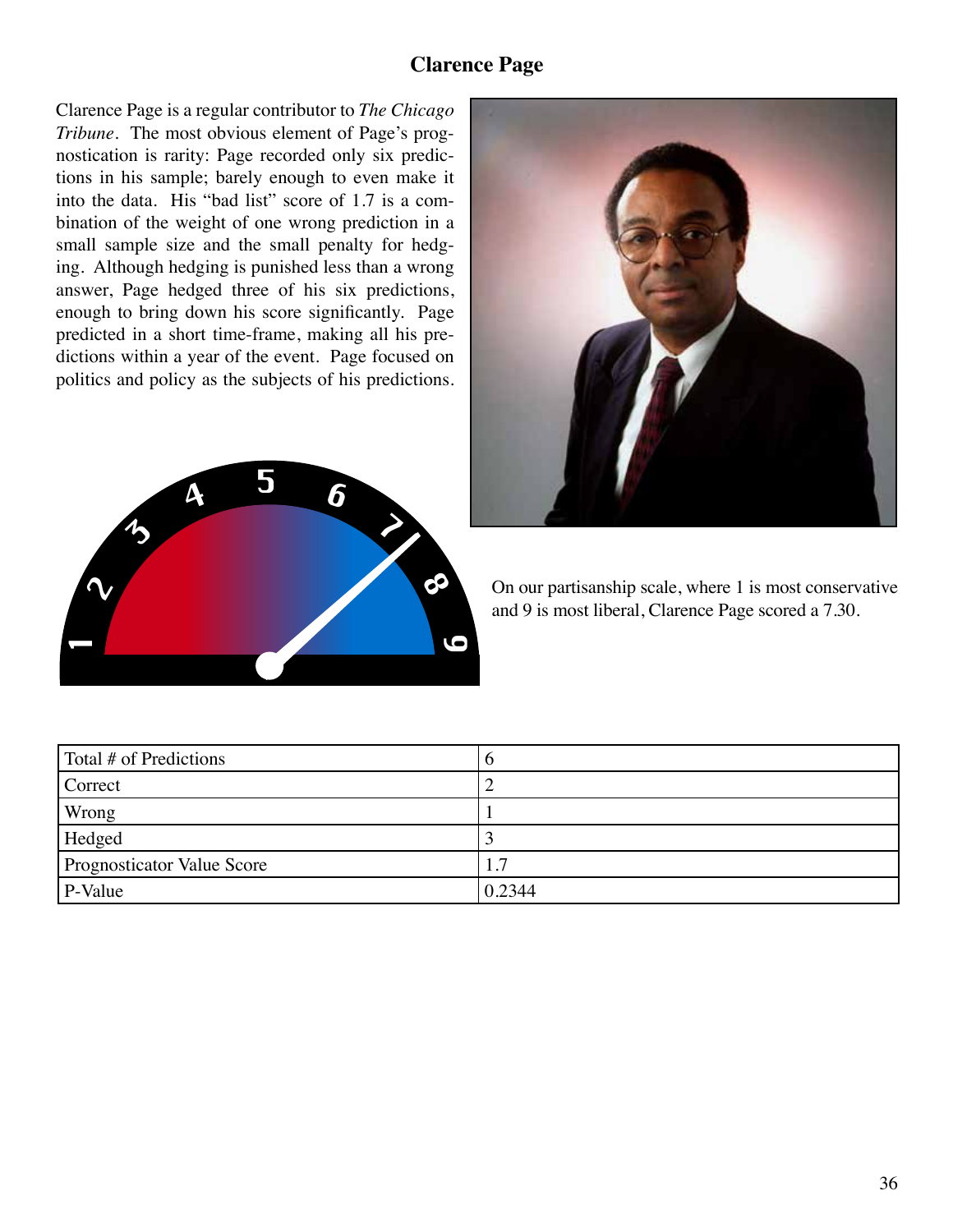#### **Nicholas Kristof**

Nicholas Kristof, similarly to Friedman, writes about a wide breadth of material. His subject matter spans from U.S. domestic policy to international policy, but he also dabbles in political campaigns. He made relatively few predictions overall, and he was less likely to use confident language. He leaned in either direction more often than he committed to either side, but he also avoided making predictions in a lot of cases altogether. He was far more likely to speak hypothetically, and then give hypothetical solutions, rather than committing to a particular outcome. His columns seemed more entertaining and probing, rather than focusing on short term issues and their possible outcomes.





On our partisanship scale, where 1 is most conservative and 9 is most liberal, Nicholas Kristof scored a 6.80.

| Total # of Predictions     | 12     |
|----------------------------|--------|
| Correct                    | O      |
| Wrong                      |        |
| Hedged                     |        |
| Prognosticator Value Score | . 7    |
| P-Value                    | 0.2256 |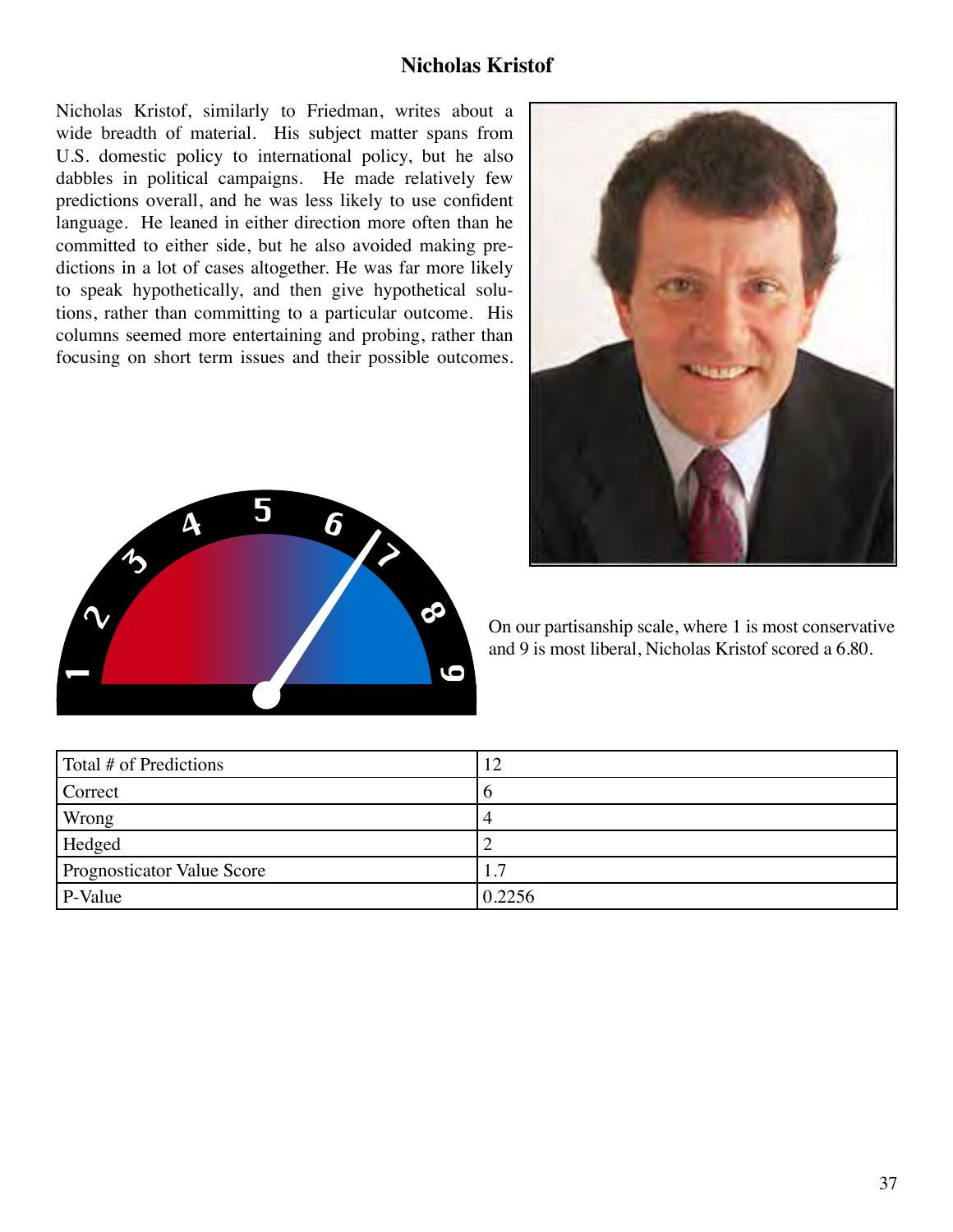George Will is the most prolific of journalists in our sample – appearing weekly on ABC's This Week roundtable since 1981 as well as writing columns for The Washington Post. Will's predictions stayed mainly in the political sphere, and on the whole, he scored slightly above zero. A few of his predictions that we pulled from a ran $dom$  sample were spot on  $-$  his prediction about the Democratic primary in Iowa and Hillary's weakness there was certainly true. But this is one anecdote among a larger sample of predictions which were not often correct. He did talk about a few other things – most his love for baseball, and he accurately predicted that Major League Baseball would adopt instant replay under a small set of circumstances (such as reviewing home run calls). His language is fluid and sophisticated, and he is the most widely read journalist in the country. But when it comes to accurate predictions, there are better much journalists in our sample.





On our partisanship scale, where 1 is most conservative and 9 is most liberal, George Will scored a 2.50.

| Total # of Predictions     | 48        |
|----------------------------|-----------|
| Correct                    | 18        |
| Wrong                      | 14        |
| Hedged                     | 16        |
| Prognosticator Value Score | 0.8       |
| P-Value                    | $0.0260*$ |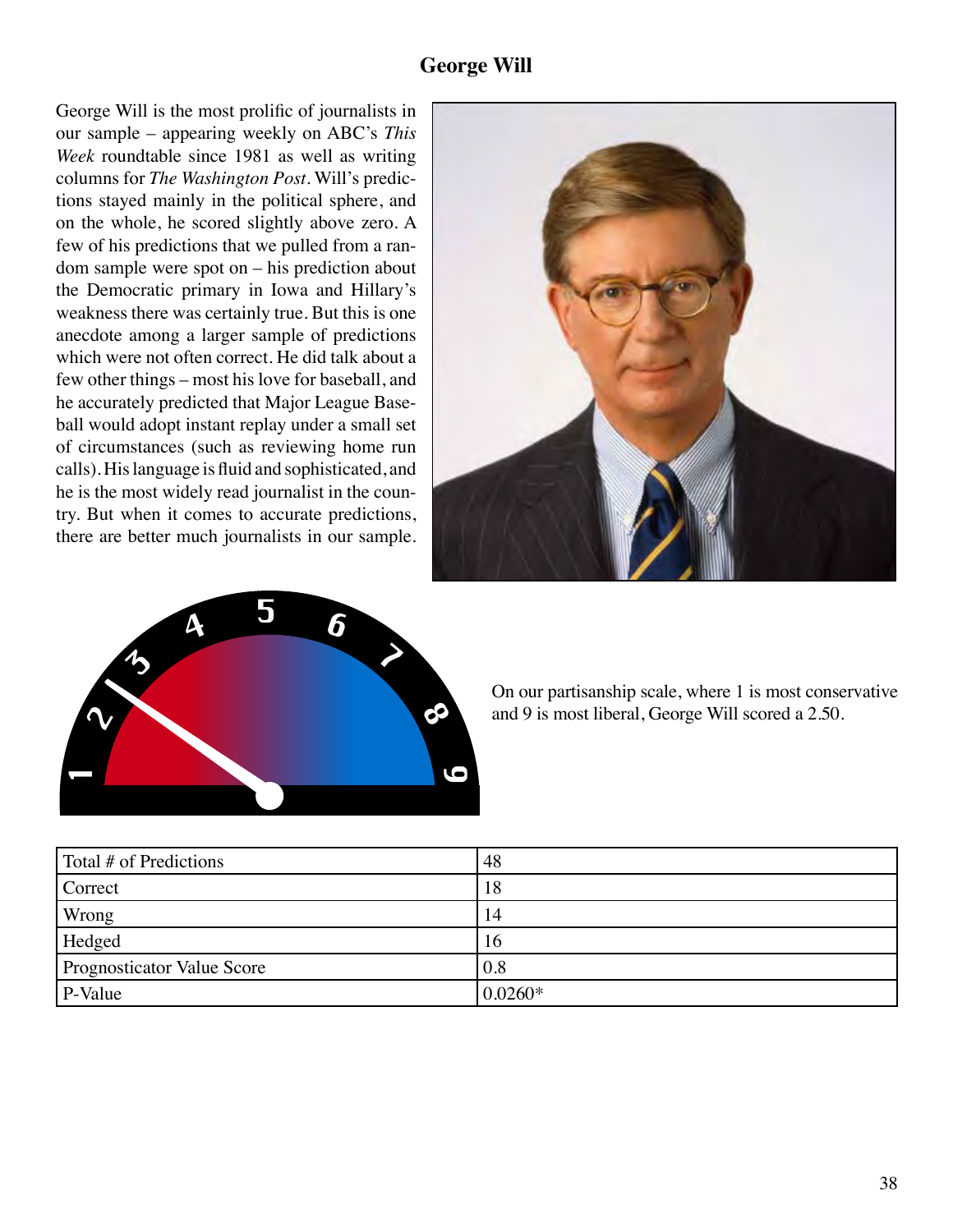#### **Hillary Clinton**

Hillary Clinton's prognostication serves to illustrate a key finding of Philip Tetlock's study: people tend to over-predict change and under-predict the status quo. Of her six predictions, all were rated as 5s, showing both total confidence and the expectation that events will occur. Hillary was half right, correctly prognosticating 3 out of 6 events. She focused her predictions on the war in Iraq and fallout from the economic struggle with equal accuracy. Hillary over-predicted the negative effects the recession would have on US families, and over-predicted a death toll rate increase in Iraq. These both probably result from a political agenda to emphasize the negative effects of a Republican administration. Clinton's final score of 0 places her at the bottom of the "bad" category, the result of getting exactly half right and half wrong.





On our partisanship scale, where 1 is most conservative and 9 is most liberal, Hillary Clinton scored a 6.90.

| Total # of Predictions     | O      |
|----------------------------|--------|
| Correct                    |        |
| Wrong                      |        |
| Hedged                     |        |
| Prognosticator Value Score |        |
| P-Value                    | 0.3125 |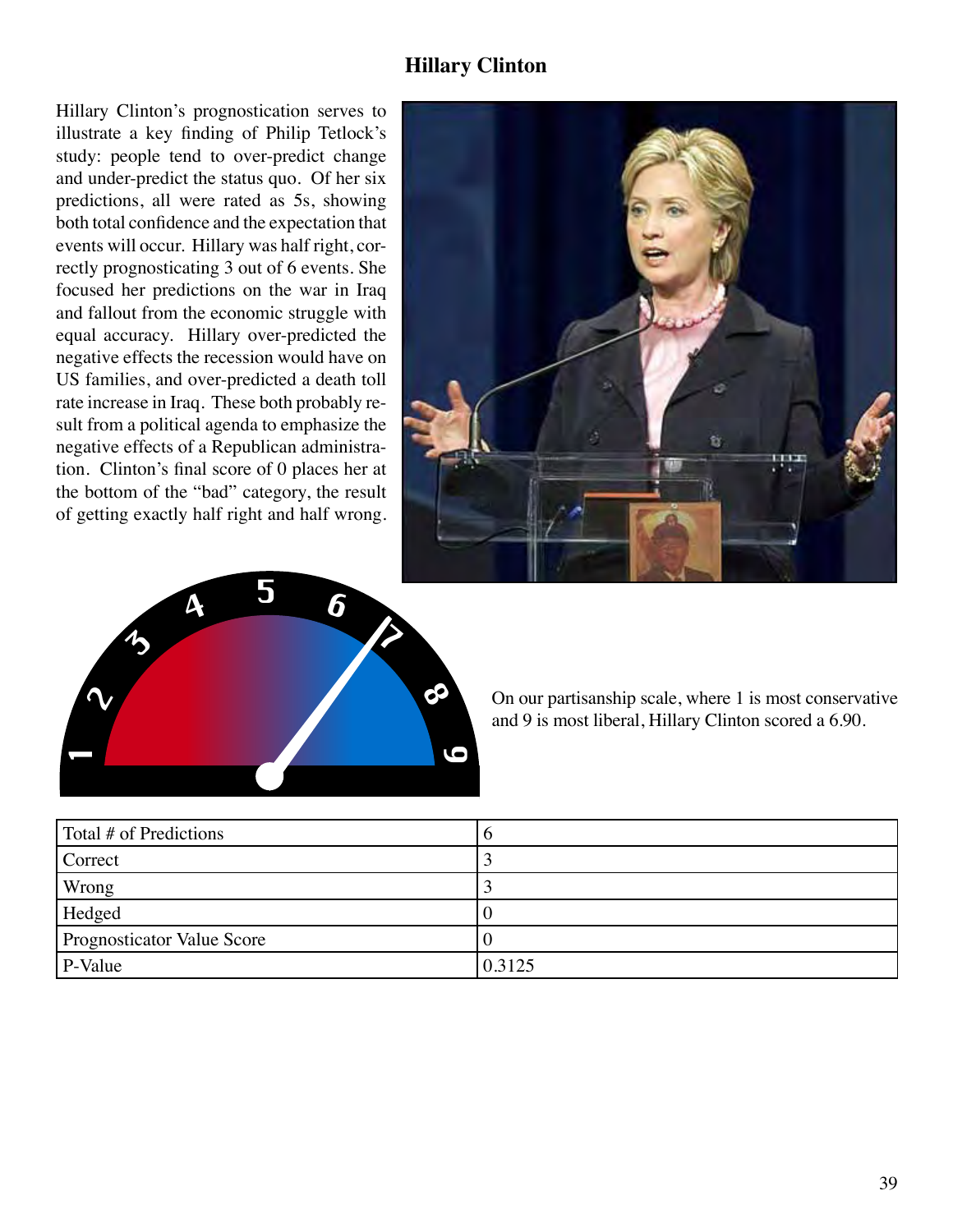#### The Ugly

Five prognosticators had negative PVS, meaning each person in the following group was wrong more often than they were right. This group is not large enough to make any sort of overall claim that can explain their poor scores, but none of these prognosticators seem to have much in common anyway. Three senators, one Democrat and two Republican, found themselves in the "Ugly" category, along with a newspaper columnist and a Sunday morning network television pundit.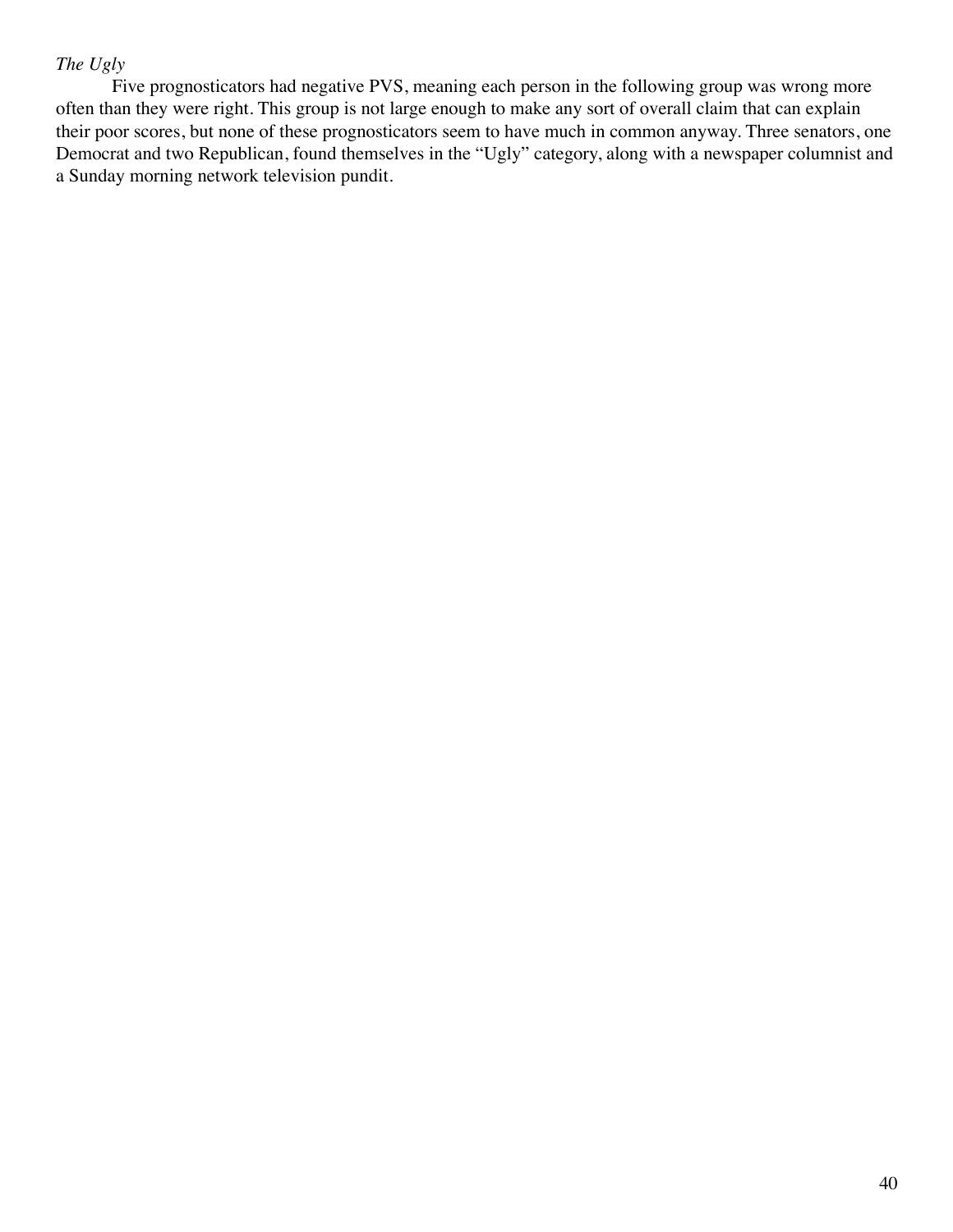#### **Sam Donaldson**

Sam Donaldson works for ABC, and it is his job to appear on the roundtable for This Week from time to time and weigh in with political observations and predictions. Unlike some of the high profile politicians who also regularly appear on these shows, Donaldson is free to say what he wants since his "constituents" are paying him to do just that and do not have repeated chances to vote him out of office. Like anyone in his position, Donaldson takes his position seriously and puts his neck on the line by making lots of political predictions. He was bold in making predictions well before many others would have, like stating who he thought would win the Democratic nomination back in September of 2007, four months before the Iowa caucuses. However, Donaldson was often wrong (he thought Hillary Clinton would win the nomination) early on, and then he did not have new information to correct himself for a long time. Donaldson was bold and unflinching, but he was wrong much more often than he was correct.





On our partisanship scale, where 1 is most conservative and 9 is most liberal. Sam Donaldson scored a 3.40.

| Total # of Predictions            | 25         |
|-----------------------------------|------------|
| Correct                           |            |
| Wrong                             | Ч          |
| Hedged                            | 9          |
| <b>Prognosticator Value Score</b> | $-0.8$     |
| P-Value                           | $ 0.0143*$ |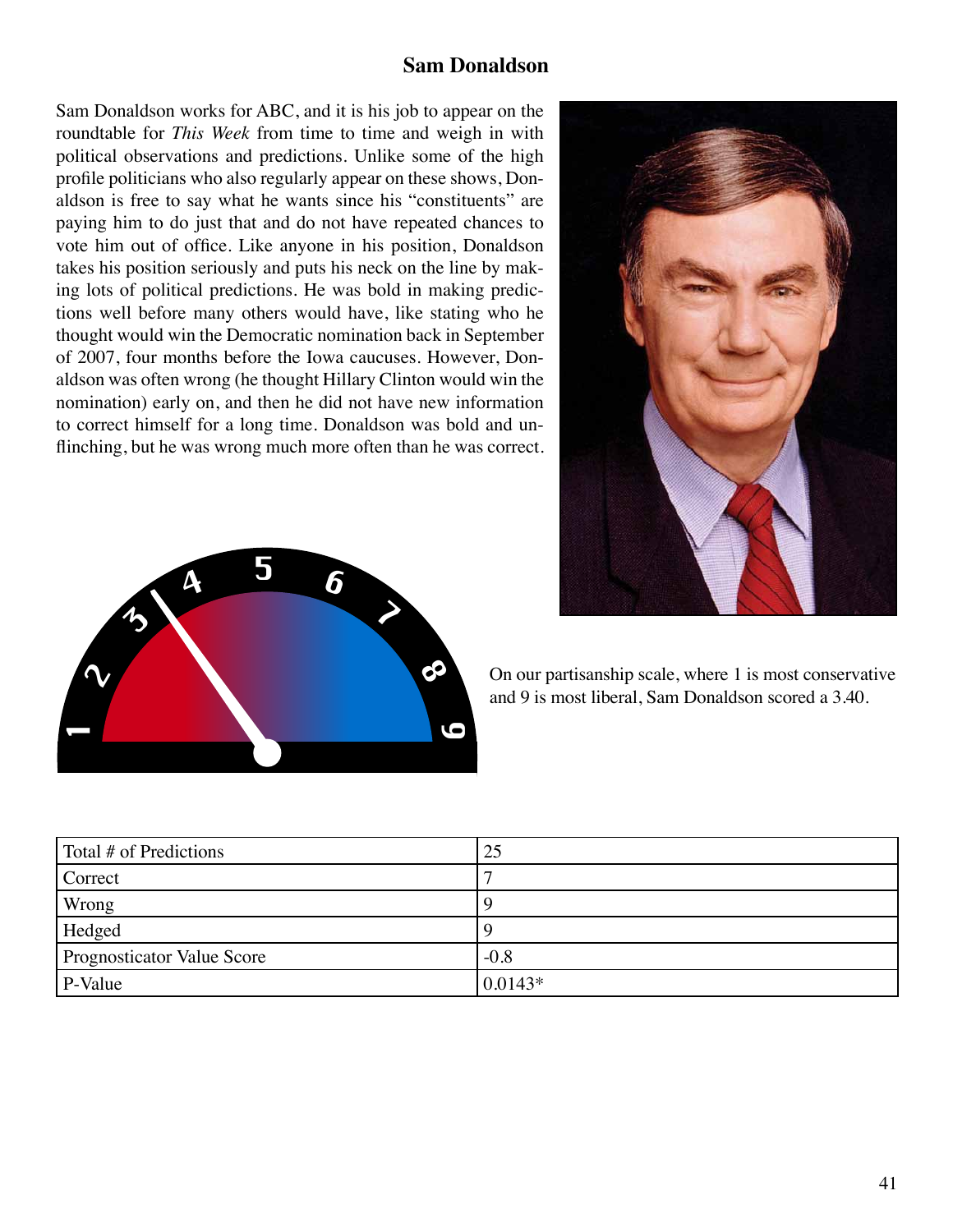# **Carl Levin**

Senator Carl Levin focused a significant amount of his attention on the issues surrounding the Michigan and Florida primaries in the 2008 Presidential election. This makes sense, seeing as he is a Senator from Michigan, and his state's delegates were the ones in question. As the Chairman of the Senate Committee on Armed Services, he also discussed foreign policy, specifically withdrawal from Iraq, and how he anticipated such policies would be received in the Senate. Levin appeared on television less frequently than other prognosticators, and it is likely that this is one of the reasons we found only nine testable predictions. Although there was a smaller sample size, the majority of the predictions he made were clear, concise, and testable.





On our partisanship scale, where 1 is most conservative and 9 is most liberal, Carl Levin scored a 7.20.

| Total # of Predictions     |        |
|----------------------------|--------|
| Correct                    |        |
| Wrong                      | 4      |
| Hedged                     |        |
| Prognosticator Value Score | $-1.1$ |
| P-Value                    | 0.1641 |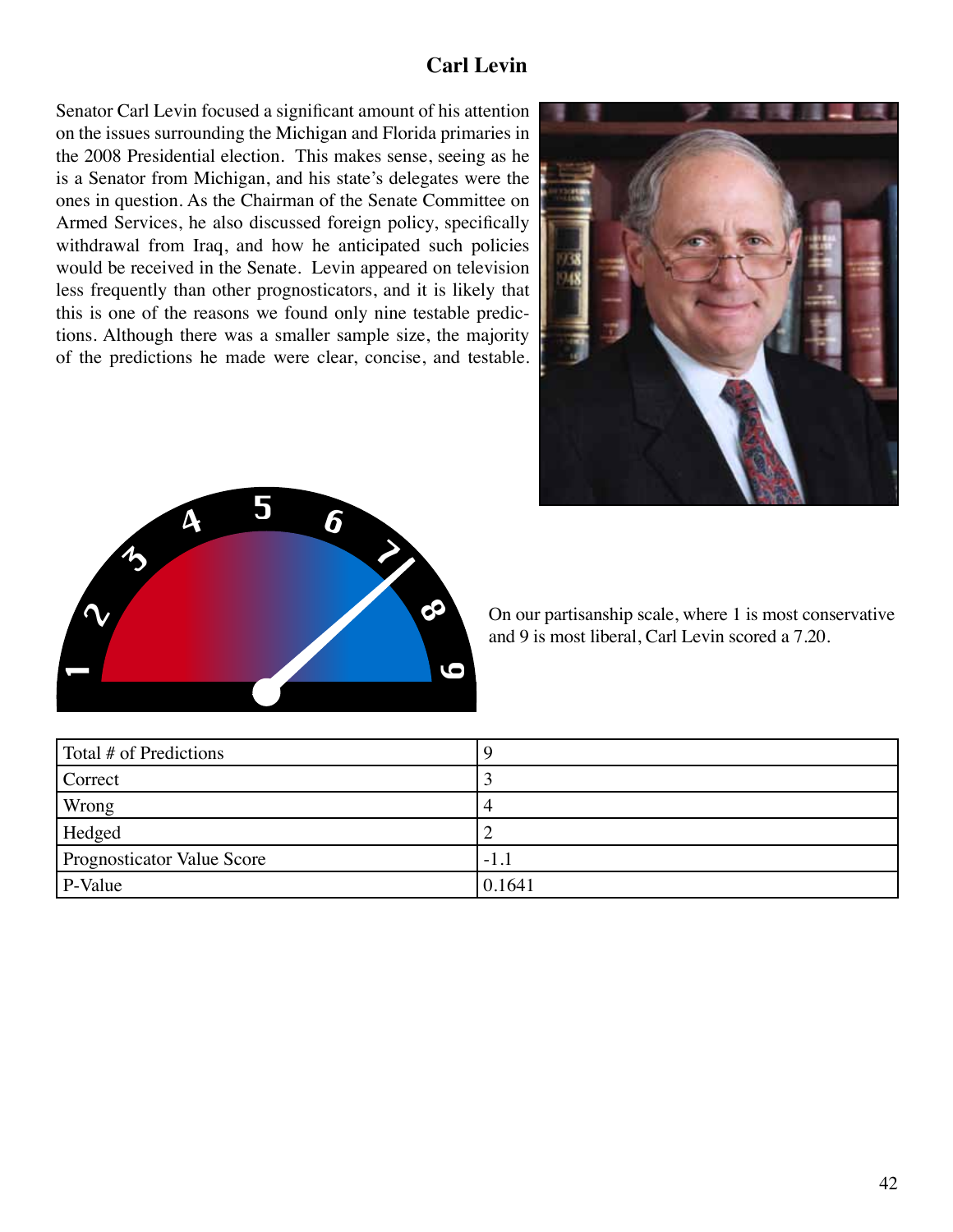## **Joe Lieberman**

Joe Lieberman is a good friend of John McCain, so, of course, his predictions regarding the 2008 Presidential election are somewhat biased. He makes many predictions about domestic politics – and almost exclusively about John McCain and his run for presidency. However, Lieberman also makes a few predictions about foreign policy. He hedges three predictions, but the vast majority of his predictions are said with confidence, scoring a 1 or 5 on the PredProb score scale.





On our partisanship scale, where 1 is most conservative and 9 is most liberal, Joe Lieberman scored a 4.00.

| Total # of Predictions            | 17     |
|-----------------------------------|--------|
| Correct                           | O      |
| Wrong                             | Ω      |
| Hedged                            |        |
| <b>Prognosticator Value Score</b> | $-1.2$ |
| P-Value                           | 0.0944 |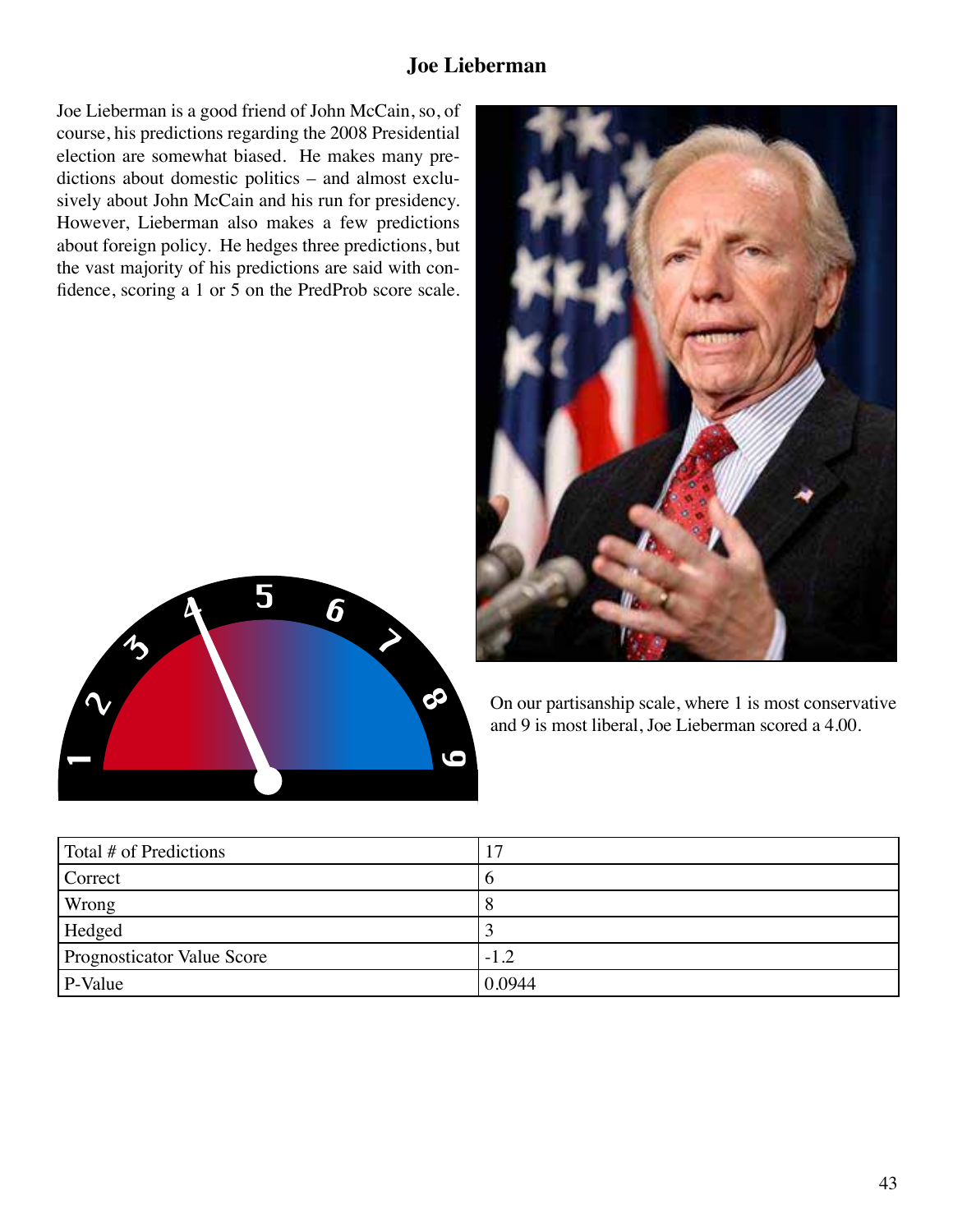## **Lindsey Graham**

Lindsey Graham found himself in the unfortunate position of being a close friend and adviser to the eventual loser in the 2008 presidential election. Many of his political predictions appeared to be skewed as a result of this alliance with Senator John McCain. Even in the face of clear polling data two days before the race, Graham was making bold predictions in support of Mc-Cain which did not go his way. He did more damage to his final score by finding new ways to express his belief that McCain would win certain swing states and the presidency. Graham was a constant presence on the Sunday morning TV shows both as an influential senator and spokesman for McCain, and he used his face time to make many, many predictions. These generally consisted of predictions only about politics and the wars we are currently fighting in Iraq and Afghanistan.





On our partisanship scale, where 1 is most conservative and 9 is most liberal, Lindsey Graham scored a 2.50.

| Total # of Predictions     | $\left(4\right)$ |
|----------------------------|------------------|
| Correct                    | 13               |
| Wrong                      | 27               |
| Hedged                     |                  |
| Prognosticator Value Score | $-3.4$           |
| P-Value                    | $ 0.0080*$       |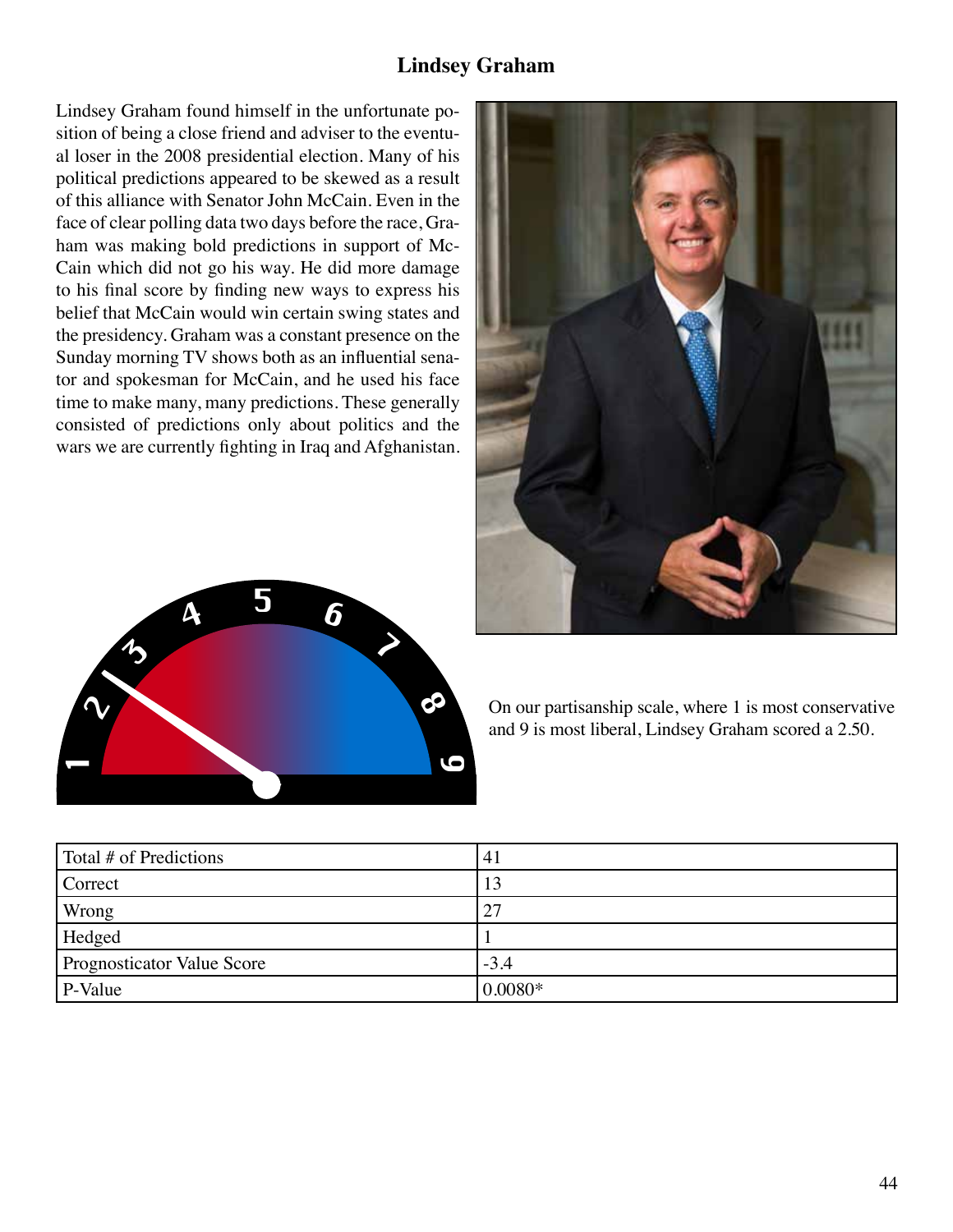#### **Cal Thomas**

Cal Thomas of the Chicago Tribune was the worst of all the prognosticators in our sample. Scoring an -8.7, readers could literally gain insight by believing the opposite of what they read in his weekly columns. Of his 15 predictions, 13 were wrong and only one was correct. Although occasionally Mr. Thomas was close (predicting the Nobel Peace Prize would go to Bill Clinton after Bush left office as a political statement when many would argue it went to Obama for the same reason), more often than not his predictions were overly supportive of the Republican party (predicting a Republican president, the end of immigration law enforcement under a liberal Congress, and Palin lifting her ticket to victory). Another Republican influence in Mr. Thomas' prognostication can be seen in his insistence that "the next terrorist attack" is "coming soon." Cal Thomas discussed at length this perceived threat, yet none actually occurred. Mr. Thomas focused on a short time frame, yet this did not aid his prognosticating accuracy as much as his Republican support hurt it.





On our partisanship scale, where 1 is most conservative and 9 is most liberal, Cal Thomas scored a 1.50.

| Total # of Predictions            | 15        |
|-----------------------------------|-----------|
| Correct                           |           |
| Wrong                             | 14        |
| Hedged                            | U         |
| <b>Prognosticator Value Score</b> | $-8.7$    |
| P-Value                           | $0.0004*$ |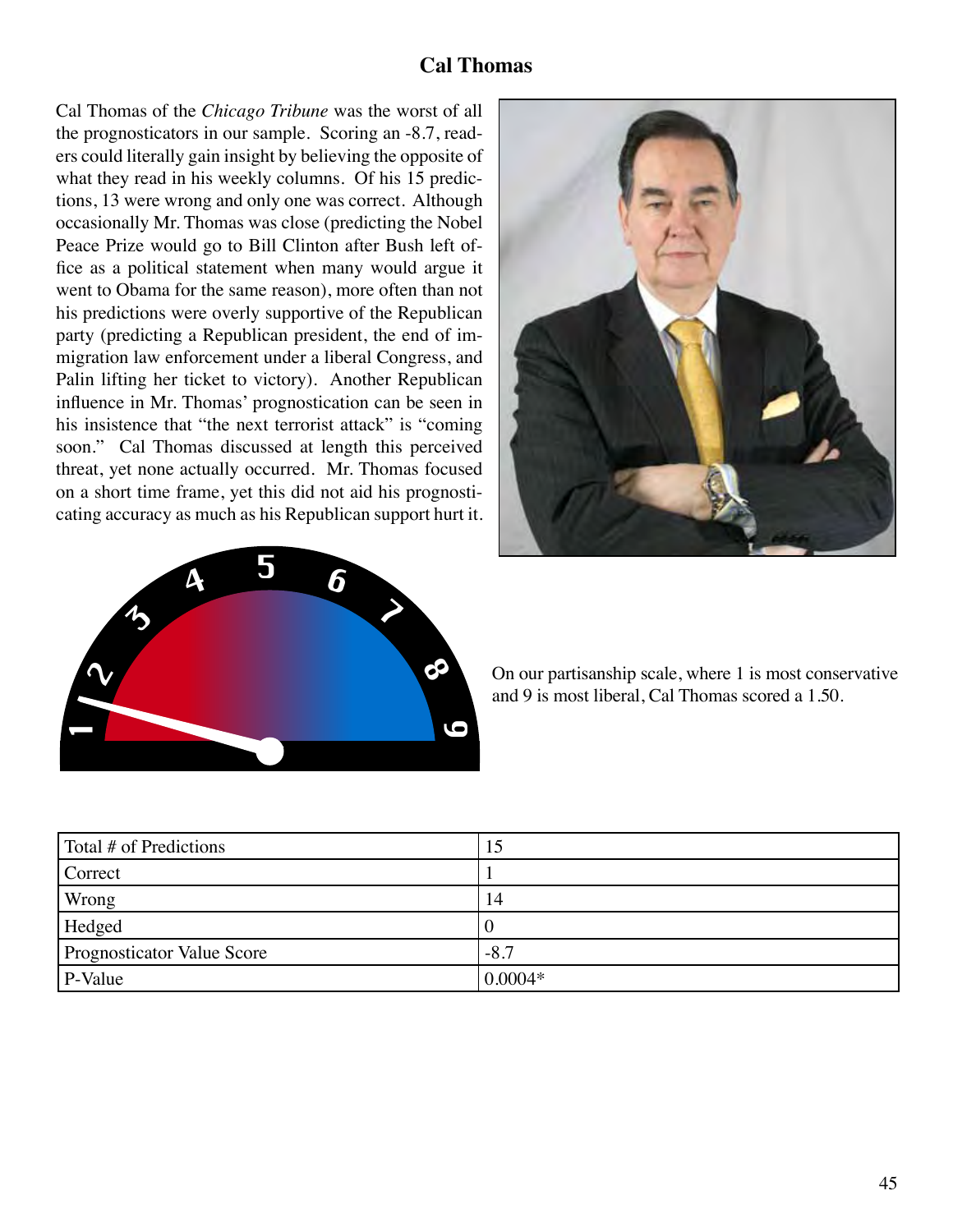# **Components of Predictive Accuracy**

# **Deciding on which Variables to Regress**

After we had a complete sample of the predictions of all twenty-six prognosticators, we had to decide how many, and on which combinations of variables we wanted to regress. We decided to run the following four regressions:

| Regression     | Dependent Variable | <b>Independent Variables</b>                                                                                                                                                                                                                                                                                                                                               |
|----------------|--------------------|----------------------------------------------------------------------------------------------------------------------------------------------------------------------------------------------------------------------------------------------------------------------------------------------------------------------------------------------------------------------------|
| 1              | PredABS            | JournalisticExp, PredNatSec,<br>PredHC, HouseComp, HouseElect,<br>PropoQ, PresPred, Conditional,<br>PredSoc, AdvancedDegree, Pre-<br>dEnviro, PredFP, VPPred, Sen-<br>Comp, GOPPrimary, CurrentAd-<br>viser, PredImm, Gender, PredEcon,<br>RepeatPred, Race, DemPrimary,<br>PredMed, LawDegree, Age, Parti-<br>sanship, FormerAdviser, Journalist,<br>SenElect, Politician |
| $\overline{2}$ | PredExtreme        | JournalisticExp, PredNatSec,<br>PredHC, HouseComp, HouseElect,<br>PropoQ, PresPred, Conditional,<br>PredSoc, AdvancedDegree, Pre-<br>dEnviro, PredFP, VPPred, Sen-<br>Comp, GOPPrimary, CurrentAd-<br>viser, PredImm, Gender, PredEcon,<br>RepeatPred, Race, DemPrimary,<br>PredMed, LawDegree, Age, Parti-<br>sanship, FormerAdviser, Journalist,<br>SenElect, Politician |
| 3              | PredProb           | JournalisticExp, PredNatSec,<br>PredHC, HouseComp, HouseElect,<br>PropoQ, PresPred, Conditional,<br>PredSoc, AdvancedDegree, Pre-<br>dEnviro, PredFP, VPPred, Sen-<br>Comp, GOPPrimary, CurrentAd-<br>viser, PredImm, Gender, PredEcon,<br>RepeatPred, Race, DemPrimary,<br>PredMed, LawDegree, Age, Parti-<br>sanship, FormerAdviser, Journalist,<br>SenElect, Politician |
| $\overline{4}$ | <b>PVS</b>         | Total Number of Predictions,<br>JournalisticExp, Race, LawDegree,<br>Age, Partisanship, FormerAdviser,<br>Journalist, Politician                                                                                                                                                                                                                                           |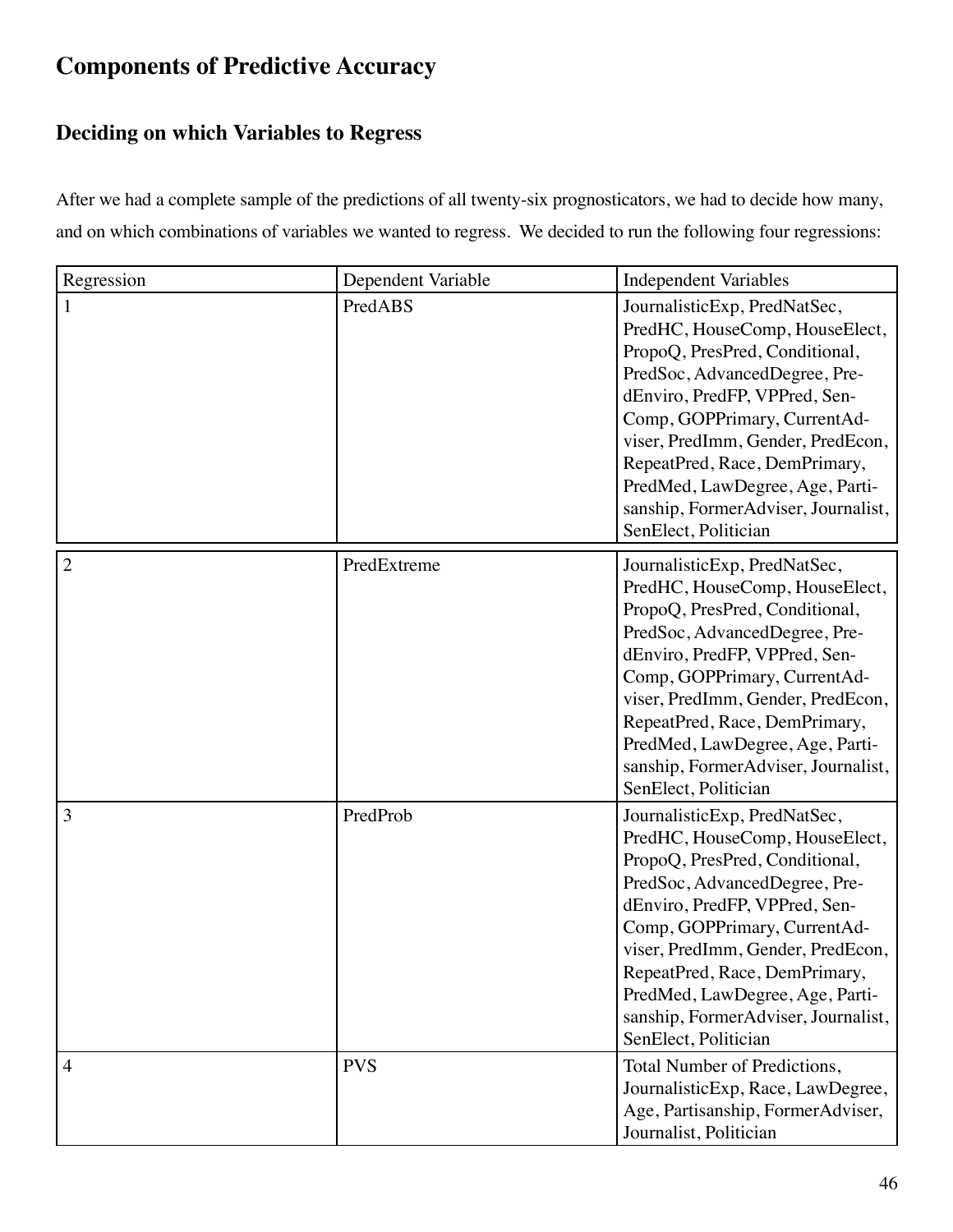# **Analysis**

The first regression tested correlation with a correct prediction. This was done by generating a new variable, PredABS, that was the absolute value of the difference between the prediction's truth (PredTrue) and the predicted outcome (PredProb). This PredABS could be between 0 (guessed correctly) and 4 (guessed the absolute opposite of what really occurred). Because a 0 represents a correct guess, variables with negative coefficients improve a prediction's accuracy.

An R-squared value of .156 was obtained for the regression. This means that about 16 percent of the total variance in prediction outcomes is explained by the variables in our equation. This may be due to the fact that there is a substantial amount of inherent randomness in predictions, since it seems unlikely that we missed variables.

A handful of the variables tested showed statistical significance. They are Conditional, Partisanship, and having a Law Degree. None of the prediction category variables (for instance, economic or presidential prediction) were statistically significant.

If a prediction was conditional, the coefficient of .108 suggests that it is moderately more likely to be a wrong prediction. When making a conditional, the prediction is really "double-barreled;" it relies on the conditional being true before evaluating the main prediction. This may strain the predictive powers of even the most seasoned prognosticators. An important addendum is that only predictions where the conditional came true were included in the sample.

Partisanship had a significant role in a prognosticator's overall accuracy. Our scale measured it from 1 (most conservative) to 9 (most liberal) and as partisanship "went up" one level (a person was rated more liberal) there was a moderate increase in their predictive capacity. The difference between the most conservative individual in our sample and the most liberal, according to this model, is nearly 2 points in the overall PredABS score. The standardized coefficient of -.264 was the largest of any variable.

People with a law degree were somewhat more likely to get predictions wrong; the coefficient was fairly large, positive, and statistically significant (.239). This could be an artifact of the legal training process, which places great emphasis on argumentation with less on analysis and evaluation of data. All three variables were significant at the  $p = .05$  level, with partisanship significant at the  $p = .001$  level.

Our second regression examined the factors that influence extreme predictions, where the prognosticator used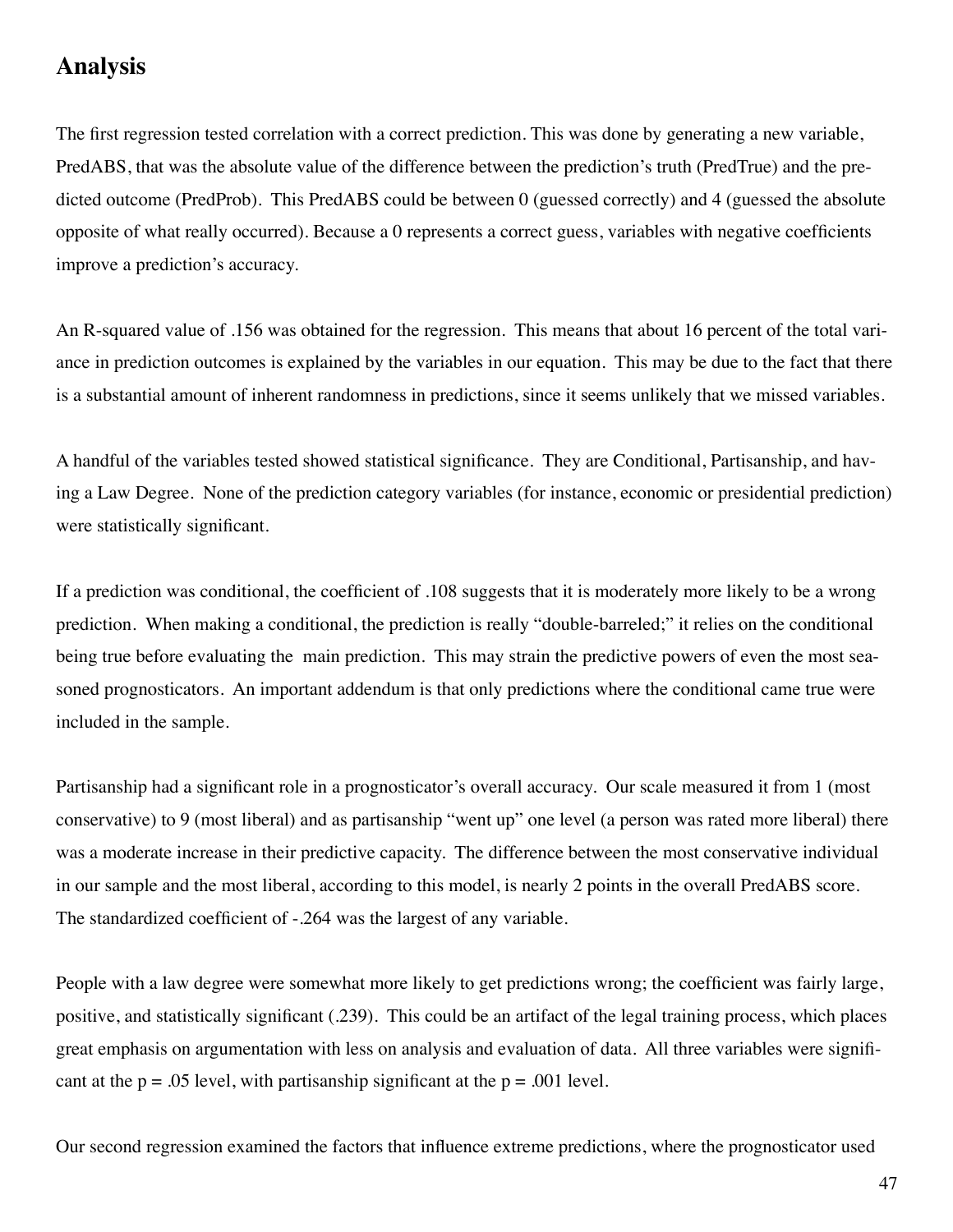predictive language coded in our dictionary as either a 1 or a 5. To create this dependent variable, we took all the prediction probability scores and took the absolute value of this number after subtracting by three. These prediction probability scores could now be examined in a new way – the most extreme predictions were now scored as 2 (the absolute value of 5 or 1 minus 3), the more moderate predictions were now scored as 1 (the absolute value of 2 or 4 minus 3) and hedged predictions were scored as 0. This calculation clumped all the similarly extreme types of predictions together under one number, making it easy to measure their influence together.

Of the 30 independent variables we had in the PredEXTREME regression, a HouseComp and Conditional were found to be statistically significant at the  $p < 0.1$  level. At the  $p < 0.05$  level, Age, VPPred, Politician, and JournalisticExp were statistically significant. GOPPrimary was significant at the p<0.01 level.

Most of these results are not surprising. We should expect prognosticators with political agendas to use stronger language than those who work in the media. Media figures may need to stay more neutral with their points of view and use less extreme language. That said, a journalist's experience is significant – the longer a journalist has been working, the more likely he/she will use extreme language. But being a journalist is nowhere close to being significant. Interestingly, age correlates negatively while journalist experience positively.

We ran the third regression with PredProb as the dependent variable to see what, if any, of our independent variables affect the framing of predictions. That is, we sought to test if anything had an impact on someone saying an event "won't" or "will" happen. It is important to differentiate between the tone of the prediction, which is really what PredProb records, versus a change/status quo dichotomy. Change or remaining in a status quo can both be predicted in either a positive or negative manner (i.e. change will happen vs change will not occur).

Our regression found 8 variables to be significant. Our r-squared is a rather low .18. This r-squared value tells us that our independent variables account for only 18 percent of the change in our dependent variable, PredProb.

The variables found to be significant were Conditional, House Election, Senate Election, Senate Composition, House Composition, Immigration Predictions, Age, Current Adviser, and Journalist. Senate Election was significant at the  $p < 0.1$  level; all others were significant at the  $p < 0.05$  level. The other three significant variables were significant at the .05 level. Predictions about Senate Composition after the election and the Senatorial Elections were more likely to be made using negative language than "other" predictions, our omitted condition. Predictions about the House of Representatives' composition and elections, however, were more likely to be made using positive language than other predictions. Predictions about immigration were more likely to be made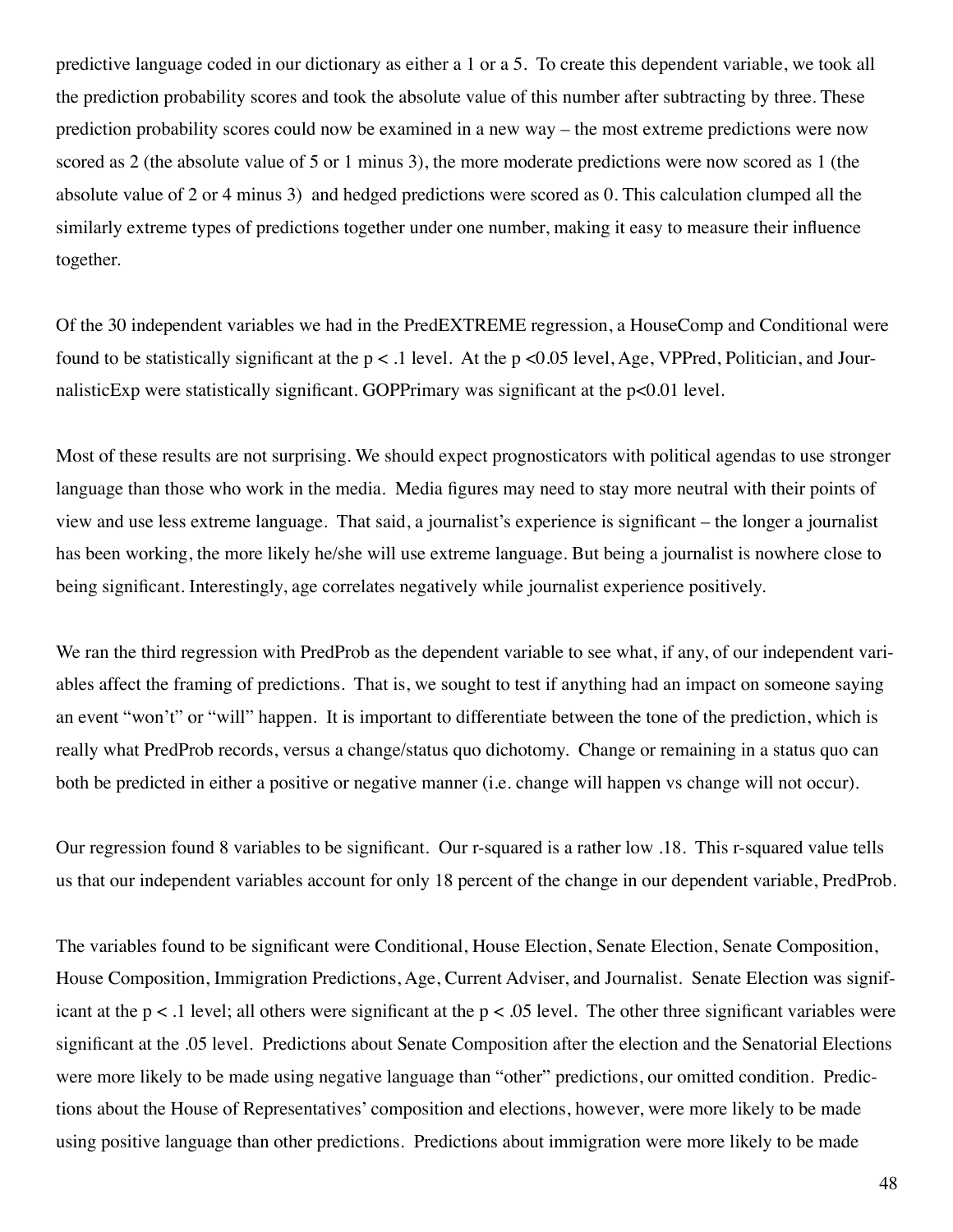using negative language than "other" predictions. Predictions made by current political advisers are more likely to be made using positive language. Age tended to make people more likely to make predictions using negative languge. Lastly, predictions made by journalists are more likely to be made using negative language.

We also decided to run a regression that measured what influenced the overall Prognosticator Value Score (PVS) that each prognosticator had been scored with. We originally ran 10 independent variables to determine what most heavily influenced each person's final PVS score, but we had to drop the Political Party variable since we could only apply this data to a handful of our prognosticators.

Of the nine independent variables we did end up using, only two appeared to significantly influence the PVS scores: partisanship and having a law degree. The unstandardized b coefficient for partisanship is positive, which suggests that the more liberal prognosticators (as the Hamilton College government department faculty and politically-motivated student groups scored them) are more likely to have higher PVS scores. For the prognosticators who did have a law degree, the negative coefficient suggests that having this degree lowers one's PVS score. When we examined Tetlock's book (2006) on prognosticators, he classified everyone as either a fox or a hedgehog (for a more detailed discussion on Tetlock, please refer to our literature review). It appears that these eight prognosticators with a law degree were trained to examine issues like a hedgehog, using only one analytical technique in all circumstances.

The R-squared value for this regression comes in at .500. Our nine independent variables captures half of the variance in predictions. This R-squared value is reasonably good and we could not think of any additional variables to include in the regression.

#### **Reinforcing Tetlock**

Our findings seem to agree with Tetlock's research. Some studies suggest that conservatives have more rigid ideologies (Jost et al., 2003) In other words, they would be considered "hedgehogs." Similarly, lawyers are taught to argue one side with a single analytical method; they, too, would be "hedgehogs" under Tetlock's model. While not all liberals are foxes and not all conservatives are hedgehogs, these trends may be informative in explaining why our results are as they are. It may be that conservatives are inherently disadvantaged as prognosticators due to their ideological "hedgehoginess."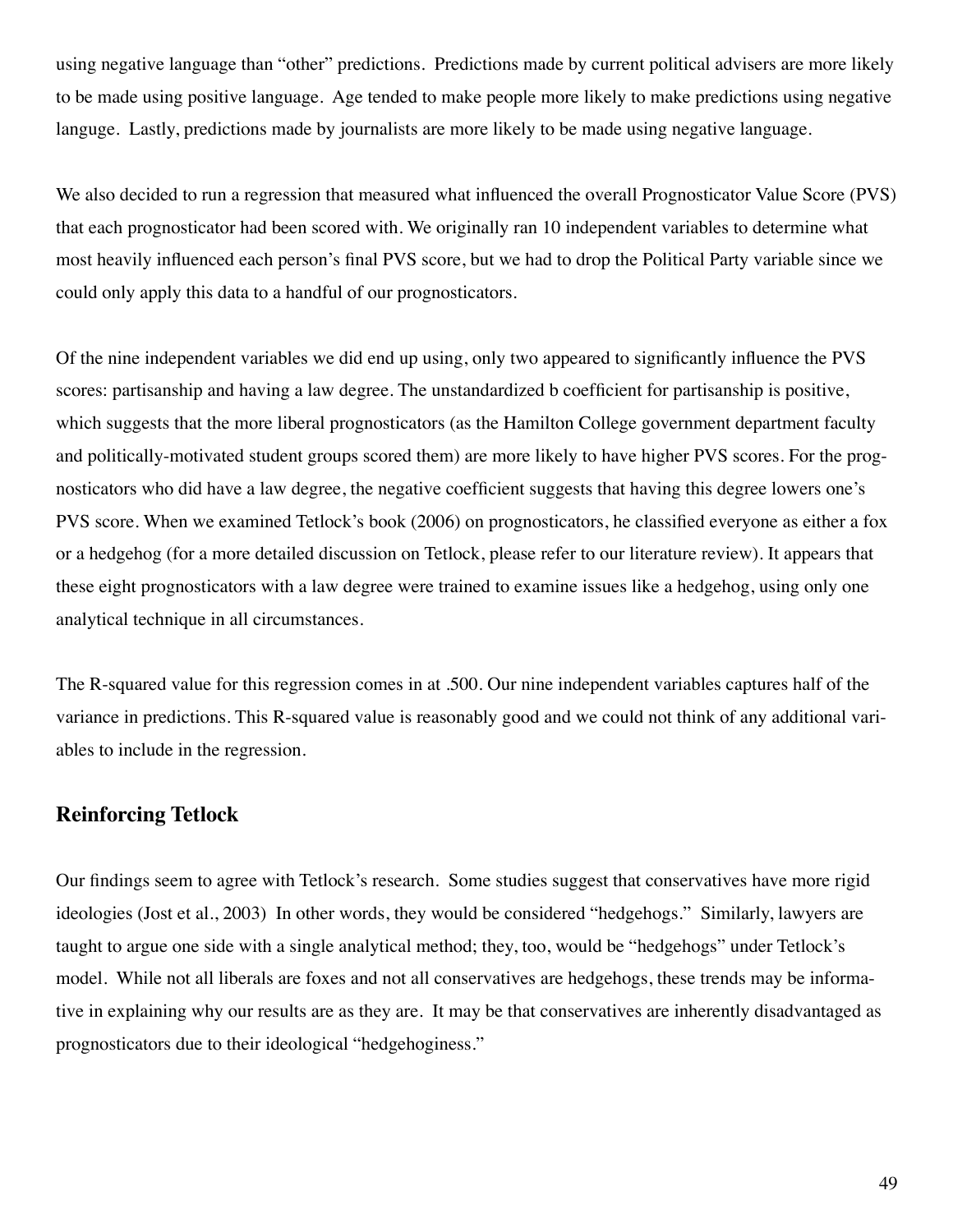#### **What Does Not Matter**

We found that the majority of measured factors have no statistically significant influence on a prognosticator's predictive ability. Age, race, gender, previous employment as either a politician, adviser to the President, or journalist, and number of years as a journalist all had no statistically significant impact in the PredABS regression. This suggests that they have no bearing on a prognosticator's ability to be correct.

The implications of this are significant. Prognosticators should only be chosen on a few measurably important variables, namely liberalism and the lack of a law degree. Everything else is unimportant; women are no better than men, whites are no better than blacks, and experience has no advantage over youthful vitality. The converse, in all cases, is also true. So while it does not take much to be a good prognosticator, there also is not much that can disqualify someone from being a good prognosticator.

Perhaps most importantly, being a good prognosticator seems to be a product of choices, not birth. Anyone can be good; all they need to do is avoid law school and buy into liberalism as an overarching philosophy. There is no inferior ability associated with being born, say, black or female.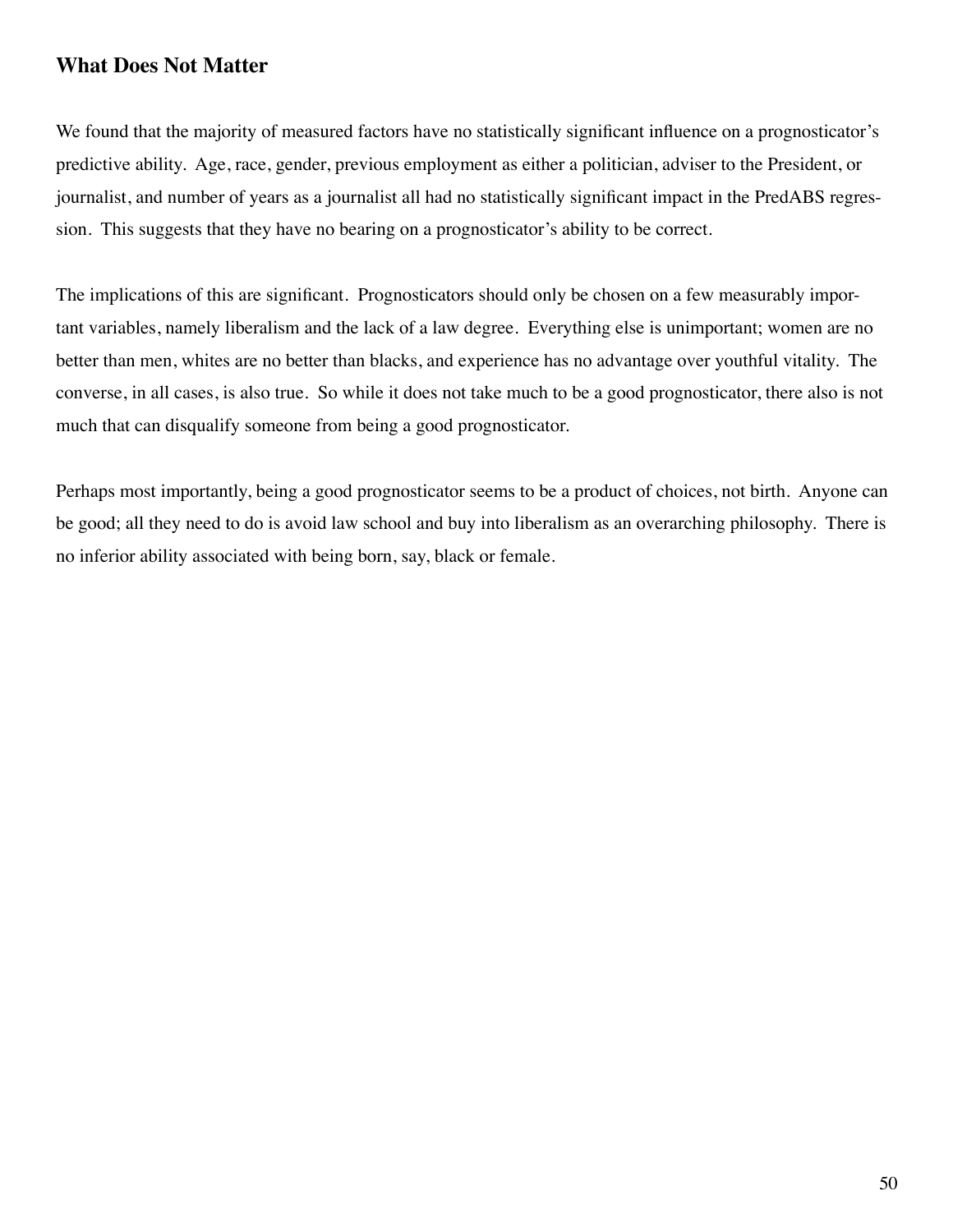# **Implications**

In this section, we address numerous conclusions we drew based on the available data. First, we address the question of whether or not individuals' predictions are, in aggregate, superior to flipping a coin. Next, we question the role prognosticators play in our society and discover that there are a few viable theories, including prognosticators as news reporters and as entertainment. We explore the implications of tone--that is, whether saying something "will" happen causes a different result than saying it "won't." Finally, we get "into the weeds" and address questions about specific variables. We explore whether an individual's career path or partisanship have an impact on their predictive accuracy.

#### **Better than a Coin Flip**

So, are prognosticators more accurate with their predictions than a 50-50 coin flip? Basic evidence from our descriptive statistics suggests that prognosticators, in aggregate, may be more effective than a simple coin flip at obtaining the correct results. On the whole, more prognosticators had correct predictions than incorrect predictions, as our Good, Bad, and Ugly section shows. However, many of these people also had very small sample sizes.

To parse out the coin flip question using more statistical measures, we decided to use the binomial formula to calculate the probability that these scores for each prognosticator were statistically significant. Six prognosticators scored significantly better than a coin flip and four scored significantly worse according to this metric. The remaining 16 were not significant either way, which shows that calculating p-values using the binomial formula has not produced conclusive results. It is clear that we need more predictions from many of the prognosticators, several of whom tallied 10 or fewer testable predictions. With so few predictions for several of these prognosticators, their scores were never going to be statistically significant. We simply lack the data to categorize 16 of our 26 prognosticators who were not significantly better or worse than a coin flip.

However, the prognosticators with much larger samples also tended to have Prognosticator Value Scores that edged toward zero. This could be proof that PVS fall closer to zero as the number of predictions rise. George Will had the highest number of predictions in our sample (48) and has a PVS of 0.83, which is fairly close to zero. Obviously, not all of our prognosticators fit this rule, but with only four people recording more than 25 or more predictions, it is hard to see this trend with such a small sample size for the majority of people.

From these trends in the data, our team formed a hypothesis stating that predictions become equally right and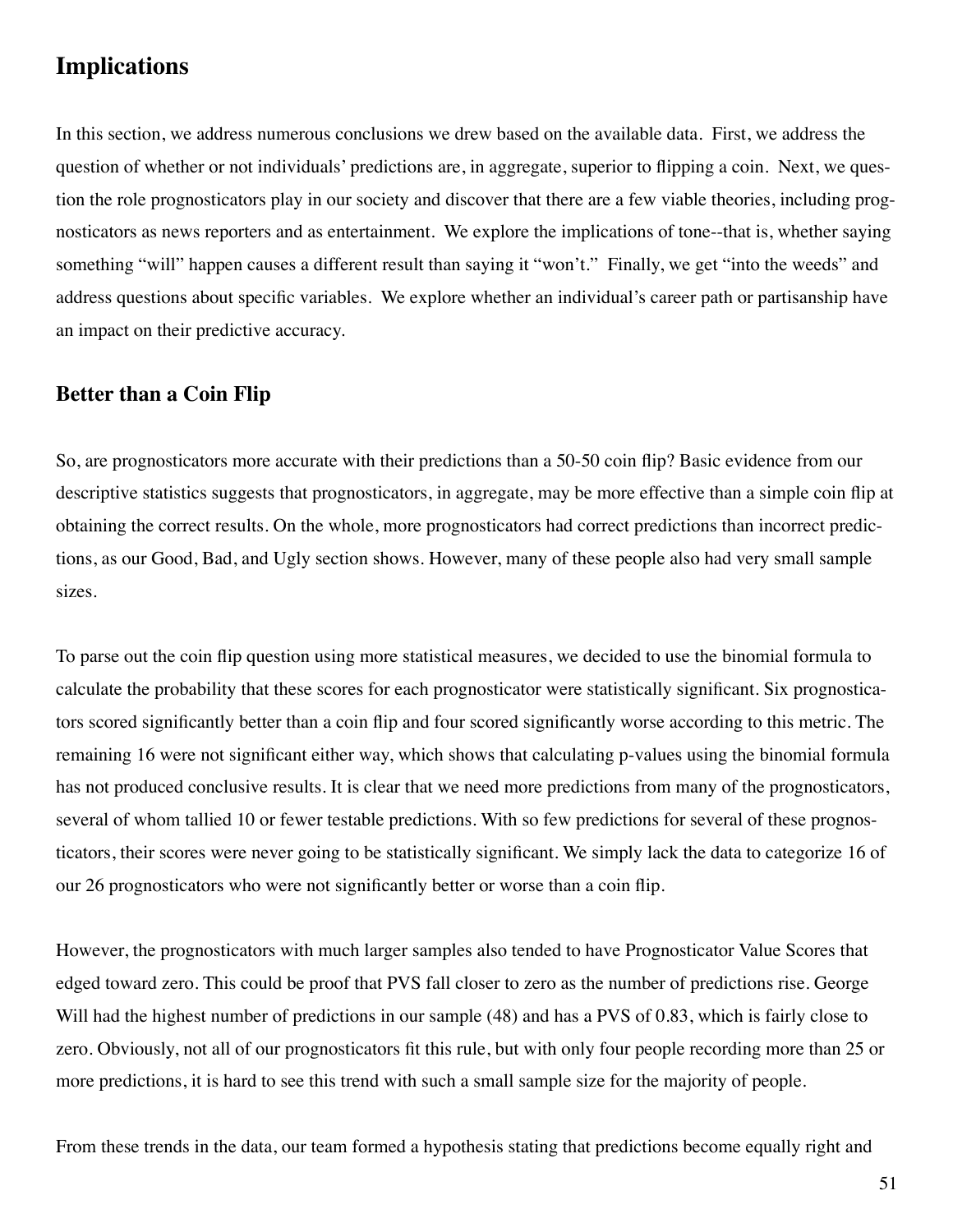wrong as the number of predictions increase. In essence, flipping a coin would be just as accurate. To test this, we ran a scatterplot measuring the number of predictions on the x-axis over versus PVS for each prognosticator. A fit line that had a negative slope would show that for our prognosticators on the right side of the scatterplot (those with a larger sample) would fall closer to zero and would statistically be no better than a coin flip. Indeed, the scatterplot below has a negative slope. The nature of the scatterplot that we ran did not lend itself to exact measurements, but the approximate slope is -0.028. This slope seems small, but the scales of the two axes are very different. The fact that the slope of the best fit line is negative helps show that prognosticators do not make better predictions when they increase to  $x$  amount of predictions.



Our reasonably small sample of 26 prognosticators was definitely representative of the universe of prognosticators. It included males and females, politicians and journalists, and people all over the ideological spectrum. Individuals ranged in age from 41 to 78—all individuals in the mature stages of their respective careers. Every category of prognosticator is represented. But on the other side of the coin, our sample window was very small relative to the careers of many of our prognosticators. The 16-month span of our sample is a tiny fraction of Clarence Page's 45 years of journalistic experience, Cal Thomas' 50, or David Broder's 48. But even though there are limits to the sample we constructed, the random sample of chosen prognosticators and their body of work helps alleviate many of these concerns.

Overall, we cannot definitively prove our original hypothesis to be true, but the data we do have seems to in-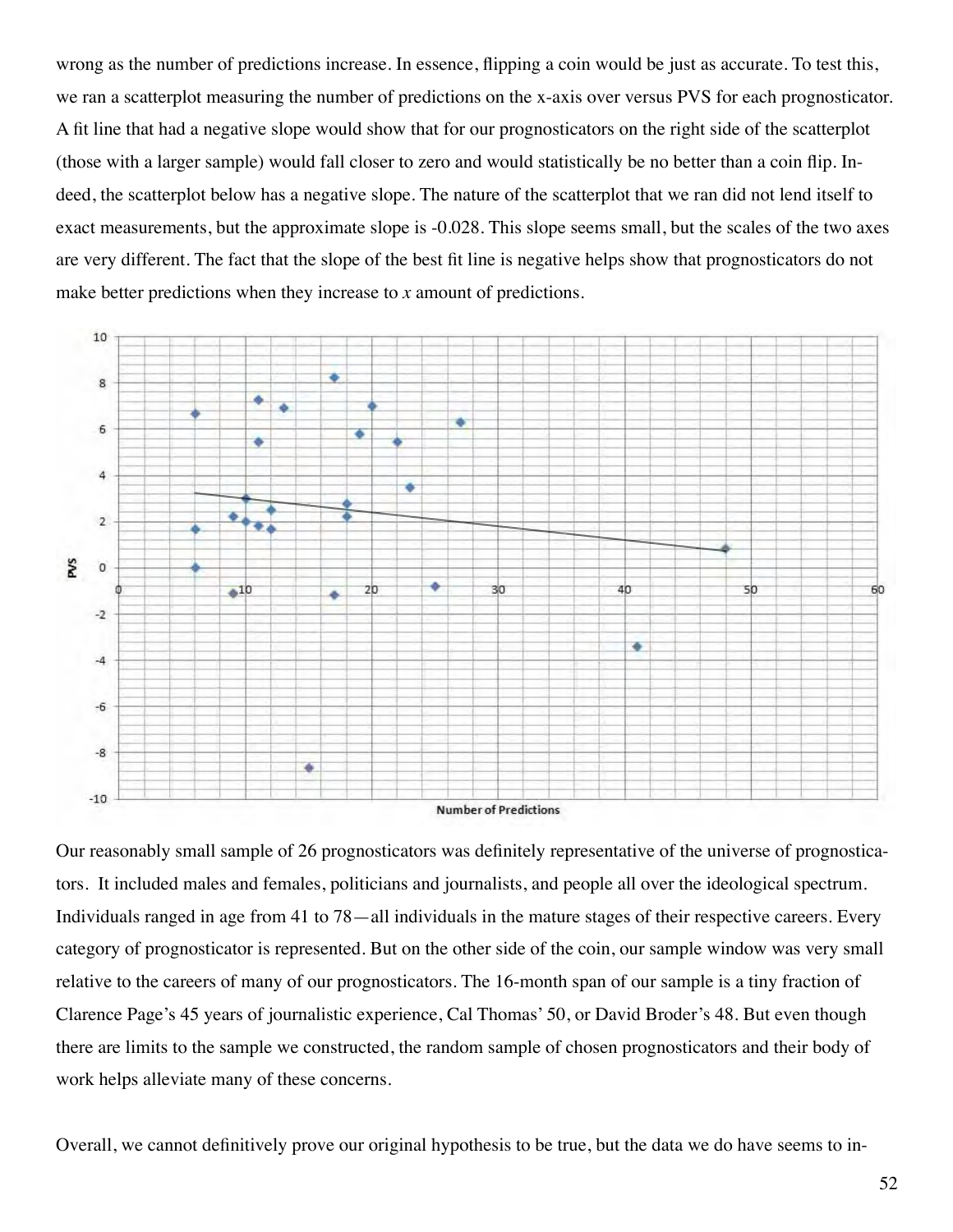dicate that prognosticators are indeed no better than a coin flip. Certainly a select few are statistically better by a wide margin, but these people seem to be the exception to the rule and not the norm. It is clear that we need more data to classify the remaining 16 prognosticators who are not statistically significant for being better or worse than a coin flip, but our scatterplot shows that their Prognosticator Value Scores will likely go down to when this data is obtained. Taken all together, it seems clear that prognosticators are no better than a coin flip.

#### **Role of Prognosticators**

What is the purpose of a prognosticator? With a few exceptions, the vast majority in our sample have proved to be less-than-excellent predictors of future events in everything from the upcoming election to the economy. If this is the case, why do these journalists get paid to write columns predicting future events and appear on Sunday morning shows? Why do politicians comment on events as predictions when everyone knows they are simply following their party line? And most importantly, why do citizens still consume what these people are saying?

This paper has found several people who are worth listening to and will provide a list of desirable qualities for prognosticators in general. However, prognosticators may fulfill some non-predictive purpose since their prognostication skills are on the whole lacking. For some members of society, TV and radio personalities and the politicians that appear on Sunday morning talk shows may fill an informational role by providing insight into current events through accessible media. However, these prognosticators may simply be entertainment. They are ubiquitous, appearing constantly on television and in newspapers. Both mediums can serve to entertain Americans at otherwise-boring parts of the day.

In the 2008 election season, liberal prognosticators were more accurate than conservative prognosticators. But we are reluctant to say that a certain ideology is incorrect on a larger timeframe because of its failures in our sample. The world is, simply put, too fluid for us to make this judgment. Conservatism may be an invalid philosophy in the 2008 election timeframe, but may do a good job of explaining phenomena from 2000 to 2007. From September 2007 to December 2008, though, liberalism was the ideology of the best prognosticators.

Is it worth listening to what prognosticators have to say? It depends on what each person values out of them. If someone is looking for quality predictions that have a better-than-average chance of coming true in the future, the general answer is no, with a few notable exceptions. Prognosticators on TV provide a unique and different style of delivering the news, in either a roundtable or one-on-one format absent from evening newscasts. As an information resource, prognosticators may deliver varying points in unique ways; as an entertainment resource,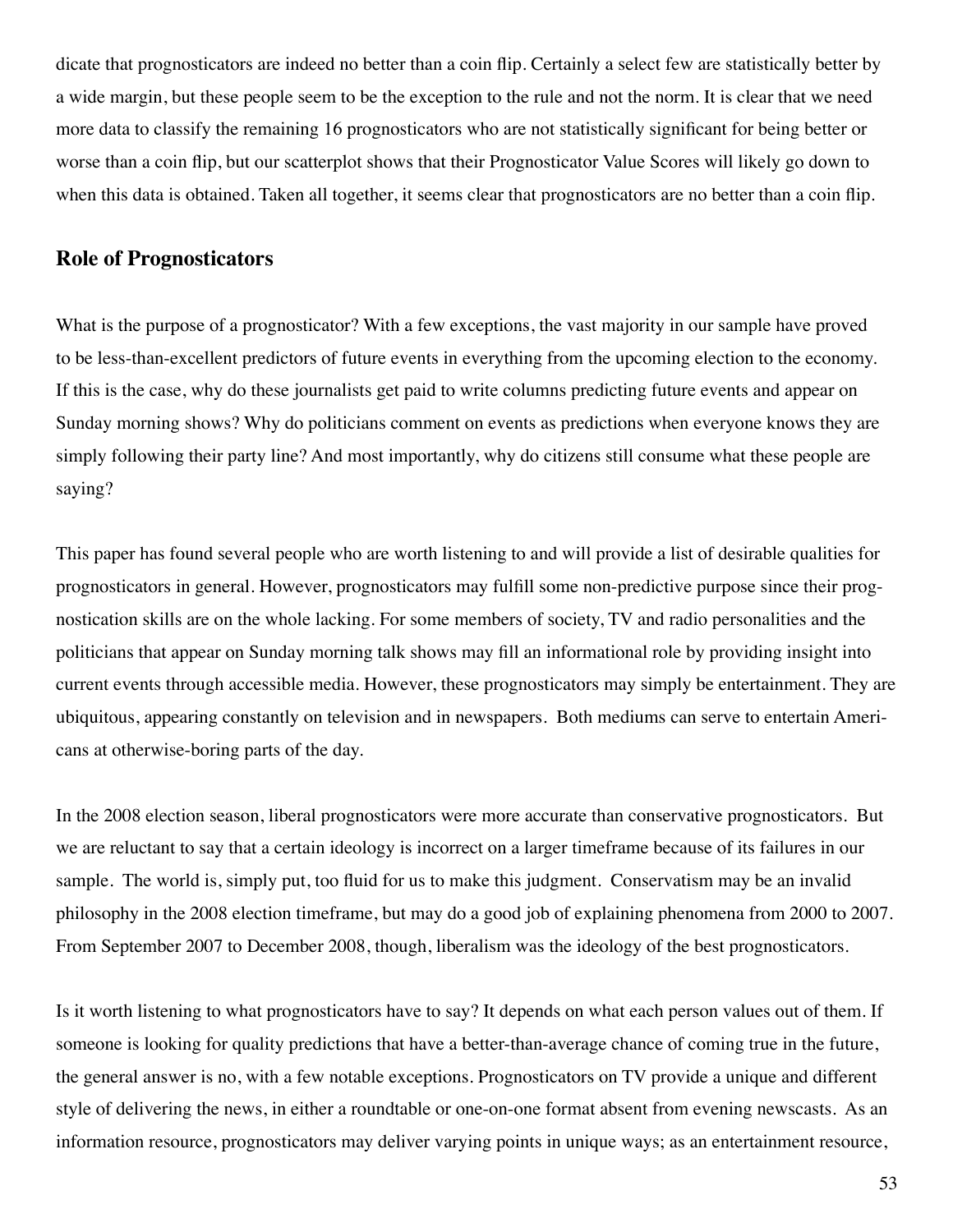they provide lively and active debate.

#### **Implications of tone**

The regression with PredProb as a dependent variable was fundamentally a test of the tone prognosticators took on certain issues. The low r-squared value of .18 could be the result of simply looking at the wrong independent variables. Maybe other factors have a much greater effect on the way predictions are phrased in a positive or negative manner. Many factors that could influence someone's tone are difficult or impossible to measure. This could include factors like a prognosticator's mood while writing the column, an impossible variable to measure. Another possibility is that PredProb is a rather randomly determined variable. Because both change and nonchange can be predicted either in a positive or a negative manner, many times the decision as to which phrasing to use could be arbitrary. A largely random use of positive/negative phrasing would therefore result in a low r-squared no matter what variables were used in the regression.



#### **Why are Predictions so Extreme?**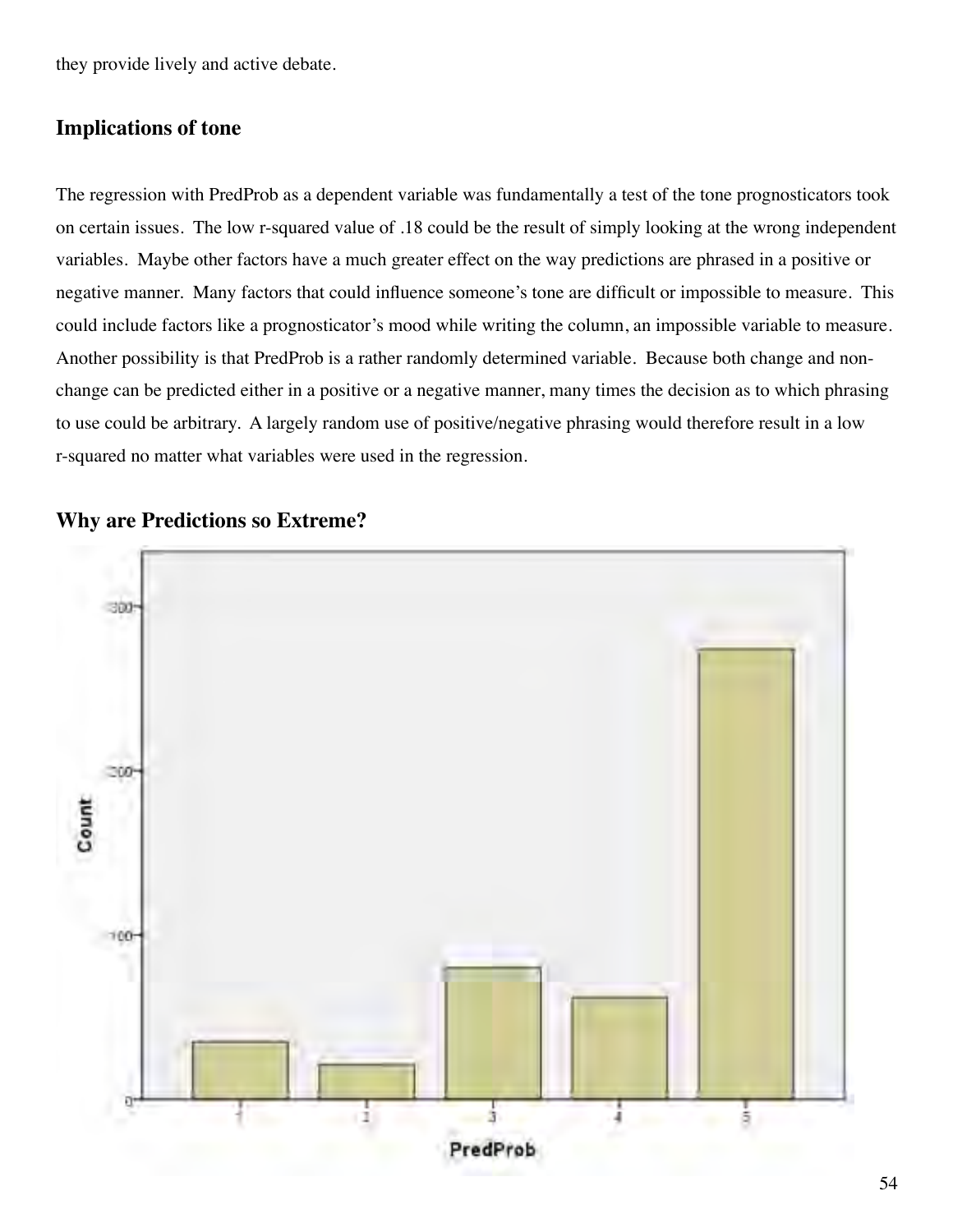Predictions that are more "extreme" (rated as 1 or 5 in Prediction Probability) were more likely to occur than predictions rated 2 or 4--that is, predictions that suggest an event will "probably" or "probably not" occur. A number of causes are apparent. First, prior to appearing on a show, journalists and politicians will prepare briefing books that outline nearly every possible topic that can be addressed on a talk show. This means that they have time to formulate opinions on recent events before being asked by the show's host. This, in turn, could lead them to say will or won't. If they do not want to answer the question because it is controversial or risky, a prognosticator can simply "punt" on the topic by saying "maybe." Alternatively, prognosticators may be set in their ideological ways; "hedgehogs," to use Tetlock's turn of phrase. If they are using one tool to analyze all information, that monochromatic approach could lack the nuance of "probably" or "doubtful." Finally, prognosticators may simply want to sound sure of themselves when making commentary about the future, which would explain the overall prevalence of "will" and "won't" compared to the dearth of "unlikely," "probable" and "maybe."

This tendency suggests that society at large should not look to prognosticators for nuance. While they may end up vindicated by a correct prediction or shamed by a misguided one, they will rarely reflect the uncertainty that exists in the real world. Very few events have a 100 or zero percent chance of happening; the underlying odds usually lie somewhere in between. The public at large should not believe the absolutes presented regularly in newspapers and on the Sunday morning talk shows.

Very few prognosticators were keen to use this nuanced language as our PredEXTREME regression shows. Politicians were much more likely to use extreme language, and journalists with more experience were also much more likely to as well. The R-squared value for this regression comes in at .151. Our long list of independent variables does not appear to capture much of the reason for variance in explaining this use of extreme language. Clearly, there are other factors are at work which determine when a prognosticator will use extreme predictive language outside of these two significant variables. Whether these other factors can be recorded and measured in an unbiased manner remains to be seen.

#### Partisanship

The variable for partisanship measured how liberal or conservative each prognosticator was relative to each other and on a scale of 1 (most conservative) to 9 (most liberal). As stated in the analysis of the predABS regression, as partisanship increased one level (a person was rated more liberal), so did predictive capacity as measured by the variable PredABS. In fact, the standardized coefficient of -.264 was the largest of any variable in the PredABS regression, so this variable had the largest individual effect on PredABS of all variables. This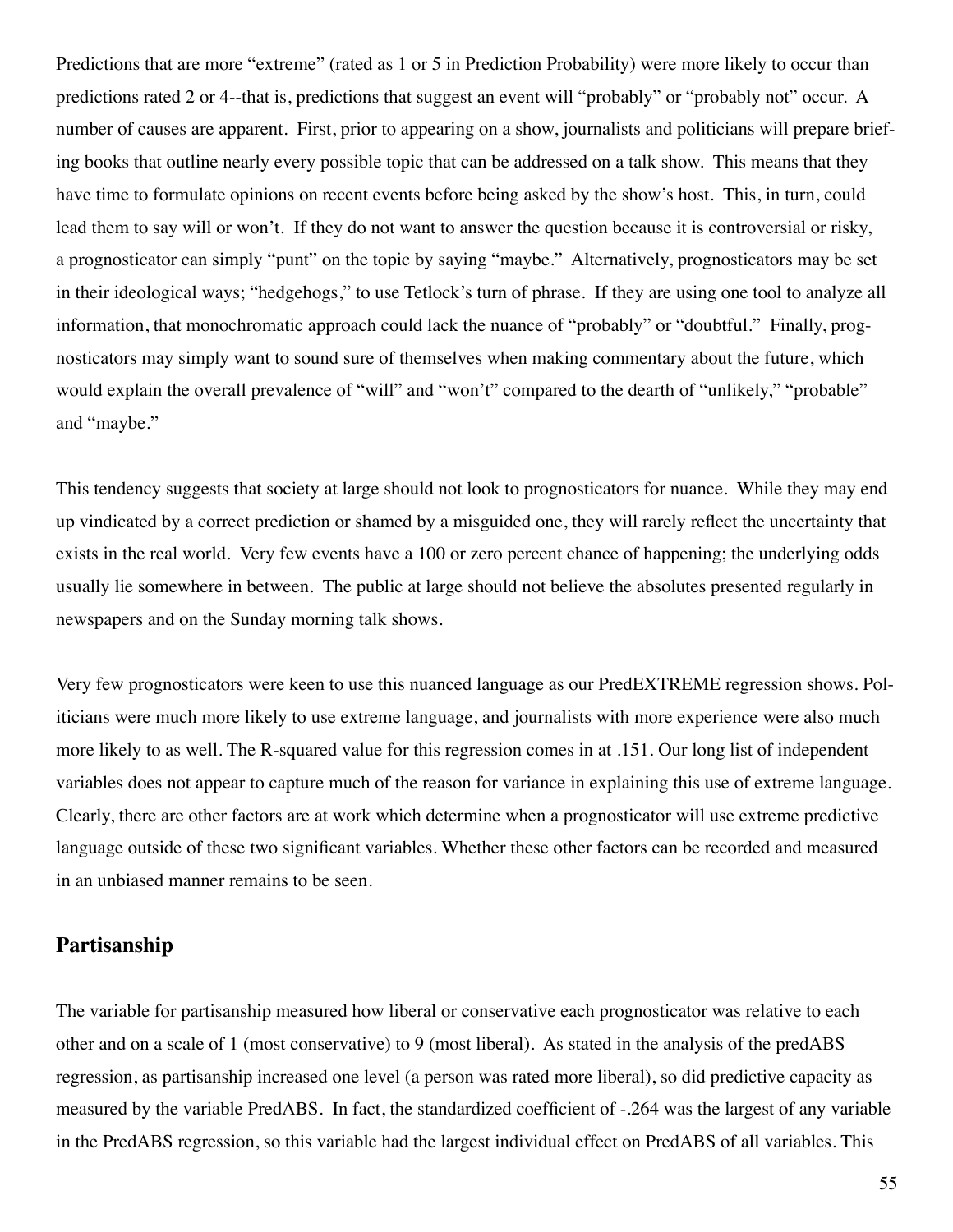finding was statistically significant, and so at face value it appears that Democrats make better prognosticators, at least within our sample. Similarly, the regression in which the independent variable was Prognosticator Value Score (PVS), the Partisanship variable was statistically significant and had a positive coefficient, indicating that prognosticators that are more liberal have higher PVS.

However, this large statistically significant coefficient signaled a red flag for us – it seems unlikely that Democrats would beat out Republicans by such a large margin. Our first instinct was that the election outcome (with Democrats and Barack Obama winning by large margins) could have had a confounding effect on the partisanship results. Democrats predicted optimistically that their candidates would win election, and the election swung in their favor, thus making their rhetorically-driven predictions correct. In order to decipher whether or not the election had skewed our results, we decided to run the regression again, this time excluding all the predictions having to do with the November election. Partisanship was once again statistically significant, showing that the liberal prognosticators had actually predicted more accurately than their Republican counterparts during our time period.

Democrats seem to be better at predicting than Republicans, but we are cautious in claiming that this is a generalizable conclusion outside of our time period. There may be underlying factors in the 2008 elections that might not occur in other time periods. It's also plausible that partisan strategies may lead to inaccurate predictions by Republicans--Republicans, unlike Democrats, may hope to face who they see as the weaker candidate from the opposing party in November. This may mean that some predictions are not really meant to be predictive--rather, they hope to shape the debate. Of course, it is certainly possible that Democrats really are better predictors.

Regardless, our findings on partisanship provide insight into the rhetorical and partisan-driven world of politics and the media that surrounds it. When making predictions, all prognosticators (both journalists and politicians) are aware of the fact that their predictions can impact voters. What's interesting, though, is that it's not purely candidates spewing confidence building rhetoric and optimistic promises – it's also less obviously affiliated prognosticators. According to our data, 67 percent of the predictions made by non-politicians were about the election, even more than the politician's corresponding 64 percent.

Future studies could look at the predictions of both Democrats and Republicans over a longer time period spanning multiple elections to see whether our finding of liberal success can be extrapolated.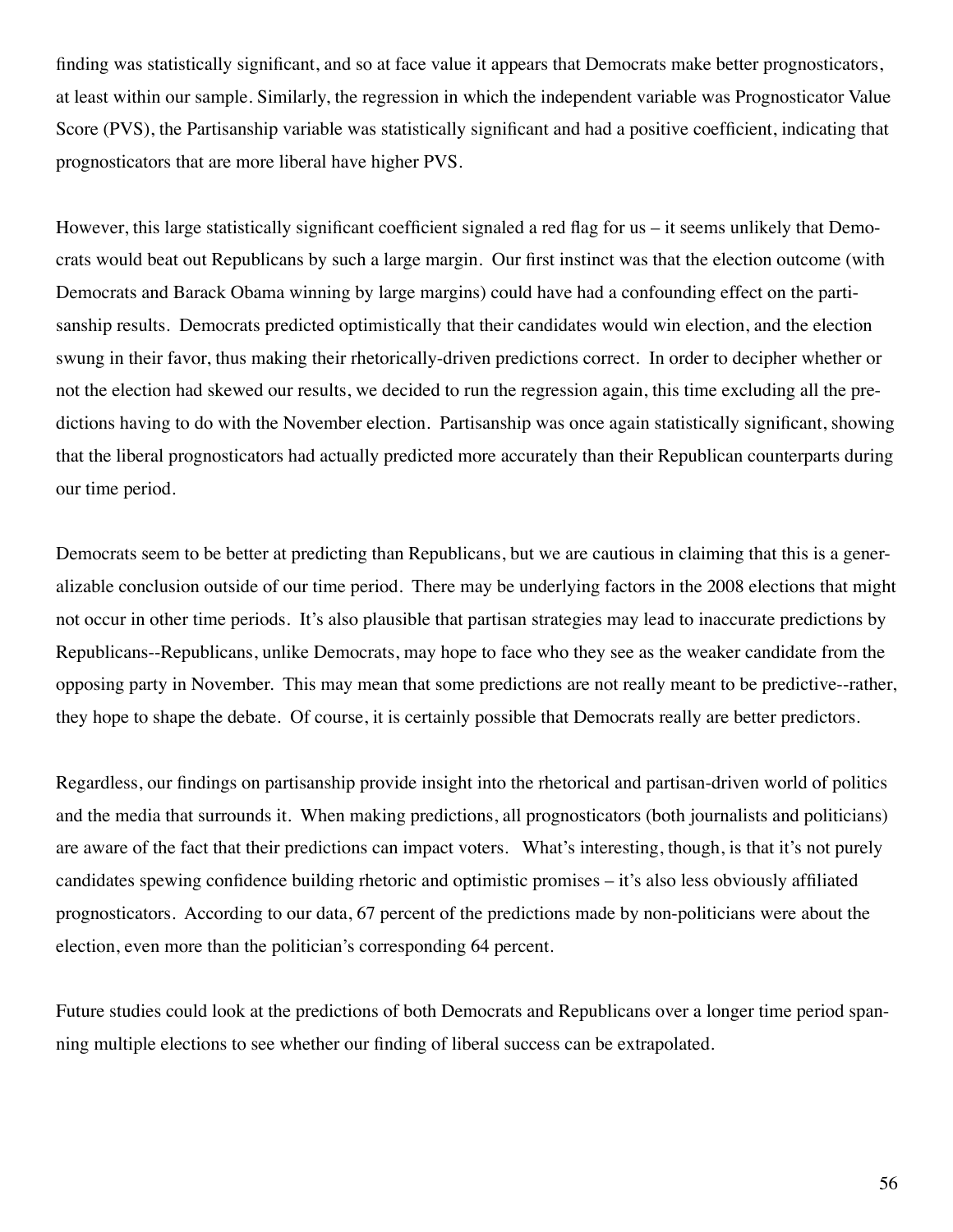#### **Career Variables**

The variable that was most frequently statistically significant was an individual's status as a current adviser. According to our regression where Prediction Probability (PredProb) was the dependent variable, current advisers have higher PredProb values, meaning that current advisers are more likely to predict using positive language. For example, a current adviser might say that Hillary Clinton will be elected, or that a policy has a real chance of working (These two predictions would be coded as a five PredProb and a four PredProb, respectively). This makes intuitive sense, as current advisers have a large incentive to tell the public that there is a higher chance that a policy is working, meaning that prediction would be coded as a four or a five.

However, it is important to note that only one of the prognosticators was coded as being a current adviser. Because our prognosticator sample was selected at random, Howard Wolfson, who served as Hillary Clinton's Communications Director during her 2008 presidential campaign, and Hank Paulson, Bush's Secretary of the Treasury, were the only current advisers included in the sample. Future studies could investigate whether this finding holds true if the selected sample of prognosticators were to include more current advisers.

According to our regressions, journalists are less likely to have higher Prediction Probabilities, meaning that journalists are more likely to predict using negative language; i.e.: Hillary Clinton will not be elected, this policy probably won't work (These two predictions would be coded as a one PredProb and a two PredProb, respectively). The journalists in our study include David Broder, David Brooks, Sam Donaldson, Maureen Dowd, Thomas Friedman, Bob Hebert, Mike Huckabee, Nicholas D. Kristof, Paul Krugman, Andrea Mitchell, Clarence Page, Eugene Robinson, Cal Thomas, George Will, and Howard Wolfson. The finding that journalists make negatively phrased predictions seems to run in opposition to our earlier finding that television has more negative predicting than print. However, it is important to keep in mind that journalists make predictions in both print and on television. Therefore these findings do not contradict one another, but perhaps show that journalists, like all the prognosticators on television, may be looking to entertain their audience through clashing viewpoints and refutations of the views of the opposition.

The final statistically significant career-related variable was whether or not an individual held a law degree. According to our final regression, in which we held Prognosticator Value Score (PVS) as the dependent variable, individuals holding law degrees are more likely to have lower PVS, meaning they are more likely to be classified by our PVS system as poor prognosticators. This is compatible with the fox/hedgehog model established by Tetlock and referenced in our literature review. If an individual holds a law degree and is taught to consistently approach problems and predictions attempting to identify and defend a certain outcome – as lawyers are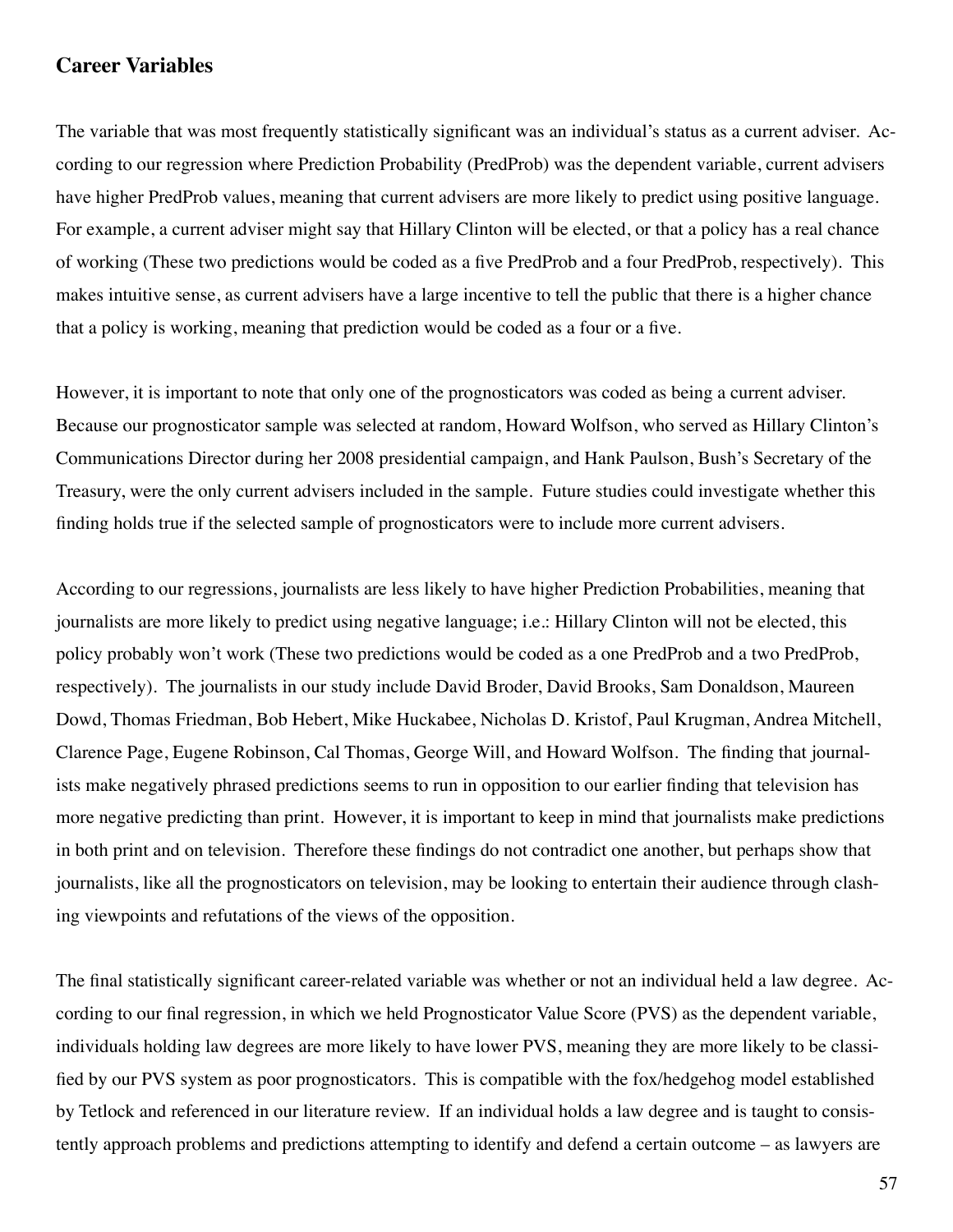taught to do – they are less likely to view things from a broad range of perspectives.

Age, while not necessarily a "career" related variable, was also statistically significant in two of the regressions: PredExtreme and PredProb. According to these regressions, an older prognosticator is less likely to make extreme predictions than younger prognosticators. Additionally, older prognosticators are more likely to predict using negative language. For instance, an older prognosticator is more likely to say, "This bill might not not pass," as opposed to, "This bill will definitely pass."

#### **Prediction Variables**

There were a number of statistically significant variables in regards to the types of predictions being made by prognosticators. One such variable was HouseComp, or predictions made about the overall composition of the House after the 2008 election. In this case, it was a significant variable in both the PredExtreme and PredProb regressions, meaning predictions made about the House composition were more likely to made using both positive and extreme language. In other words, a prediction about the composition of the House is more likely to be, "the House will be overwhelmingly Republican," rather than "the Republicans might not win a large number of seats in the House." Interestingly, our PredProb regression also shows that predictions made about the composition of the Senate are more likely to be negative.

According to our PredProb regression, predictions made about individual elections to the House are more likely to be positive: "This candidate will win the election for a seat in the House," or, "This candidate may win the election for a seat in the House." On the other hand, predictions made about individual elections to the Senate are more likely to be negative: "This candidate will not win his election," or, "This candidate may not win his election."

Predictions made about the GOP primary are more likely to made using less extreme language. For instance, "McCain may not win the primary," or, "McCain may win the primary." Predictions made about the Vice Presidential choices were also more likely to be made using less extreme language. Predictions made about immigration policy were more likely to be made using negative language, such as, "This bill will not pass," or, "This bill may not pass."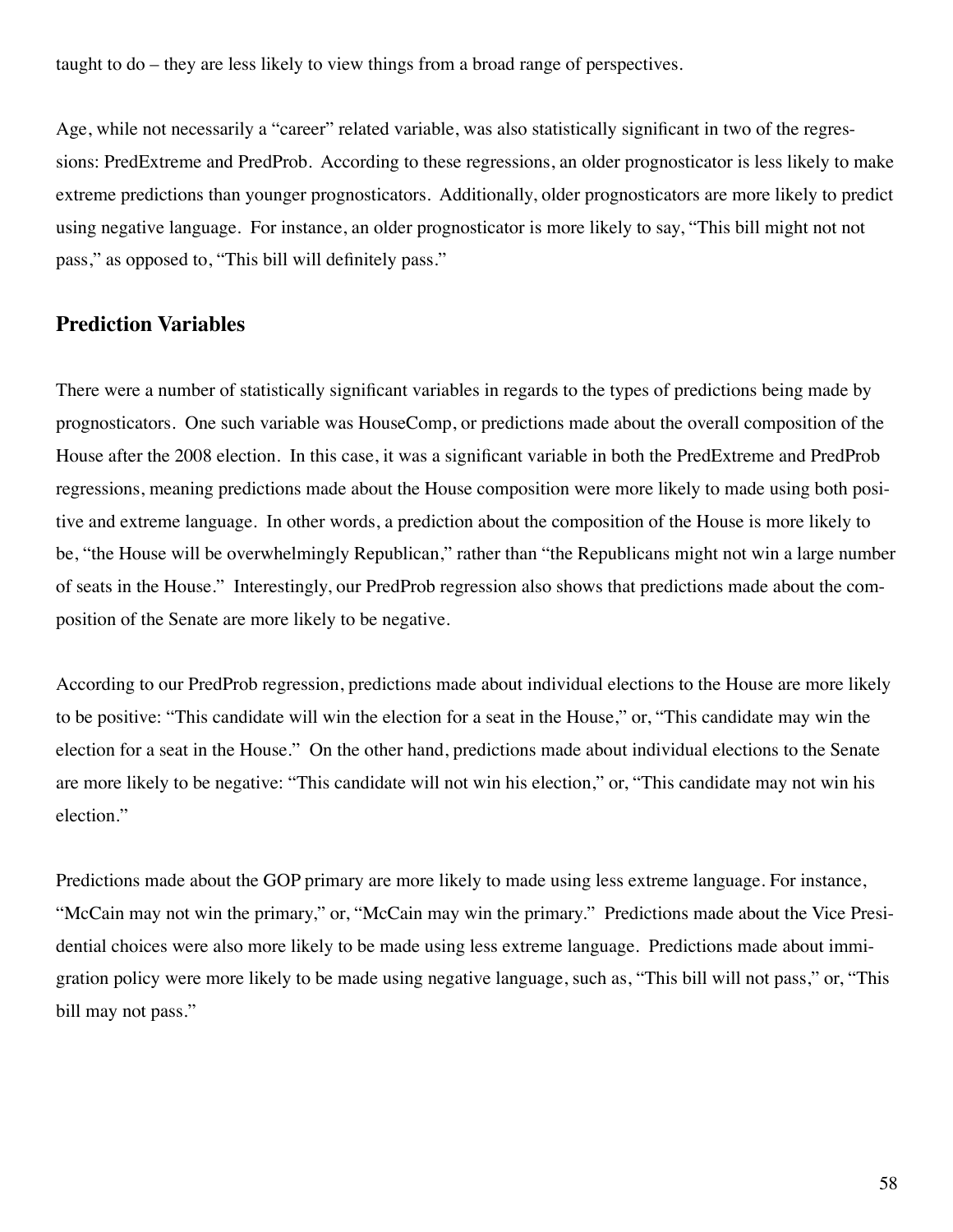# **Conclusion**

Overall, our results indicate that most prognosticators are not very accurate predictors, but only four of 26 are worse than a coin flip (with statistical significance). Few offer reliably accurate predictions, but even fewer are wrong more than half of the time – most barely hover above the dreaded "ugly line." This should be startling, considering the number of Americans who rely on these prognosticators for their supposedly superior knowledge of the political environment.

Given this sad reality, who should you listen to? Good predictors tend to be liberal and are not lawyers. More rigorous study can confirm our findings, especially the question of whether partisanship has an impact on an individual's ability to make accurate predictions. There were nine prognosticators who were classified as "good" predictors. They were Paul Krugman, Maureen Dowd, Ed Rendell, Chuck Schumer, Kathleen Parker, Nancy Pelosi, David Brooks, Eugene Robinson, and Hank Paulson. Five of these were journalists at the time of our sample. Six are considered liberal, and the average partisanship score was 5.87 (with 5 being a perfect moderate.) Three are female and one is black. It is clear that there is a significant amount of diversity in the "good" category.

And who should you not listen to? Individuals who hold law degrees are less accurate when making predictions. Conservatives, according to our data, are also less accurate. But it is also important to keep in mind that the overwhelming majority of demographic factors have no bearing on a prognosticator's accuracy. Gender, race, and age are all irrelevant, as are most career path choices, such as becoming a journalist.

When listening to current political advisers, keep in mind that they are more likely to make predictions using positive language. Similarly, it is important to remember that professional journalists and male prognosticators are more likely to make predictions using negative language. Younger prognosticators, politicians, and journalists with more experience are more likely to predict using extreme language.

Future studies can expand upon our research in a number of ways. Increasing the number of prognosticators beyond 26 could lead to more significance among the variables within similar regressions. Different or longer time periods could be examined, such as non-election seasons or election seasons which favored Republicans rather than Democrats. Implications from such studies could uncover potential biases within our study tied to the nature of the prediction season. Taking these things into account, we hope that future studies can more fully examine the role of political prognosticators in the national dialogue. For now, however, our study is the first to create some sense of accountability for these prognosticators, while also examining their value in political media.